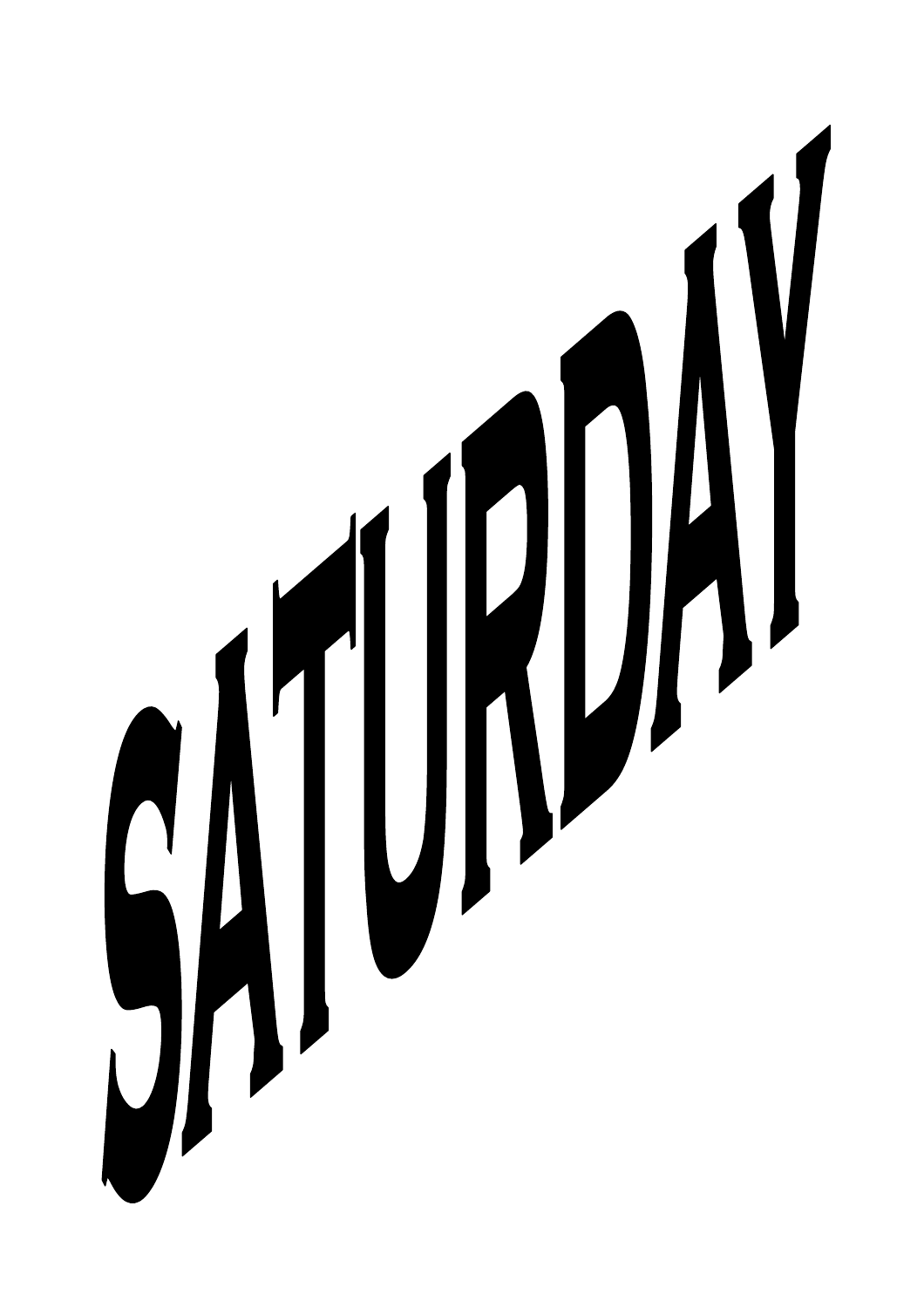## **Baby Puppy Bitch**

### **Judge - Herr C Ludwig**

### **Trophy & Sashes for this class sponsored by Kunama Kennels**

### **GRADING: VERY PROMISING**

**1ST GRANDWEST VITALIA** 25/05/09 6100062511 **Sire :** \*Enzor v Tamaraspitze a ED SchH3 Hneg (Imp Blg) LOSH 0988561 **Dam :** \*Uscha v Bauhofer-Land a Z ET HT (Imp Gmy) SZ 2120738

**Bdr** : **Exh** : **Exh** : Willis D & Mrs C

- **2nd ASTERHUND ILLUSION** 22/07/09 5100055055 **Sire :** \*Ch Uras v Trafalga a Z Hneg (Imp Gmy) SZ 2116134 **Dam :** \*Tonaker Bianca Bell A Z 5100035641 **Bdr** : Fxh **Exh** : van Groen CM & Mrs GP
- **3rd LEPPSDORF GHISLAINE** 15/05/09 5100054824 **Sire :** \*Ch Lashadas Ace of Hearts A Z 6100048546 Dam : \*Treyschutz Trick N Treat A Z 5100027755 **Bdr** : Hume Miss L **Exh** : Metcalfe T & Mrs K/Hume Miss L
- **4th DESTINYGEM BAD GIRL GOT CHEEK** 25/06/09 5100055702 **Sire :** \*Aimsway Bacchus A Z 21000199937 Dam : Darkknight Jemima A Z CD 5100024190 **Bdr** : Exh **Exh** : Lacey Ms CA

## **Minor Puppy Bitch**

**Judge - Herr C Ludwig**

### **Trophy & Sashes for this class sponsored by Arkahla Kennels**

### **GRADING: VERY RPOMISING**

**1st SHEPROSE WHISKY DELIGHT** 08/04/09 5100053763 **Sire :** \*Ch Kuirau Regan A Z 2100246984 Dam : \*Seigen Girl Interuppted A Z 6100052357 **Bdr**: Exh **Exh** : Owen B

Large strong female with an excellent shaped head and remarkable dark eyes. Excellent topline. Croup should be a little bit longer. Correct angulation. Right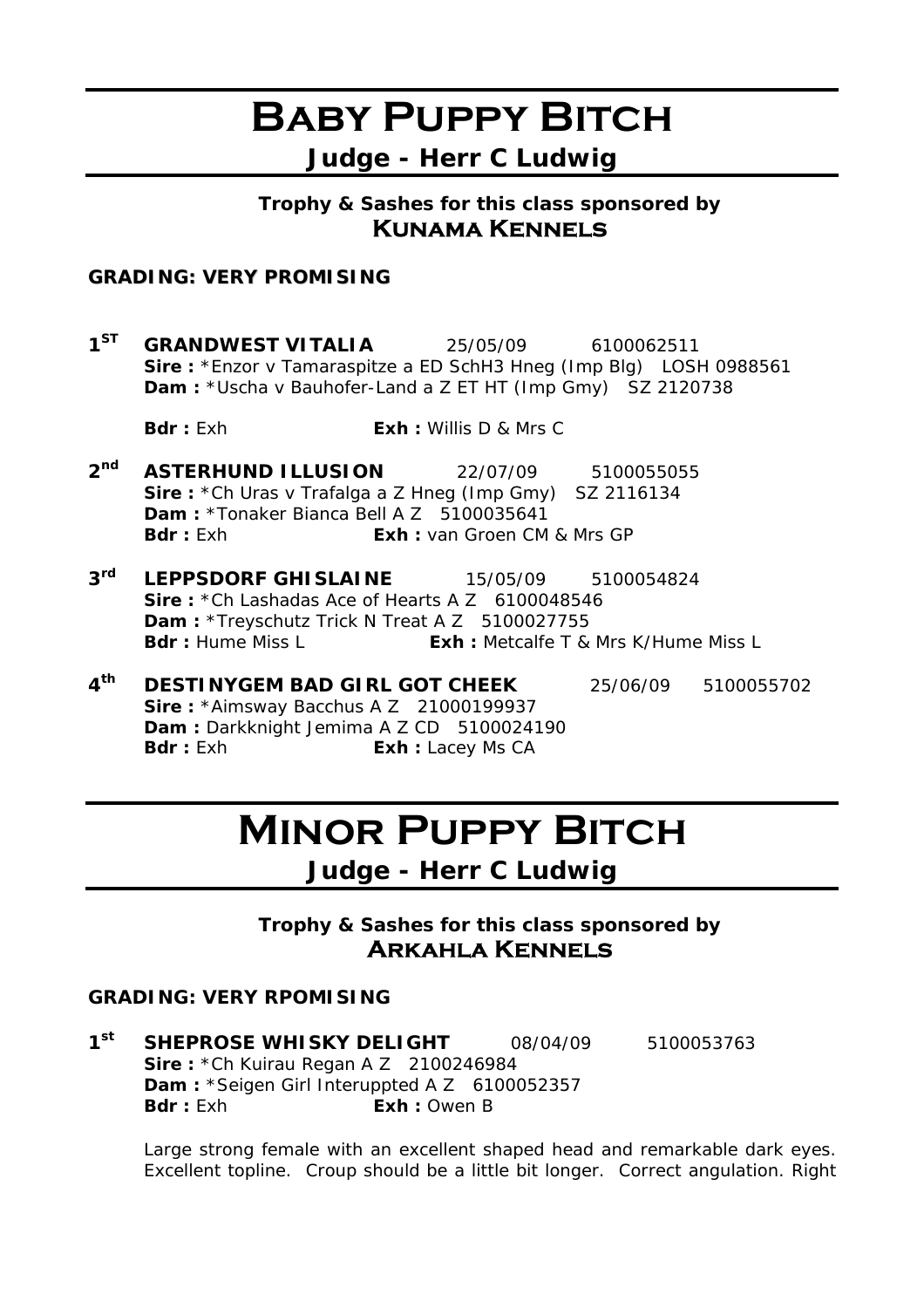chest development for the age. Little bit close front and back. Very good drive and correct reach.

**2nd VONRAUTEN QUENA** 25/04/09 5100054458 **Sire :** \*Vonrauten D Arlo A Z 5100045671 **Dam :** Vonrauted Echo 5100046163 **Bdr** : Exh **Exh** : Vonrauten Kennels

Good topline. Firm back. Good rear angles. The upper arm should be somewhat longer. Correct fore and under chest. The pasterns are upright. Little bit close in the back. Correct in front. Powerful drive with quite correct front reach. Already very good firmness overall.

**3rd SCHAEFERHUND INDIANA** 30/03/09 3100218166 **Sire :** \*As du Domaine du Val d'Aulnoy HD ED Hneg (Imp Fr) LOF 582753/34822

**Dam :** \*Schaeferhund Celina A Z 3100179923 **Bdr** : Bohdal Mrs I **Exh** : Kinsman S

Large strong very expressive. Correct proportion in height to length. Normal withers. Good topline. The croup should be longer. Correct rear angulations. The upper arm should be longer. For the age correct development of the chest. Correct coming and going. Good movement with the right drive and good front reach.

| $4^{\text{th}}$ | <b>DARKKNIGHT YSADORE</b>                         | 07/03/09 | 5100053979                       |
|-----------------|---------------------------------------------------|----------|----------------------------------|
|                 | Sire: *Ch Kardin Kruger A Z 3100179267            |          |                                  |
|                 | <b>Dam</b> : $*$ Takimbre Our Fame A Z 3100112073 |          |                                  |
|                 | <b>Bdr</b> : Darkknight Kennels                   |          | <b>Exh</b> : Mayne B & Phillis J |

Large medium strong. Good feminine expression. High withers firm back .Short but correct position of the croup. Good angulations in the rear. The upper arm is somewhat steep. Correct front. Correct coming and going. Powerful movement. The front reach should be freer.

**5th BRUANGIE TATIANA** 14/05/09 5100055015 Sire : \*Mika v Overledingerland a ED (Imp Gmy) SZ 2189240 Dam : \*Bruangie Golden Dust A Z 5100036710 Bdr : Exh **Exh : Exh : Corlett Mrs V** 

Correct size and strength. Correct proportions. Good expression. Normal withers. Straight back. The croup should be longer. Correct angulations and front. Close going and wide coming. The drive should be more effective. Good front reach.

**6th VONDOUSSA ROGUE TRADERS** 01/04/09 5100053783 **Sire :** \*Vonpeta For The Max A Z 5100045772 **Dam :** \*Ch Vondoussa Faith No More A Z HSAd 5100021878 **Bdr**: Exh **Exh** : Vondoussa Kennels

Large medium strong. Very expressive m Good withers straight back. Short steep croup. Correct angulation over the back hand. The long upper arm should be better angled. Correct front. Little bit loose in the hocks. The good fluid movement with enough drive and front reach.

**7th SIEGERHEIMS NATASHA** 01/04/09 5100054294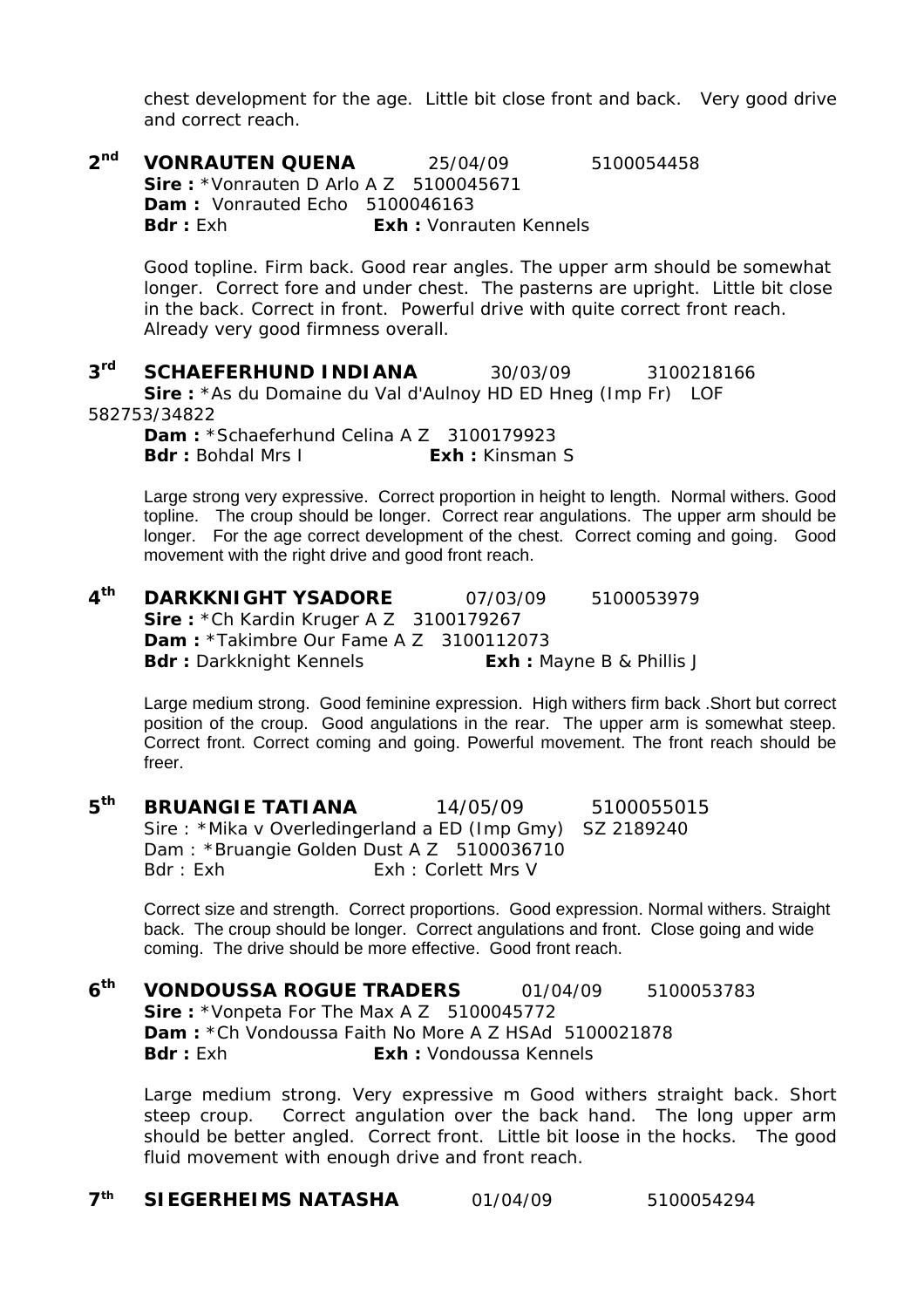**Sire :** \*Mika v Overledingerland a ED (Imp Gmy) SZ 2189240 **Dam :** \*Siegerheims Kayla A Z 5100029642 **Bdr** : Exh **Exh** : Flynn PR & Mrs KY

Medium strong. Very expressive and typefull. Good withers straight back. The croup should be longer and better positioned. Correct rear angulations. Short and steep upper arm. Correct chest development. Little bit narrow in going close coming in front and back. Enough drive from the rear and front reach should be better.

### **GRADING: PROMISING**

**8th DARKKNIGHT YUANITA** 07/03/09 5100053980 **Sire :** \*Ch Kardin Kruger A Z 3100179267 **Dam :** \*Takimbre Our Girl Fame A Z 3100112073 **Bdr** : Exh **Exh** : Darkknight Kennels

Correct size . Medium strong. Good Expression slightly stretched. Croup should be longer. Correct chest development. Good angulation in the rear. The upper arm should be longer. Correct in front correct coming and going. The back hand should be more effective and the front reach more free.

### **GRADING: SUFFICIENT**

**9th BRUANGIE TIA MARIA** 14/05/09 5100055013 **Sire** : \*Mika v Overledingerland a ED (Imp Gmy) SZ 2189240 **Dam :** \*Bruangie Golden Dust A Z 5100036710 **Bdr** : Corlett Mrs V **Exh** : Grigson Mrs J

Medium correct size, medium strong. Very good expression. Due to the development a flat withers. straight back. Quiet correct croup. Good angles in the rear. The position of the upper arm should be longer. Good fore but a short underchest. Correct front . Correct angulations. The front reach should be freer.

## **Puppy Bitch**

**Judge - Herr C Ludwig**

### **Trophy & Sashes for this class sponsored by Taurorn Kennels**

### **GRADING: VERY PROMISING**

**1<sup>st</sup> GRANDWEST ULANA** 01/12/08 6100059069 **Sire :** \*Yke v Haus Charly a ED Hneg (Imp Gmy) SZ 168088 **Dam :** \*Fremont Hot Property A Z 2100135460 **Bdr** : **Exh** : Willis D & Mrs C

11 months 2 weeks, Over medium size, medium strong. Correct proportions, Very good expression. Eye should be darker. Straight dry and firm back, good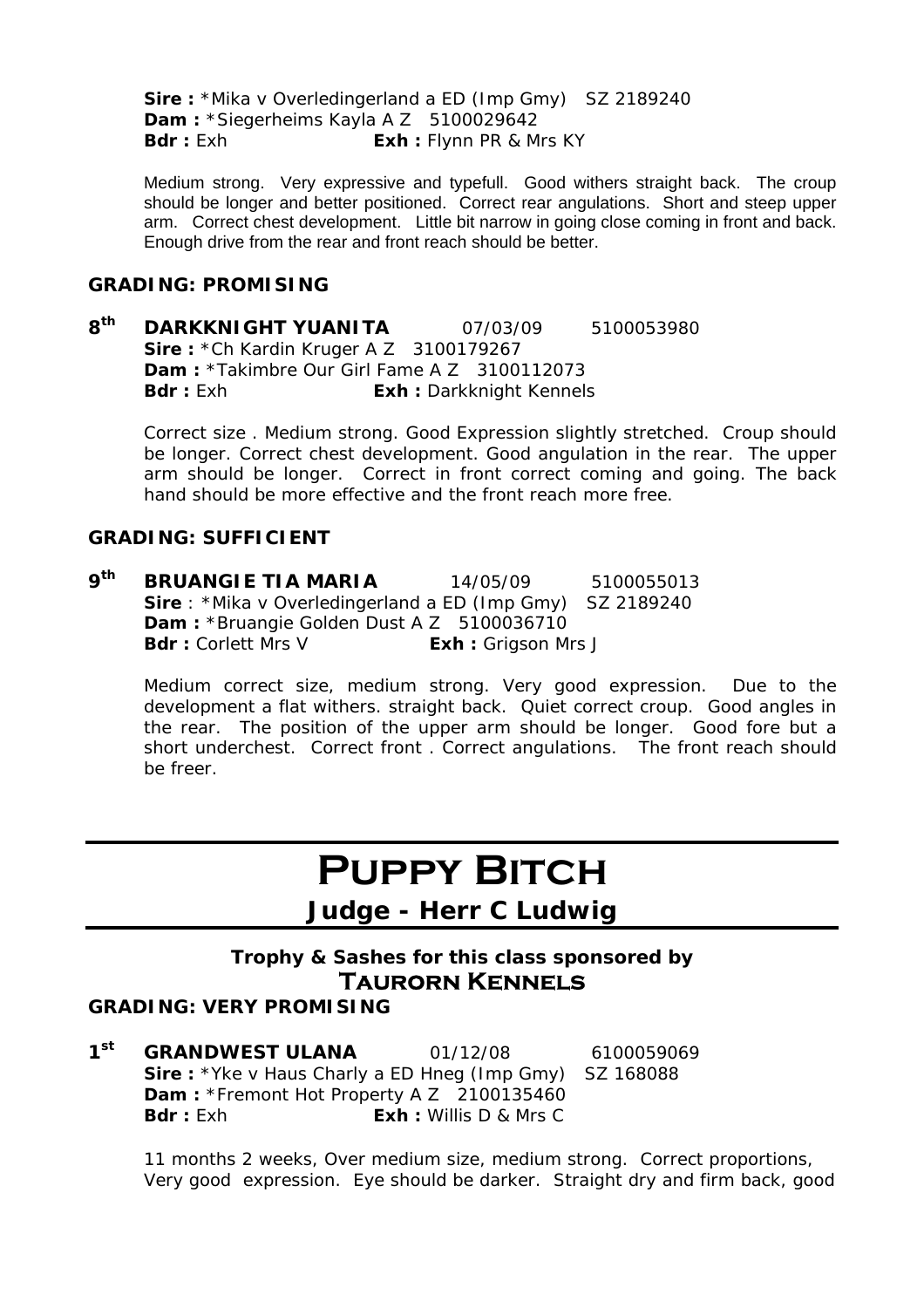lay of croup, Very good hind and good fore angles, correct chest development, correct coming n going, very good movement. Good ground covering gait

**2nd RYZACK ALEXA** 19/12/08 3100212649 **Sire :** \*Ch Kwint v Juerikställ a ED Hneg (Imp Ndl) NHSB 2501936 **Dam :** \*Schaeferhund Yenta A Z 3100163162 **Bdr** : Payne J **Exh** : Bohdal Mrs I

10 months 3 weeks, Double p1 upper left and right. Large medium strong. Very well pigment bitch, correct sex characteristics, well shaped feminine head. High withers. Straight and firm back. Correct lay croup, correct hinds angles, Upper arm and shoulder should be better angled, close going, correct coming, very effective drive, moves with firm back with good fore reach

**3rd RHOSYN FANTASIA** 05/12/08 5100052199 **Sire :** \*Vimo vd Hopfenhalle a ED SchH3 Hneg (Imp Gmy) SZ 2158998 **Dam: \* Rhosyn Totally Hot A Z 5100041144 Bdr** : Exh **Exh** : Collins SJ & Mrs C

11 months 2 weeks, Large medium strong,. Strong very expressive head, high withers. Straight back in stance. Croup slightly steep, Very good angles hind and fore, Correct chest development, pasterns should be firmer. Correct coming and going, pronounced drive, good fore reach, back should remain firmer.

**4th BRUANGIE SOMETHING TO FOLLOW** 13/01/09 5100052776 **Sire :** \*Ch Kardin Kruger A Z 3100179267 **Dam :** \*Bruangie Aztec Princess A Z 5100028574 **Bdr** : Corlett Mrs V **Exh** : Alimanda Kennels

10 months 1 week, Large, medium strong. Good expression, ears are large and should be firmer. Pronounced withers, straight back, short croup Very good hind angles. Upper arm should be better angled. Chest still to develop, stands east west. Loose hocks, wide going and coming with loose hocks. Very effective drive. Front reach should be freer

**5th DAVOR VELGAS SECRET** 20/01/09 6100060659 **Sire :** \*Davor Jackpot A Z (IID) 6100051553 **Dam : \***Davor Kinky Boots A Z 6100045609 **Bdr** : Jauncey C & Mrs T **Exh** : Corlett Mrs V & Alder Miss P

9 months 3 weeks, Large, strong, expressive. Correct proportions, strong head. Normal withers, firm back. Good lay of croup, correct hind angles and fore angles. Upper arm should be longer. Correct front, moves correct coming and going. Fluid movement, drive should be slightly more effective and back slightly peaking during movement.

**6th SCHAEFERHUND HANNA** 13/02/09 3100215966 **Sire :** \*As du Domaine du Val d'Aulnoy HD ED Hneg (Imp Fr) LOF 582753/34822 **Dam :** \*Schaeferhund Topeka A Z 3100111207

**Bdr** · Bohdal Mrs I **Exh** · Kinsman S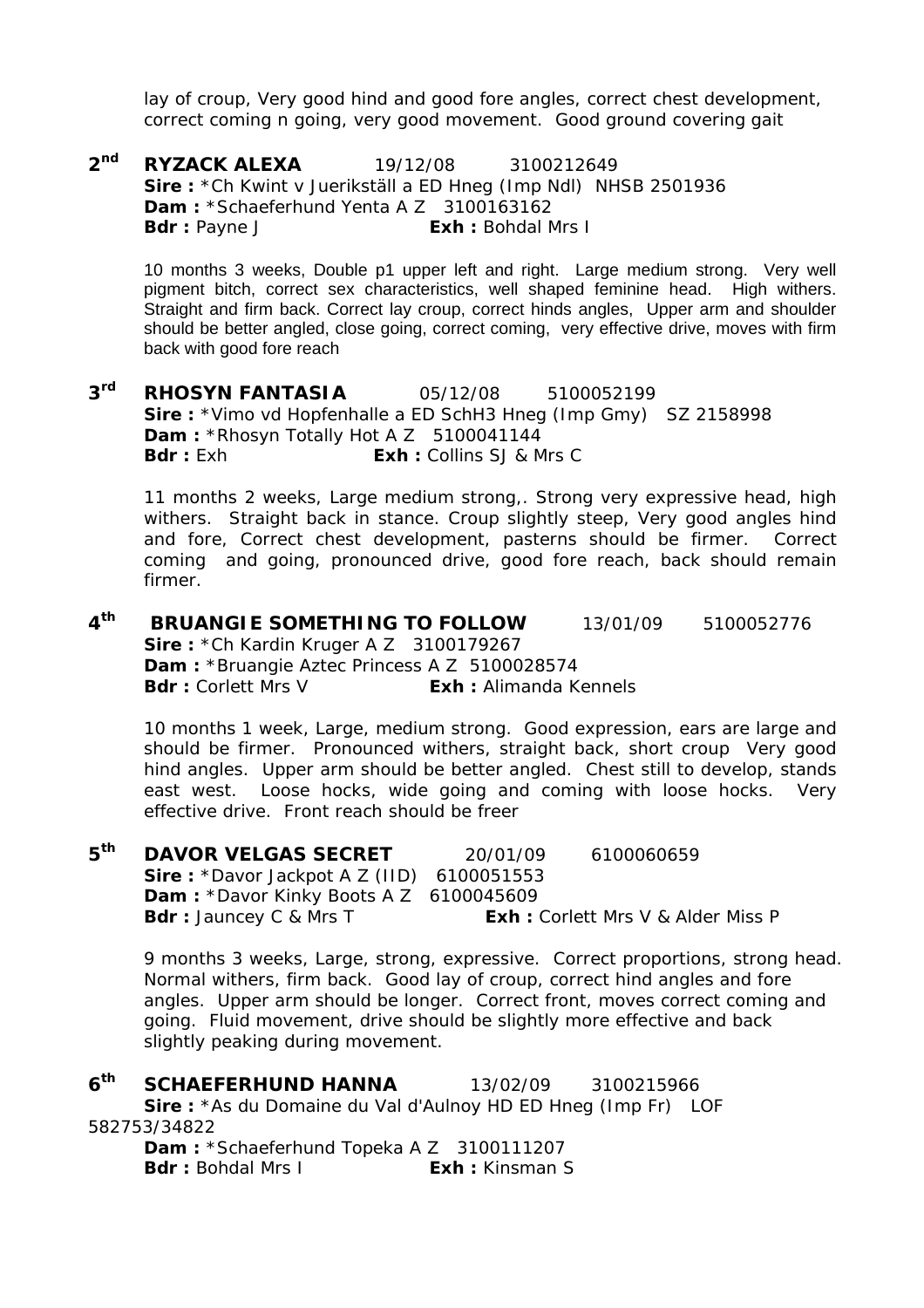9 mths**,** Medium strong, medium size. Slightly stretch proportions, very good expression. Very well shaped head, withers should be held higher. Straight back, correct lay of croup. Very good hind angles, Upper arm should be slightly longer and better angled Stands corect in front, moves narrow coming and correct going, good movement

**7th BABENBERG FOX TROT** 23/11/08 5100051926 **Sire :** \*Vimo vd Hopfenhalle a ED SchH3 Hneg (Imp Gmy) SZ 2158998 **Dam: \*Craisan Zara A Z 5100025654 Bdr** : Fxh **Exh** : DeLucia J & Mrs J

11 mths 3 wks, Large medium strong, very expressive, high withers straight back, croup of enough length slightly steep, very good hind angles, long correct angled upper arm, very good shoulder, very good fore, slightly short underchest, correct in front, correct coming and going, powerful movement good drive enough fore reach

**8th ZANDRAC HOLLYWOOD DREAMING** 09/01/09 3100215416 **Sire :** \*Horand dell'Arco Etrusco a ED Hneg (Imp NDL) NHSB 2653494 **Dam :** Hester vd Zomerdijkslanden (Imp Ndl) **Bdr** : Jones A & Mrs R<br>**Exh** : Alimanda Kennels

10 month 1 week, Over medium size, medium strong. Very strong head, substantial, normal withers. Very good topline, croup should be slightly longer. Good front and very good hind angles. Good fore and slightly short underchest. Going hocks to firm, correct coming. Very powerful drive, good fore reach, falls slightly on forehand

## **Junior Bitch**

### **Judge - Herr C Ludwig**

### **Trophy & Sashes for this class sponsored by Mark & Robyn Parkinson**

### **GRADING: VERY GOOD**

**1ST JAYSHELL RIPLEY A Z** 30/05/08 3100204013 **Sire :** \*Iturna Noble Knight A Z 3100161650 **Dam :** \*Orrinshir Xcel A Z 3100092728 **Bdr** : McDermott P & N **Exh** : Taylor Mrs SJ

60 cm 17½ Months tall medium strong . Correct proportions very good expression. High withers very good topline. Very good underline. Good fore and very good rear angulations. Correct front. Correct coming and going. Very good ground covering gait coming over a firm back

**2nd ICCARA JAVA JOYRIDE** 10/07/09 6100058286 **Sire :** \*Kantenna Hunter A Z 4100130992 **Dam :** \*Iccara Eye Candy A Z 6100027576 **Bdr :** Exh : **Exh :** Woollard LJ & Mrs SL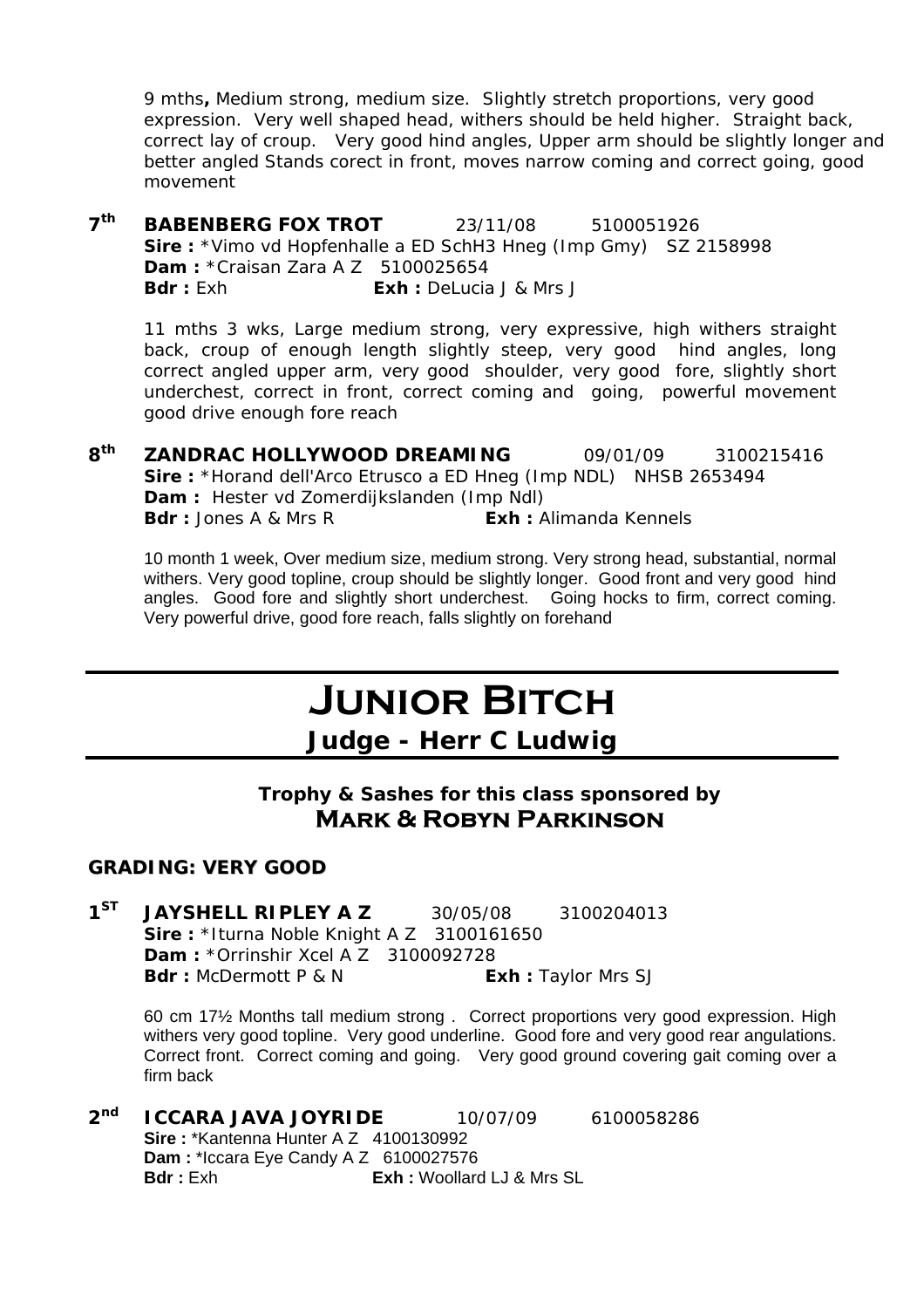16 months. Big medium strong. Very lively expression. Pounounced withers. Straight and firm back the croup should be longer. Very good rear angualtions. Good front angualations. Good forechest correct front. Still loose in the hocks. With correct front. Very good movement with a lot of drive and front reach.

**3rd RHOSYN DENIM N LACE A Z** 14/09/08 5100050866 **Sire :** \*Vimo vd Hopfenhalle a ED SchH3 Hneg (Imp Gmy) SZ 2158998 **Dam :** \*Rhosyn Vital Splash A Z 5100021078 **Bdr** : Exh **Exh** : Collins SJ & Mrs C

58cm 14 months. Over medium size. Strong very substantial typey female. Good topline with a well positioned croup . Very good angles in the front and rear. pronounced chest development. Correct front. Correct coming and going. Far reaching gait with enough firmness over the back.

- **4th VONPETA KOZTIC KOMMENTS** 04/10/08 5100051507 **Sire :** \*Ch Kwint v Juerikställ a ED Hneg (Imp Ndl) NHSB 2501936 **Dam** : \*Gr Ch Vonpeta Taykall by Storm A Z 5100022730 **Bdr** : Exh **Exh** : Damarell PN & Pike J 58cm 13 ½ months. Medium size medium strong. Very good expression. Normal withers. Good topline. Correct anglation correct chest development. Little bit narrow coming and going. Very good movement with overall good firmness.
- **5th SAN RANCHO FIZZ WIZZ** 20/10/08 5100051600 **Sire :** \*As du Domaine du Val d'Aulnoy HD ED Hneg (Imp Fr) LOF 582753/34822 **Dam :** \*San Rancho Aurora A Z 5100032840

**Bdr** : Exh : San Rancho Kennels

61cm 12 months 3 weeks. Tall medium strong. Good expression. High withers. Firm back. Croup should be longer. Very good rear angulations. Upper arm should be somewhat longer. Correct chest development for the age. Tight gaiting in coming and going. Pronounced rear drive. Still good front reach

**6th REGALSHEP CALLME IRRESPONSIBLE** 07/09/08 5100051553 **Sire :** \*Ch Kardin Kruger A Z 3100179267 Dam : \*Regalshep Princess Fiona A Z 5100030934 **Bdr** : Exh **Exh** : Mayne D

58.5 cm 14 months 1 week. Over medium size. Medium strong very strong and expressive head. Very good body proportions. Very good top and bottom line. Correct angulations. Little bit tight in the hocks . Correct in front. Good movement with good ground covering gait.

**7th TONAKER KEEPSAKE** 06/08/08 5100050833 **Sire :** \*Babenberg Croc Dundee A Z 5100035350 Dam : \*Darkknight Indecent Offa A Z 5100021673 **Bdr**: Tonaker Kennels **Exh:** Darkknight Kennels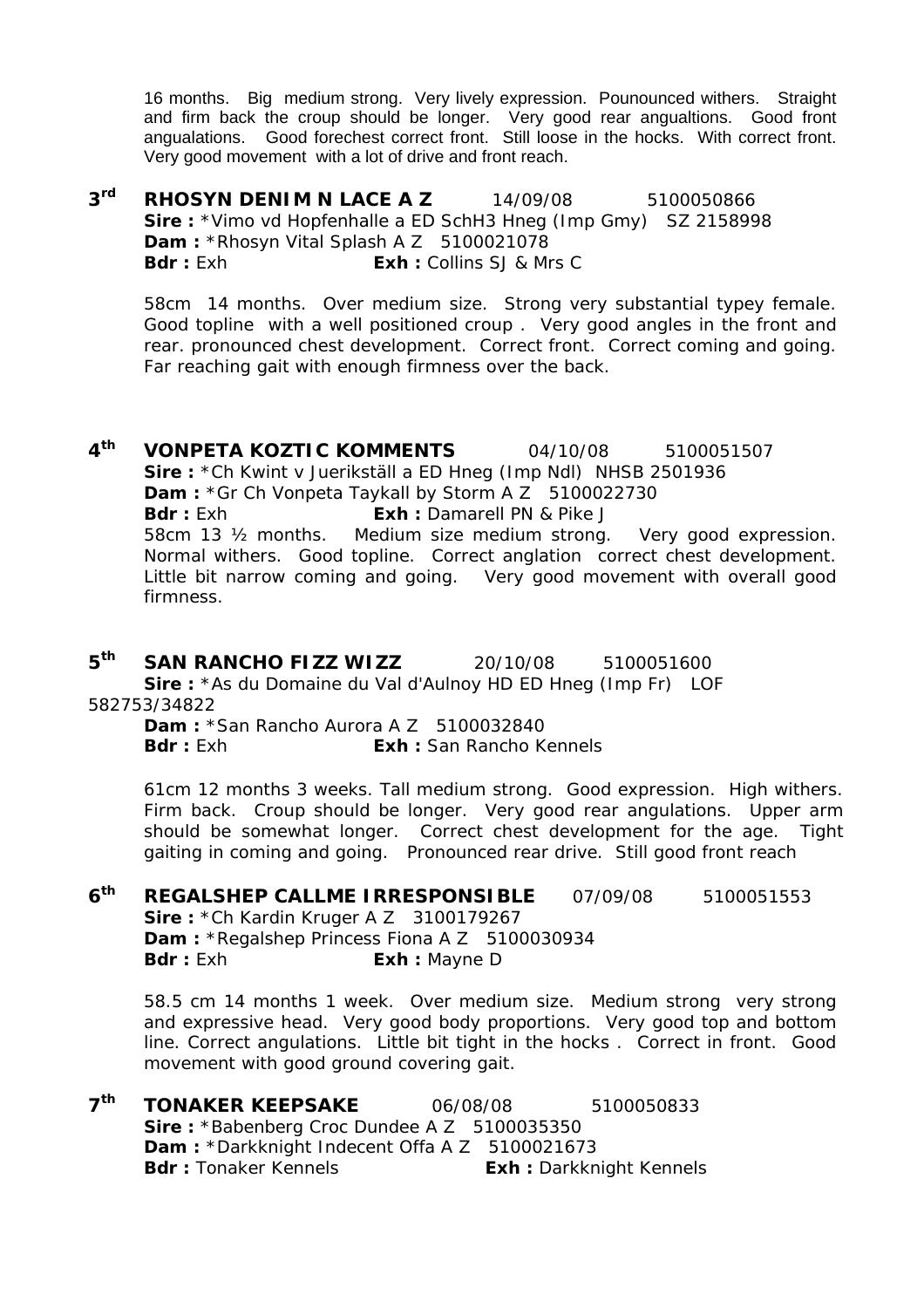57.5cm 15 ½ months Over medium size medium strong. Good type. Normal withers straight back. Quite correct croup. Good angulation in the rear. Upper arm should be somewhat longer and better positioned. Correct gait very good rear drive good front reach. Unfortunaltyl not in the best condition.

### **8th LEPPSDORF ELDORA** 31/10/08 5100052083 **Sire :** \*As du Domaine du Val d'Aulnoy HD ED Hneg (Imp Fr) LOF 582753/34822 **Dam :** \*Leppsdorf Serita A Z 5100028701 **Bdr** : Exh : **Exh** : Hume Miss L

60 cm 12 months 2 weeks. Large. Medium strong. With strong and expressive head. Normal withers. Straight back. Good croup. Very good angleations in both front and rear. Although the upper arm should be somewhat longer. Correct chest development. Correct gaiting. Good rear drive front reach should be better and she is falling a bit on the forehand

**9th VONPETA KARM BFOR THE STORM** 04/10/08 5100051511 **Sire :** \*Ch Kwint v Juerikställ a ED Hneg (Imp Ndl) NHSB 2501936 **Dam** : \*Gr Ch Vonpeta Taykall by Storm A Z 5100022730 **Bdr** : Exh **Exh** : Damarell PN & Pike JE

57 cm 13 ½ months. Medium size medium strong . Very good and feminine expression. Substantial with correct proportions. Straight back. Somewhat short croup. Good rear angulations. Upper arm should be longer and less steep. Correct chest development. Little bit tight coming and going. Powerfull rear drive. Good movement should stay higher in the withers during the movement.

### **WITHDRAWN WITH JUDGES PERMISSION**

**238 SCHAEFERHUND FLUKA** 01/06/08 3100203819 **Sire :** \*Vimo vd Hopfenhalle a ED SchH3 Hneg (Imp Gmy) SZ 2158998 **Dam :** \*Schaeferhund Xina A Z 3100157430 **Bdr** : Exh **Exh** : Bohdal Mrs I

60 cm 17 months. Double P1 upper left. Large strong slightly stretched female. Color should be more intensive. Especially the upper head. Flat withers. With a slight nick behind the wither. Straight back. Correct positioned croup. Correct rear angulations. Upper arm should be longer. Correct front. Correct going coming a little bit tight. Good movement with not enough firmness in the back. Somewhat too heavy.

## **Intermediate Bitch**

**Judge - Herr C Ludwig**

**Trophy & Sashes for this class sponsored by Marlene Standley** 

**Grading; VERY GOOD**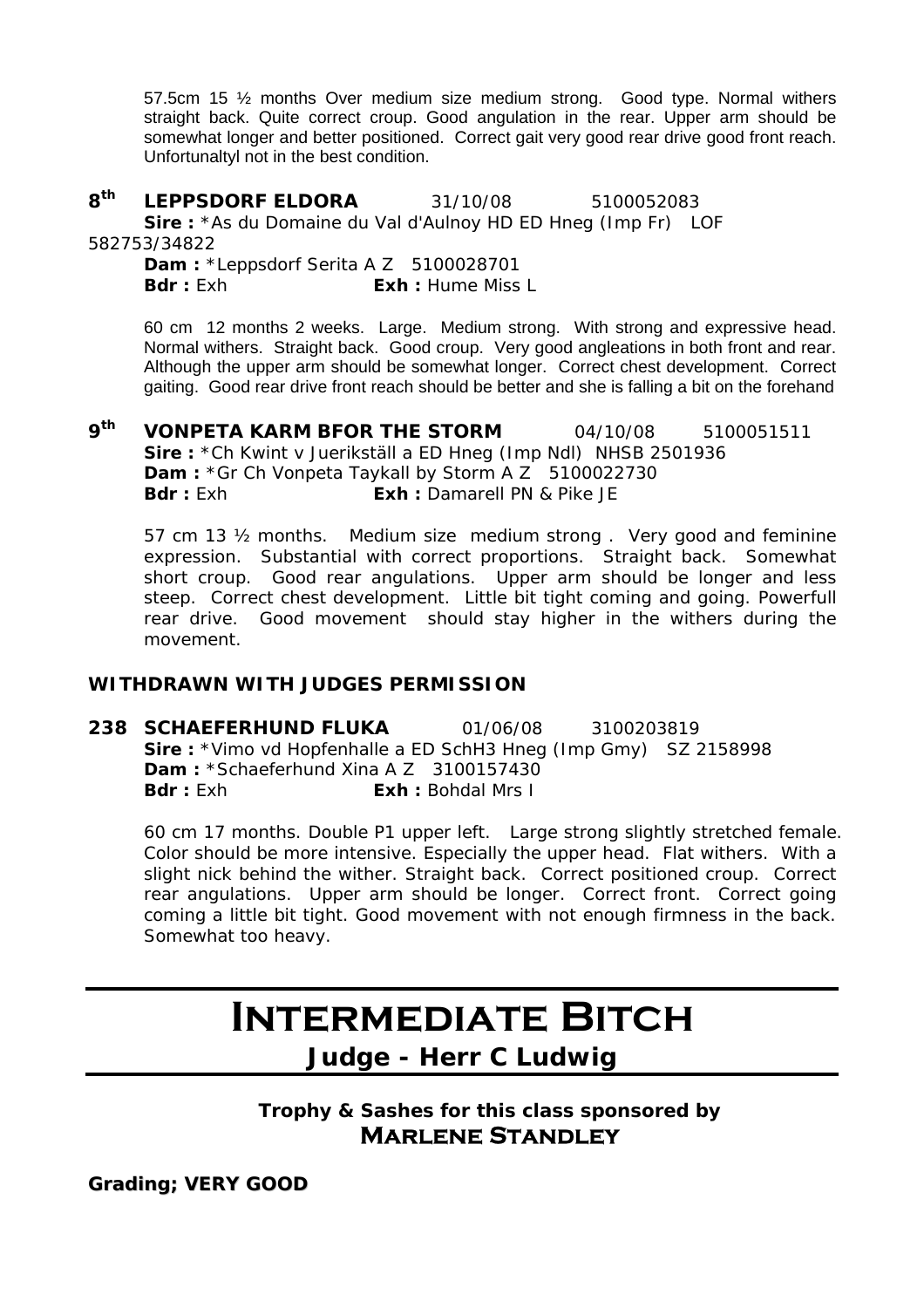**1st VONDOUSSA QUEEN A Z** 13/02/08 5100048412 **Sire :** \*Ch Kwint v Juerikställ a ED Hneg (Imp Ndl) NHSB 2501936 **Dam :** \*Ch Vondoussa Faith No More A Z HSAd 5100021878 **Bdr** : Exh **Exh** : Vondoussa Kennels

20 months. 60 cm Large strong substantial and expressive female. Correct proportion from height to length. Very well shaped head. High withers. Straight back. Short croup. Correct angulations front and back. Correct gaiting at front. Powerful movement transmission over a firm back

**2nd VONPETA GIGSORE PEACE A Z** 03/04/08 5100049231 **Sire :** \*Ch Gigolo v Elzmündungsraum a ED Hneg (Imp Gmy) SZ 2099759 **Dam : \*Vonpeta Champagne A Z 5100036846 Bdr** : Exh **Exh** : Damarell PN & Pike JE

18 months. 60.5 cm Tall medium strong Very expressive female with a lot of substance. Normal withers. Straight back. Croup should be longer. Very good hind anglations upper arm should be longer and better positioned. Correct chest development . Pretty tight coming and going. Very good ground covering gait

**3rd RHOSYN BAM BAM A Z** 23/04/08 5100049376 **Sire :** \*Cayos vd Noriswand a ED SchH1 Hneg (Imp Gmy) SZ 2142376 **Dam** : \*Rhosyn Chocolate Splash A Z 5100030115 **Bdr** : Exh **Exh** : Collins SJ & Mrs C

18 months. 60cm Large strong substantial female with a good type. Correct proportions. Very good type and bottom line. Very good angulations front and rear. Correct front pasterns are a little bit upright. Correct gaiting. Very far reaching gait

**4th DELAFORCE JUMP THE FAR Q A Z** 19/11/07 5100047767 **Sire :** \*Ch Kwint v Juerikställ a ED Hneg (Imp Ndl) NHSB 2501936 **Dam:** \*Ch Sagenhaft Moneypenny A Z 5100029804 **Bdr**: Exh **Exh** : Cooke I & Mrs M

24 months. 59.5 cm Tall medium strong very good expression. Very nice and feminine type. High withers. Straight back. Good positioned croup should be some what longer. Very good rear angulations. Upper arm should be a little bit longer. Correct chest development. Correct front and gaiting. Very good movement powerful gaiting. The tail should be a little more correct.

**5th SPELLBINDA ODETTE** 11/04/08 3100200729 **Sire :** \*Ch Sannjesa Crusty Demon A Z 3100130498 **Dam : \*Lashadas Xquisite A Z 6100044002 Bdr** : Adams A **Exh** : Pilgrim Ms S

Double P1 lower left. 18 months. 58.5cm Medium strong medium size. Good correct proportions. Very good expression and correct head. Straight back. The croup is short but correct positoned. Good front and very good rear angualtions. Correct bottom line. Correct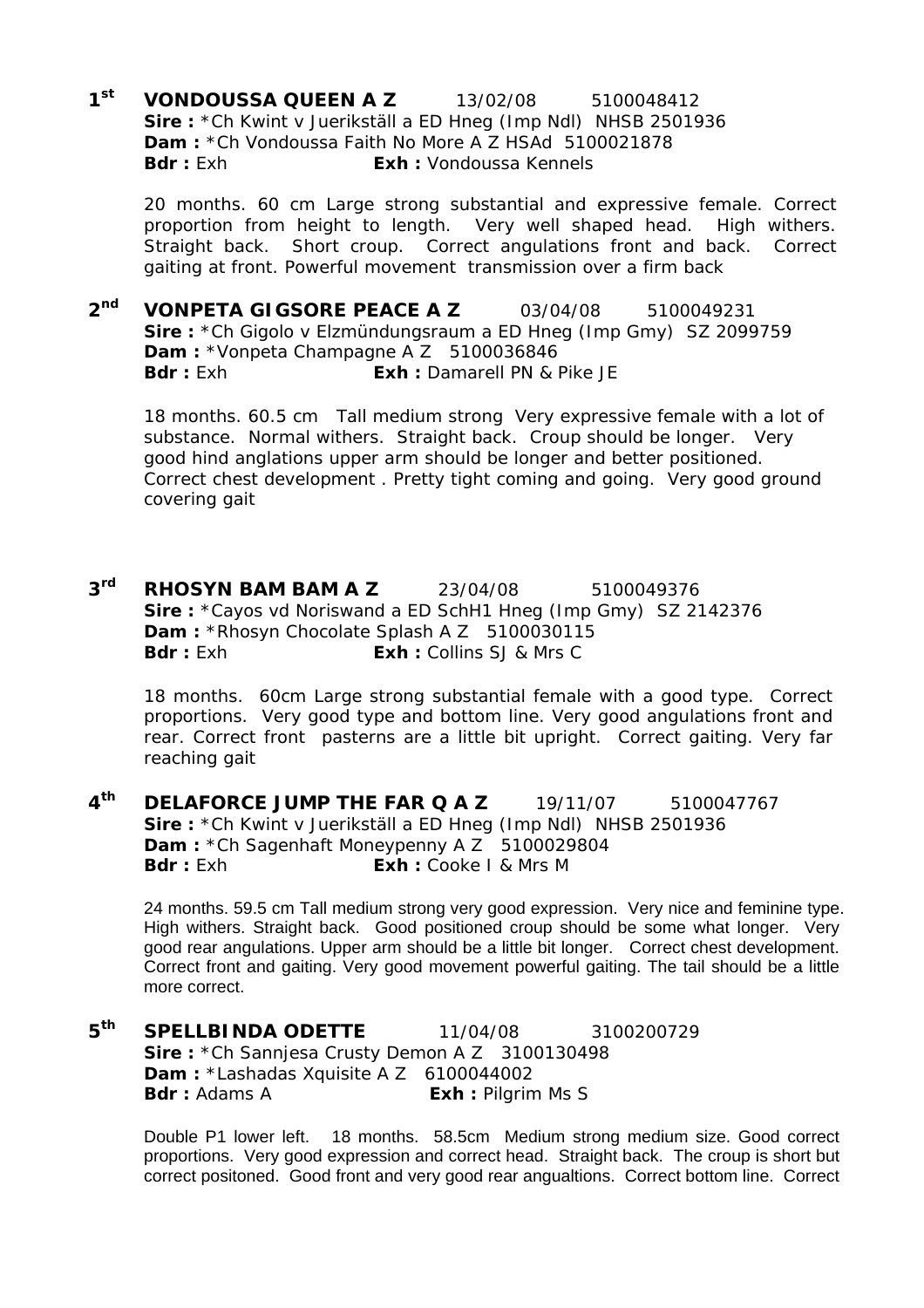gaiting in the rear a little bit narrow in the front. Strong movement with good covering but the back should be firmer

**6th LEBERHINE FRENZI A Z** 13/03/08 5100048778 **Sire :** \*Cayos vd Noriswand a ED SchH1 Hneg (Imp Gmy) SZ 2142376 **Dam :** \*Sagenhaft Dubl O Seven A Z 5100029803 **Bdr :** Garvican H, Evans R & Mrs D **Exh :** Garvican H, Evans R & Mrs D/DeLuca B & Maurer Miss

19 months. 61.5cm Very big. Strong slightly stretched. Good expression and well shaped head. High withers. Straight back. Croup should be longer. Good fore and very good hind angelualtions. Good fore somewhat short underchest. Correct going. Good rear drive with enough front reach. Lays a little bit on the front.

## **Open Bitch**

### **Judge - Herr C Ludwig**

### **Trophy & Sashes for this class sponsored by Myra Smith**

### **GRADING: EXCELLENT**

**1st \*ASTERHUND EVANGELINA A Z** 06/05/07 5100044976 **Sire :** \*Ch Uras v Trafalga a Z Hneg (Imp Gmy) SZ 2116134 **Dam :** \*Tonaker Bianca Bell A Z 5100035641 **Bdr** : Exh **Exh** : van Groen CM & Mrs GP

2years 5mths. Large strong. Substantial. Excellent typey female. Correct proportions angulations and lines overall. Correct gaiting. Strong rear drive very good front reach very good transmission over the back.

**2nd \*CH VONPETA AVENUE TOLDER A Z** 18/09/04 5100033945 **Sire :** \*Uno vd Urbecke a Z Hneg (Imp Gmy) SZ 1948206 Dam : \* Ch Vonpeta Sheeza Mona A Z 5100017939 **Bdr** : Exh **Exh** : Damarell PN & Pike JE

5 years over Medium size. Medium strong a lot of substance. A strong expressive head. Normal withers straight back good croup. Good fore very good rear angulations. Correct chest development. Correct gaiting but the elbows could be a little bit closer. Very good movement with far reaching gait

**3rd \*SCHAEFERHUND EDANA A Z** 26/10/07 3100194546 **Sire :** \*Cayos vd Noriswand a ED SchH1 Hneg (Imp Gmy) SZ 2142376 **Dam :** \*Ch Schaeferhund Quintina A Z 3100084817 **Bdr**: Exh **Exh** : Bohdal Mrs I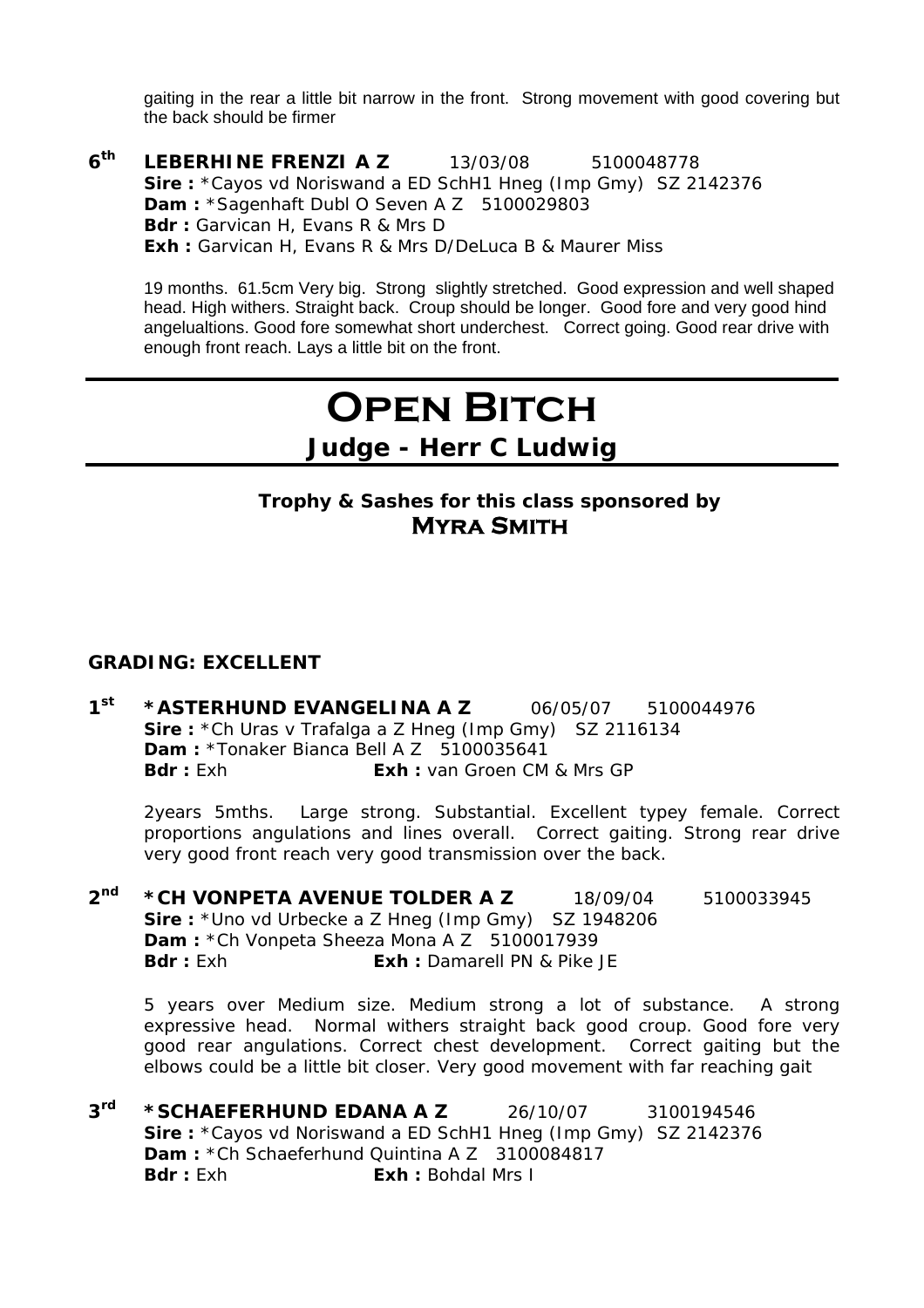2 years 1 month. Very large strong. Substantial female with very good head and expression. Slightly stretched. Very good top and bottom line. Good fore and very good rear angulations. Correct in coming and going. Very good movement. And spacious gaiting

**4th \*GRUNDELHARDT KAPRICE A Z** 04/04/06 5100040309 **Sire :** \*Leberhine Ijaz A Z Hneg 5100014919 **Dam :** \*Grundelhardt Chakira A Z 5100025626 **Bdr**: Cocks PJ & Mrs JM **Exh:** Aachenheim Kennels

3½ yrs. Over medium size. Medium strong. Substantial very good expression. With a very correct shaped head. Very harmonious structure. Very good top and bottom line. The croup should be longer. Good fore and very good hind angualtions. Correct front. Little bit narrow in coming and going. Good ground covering gait.

**5th \*LAGO BIANCA A Z** 27/10/06 5100042834 **Sire :** \*Ch Kwint v Juerikställ a ED Hneg (Imp Ndl) NHSB 2501936 **Dam :** \*Ch Adelora Zena A Z 2100147556 **Bdr**: Exh **Exh** : Pittelli SS & F

3 years. Over medium size. Strong substantial. Good expression. Very well shaped head. Very good top and bottom line. Correct position of the croup. Very good rear angulations. Upper arm should be longer. Correct going in the rear and front. Pronounced rear drive. Front reach should be more free

**6th \*DESTINYGEM MISS ATTITUDE A Z** 29/04/07 5100046167 **Sire :** \*Ch Aimsway Abacus A Z Hneg 2100096239 **Dam : Darkknight Jemima A Z CD 5100024190 Bdr** : Exh **Exh** : Lacey Ms CA

2 ½ years. Over medium size medium strong. Good expression. Correct proportions. High withers. Straight back. Good position of the croup which should be somewhat longer. Correct rear angulations. Upper arm should be better angled. Correct chest proportions. Somewhat wide coming and going. Elbows are not completely firmed. Good movement with ground covering gait

**7<sup>th</sup> \*CH DARKANA DEMI A Z** 28/05/07 5100045589 **Sire :** \*Nilson v Wildsteiger Land a Z Hneg (Imp Gmy) SZ 2062603 **Dam :** Darkana Keanu A Z 5100030082 **Bdr :** Barlow Mrs JK **Exh :** Garvican H, Evans R & Mrs D

2 years 5 months. Big strong very expressive female with a strong head. Normal withers. Straight and firm back. Pretty short and steep croup. Good fore and very good rear angualtions. Correct in the front. Little bit narrow in the rear. Very storng rear drive good front reach. Enough firmness

**8th \*SAN RANCHO DANTE A Z** 12/08/07 5100046258 **Sire :** \*Ch Kwint v Juerikställ a ED Hneg (Imp Ndl) NHSB 2501936 **Dam: \*San Rancho Aurora A Z 5100032840**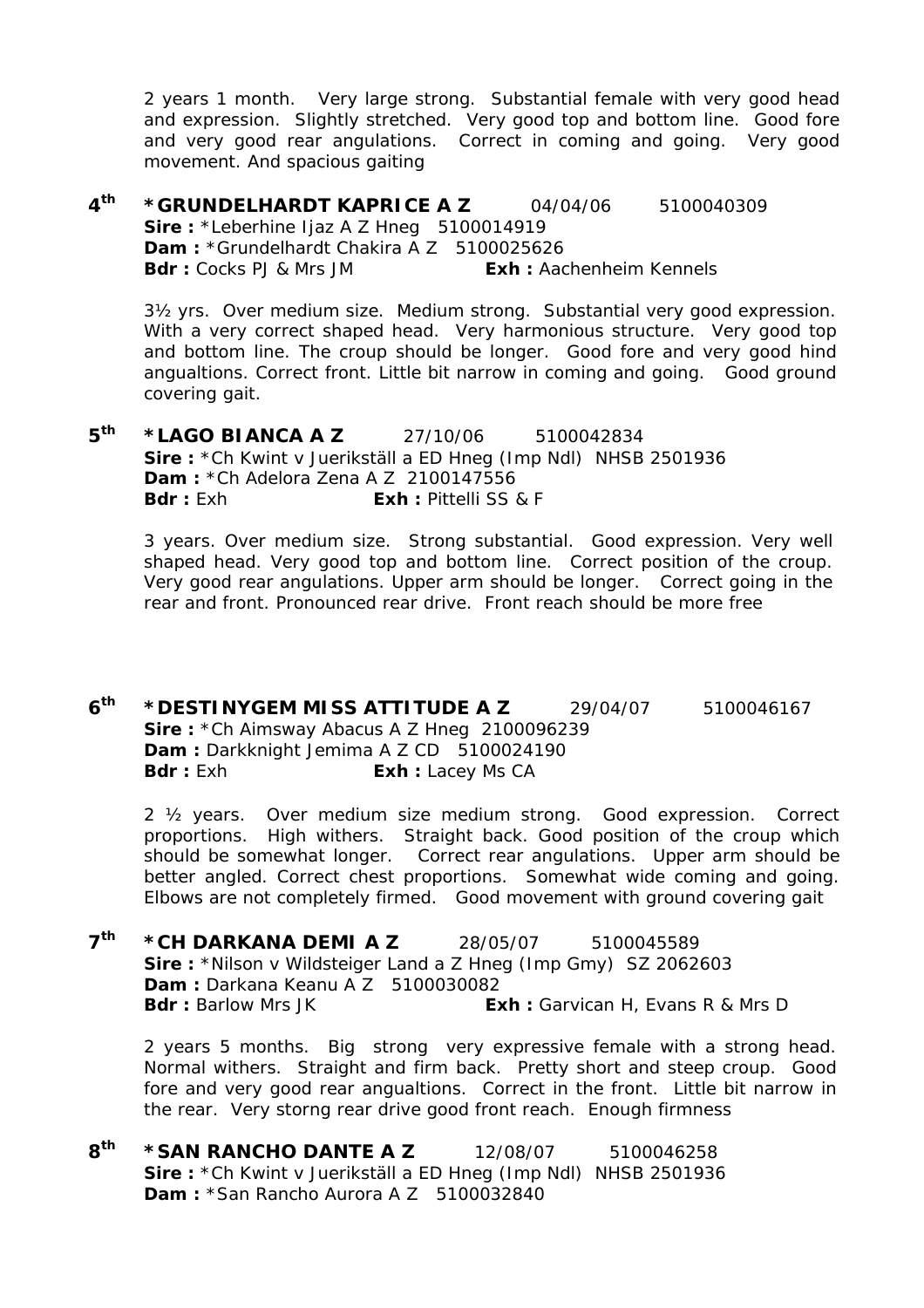**Bdr** : Exh **Exh** : San Rancho Kennels

2 years 3 months. Typey female of correct size and strength. Slightly stretched. Normal withers. Straight back. Croup should be longer. chest proportions. Correct gaiting. Very good movement and firmness overall.

**9th \*VONDOUSSA PRINCESS NIC A Z** 01/10/07 5100046598 **Sire :** \*Ray v Fichtenschlag a ED SchH3 Hneg (Imp Gmy) SZ 2154538 **Dam :** \*Vondoussa Georgie Girl A Z ET HSAs HSAd 5100029709

**Bdr** : Exh **Exh** : Vondoussa Kennels

2 yrs 1 mth. Over medium size medium strong. Good type. Normal withers. Straight back. Good position of the croup. Corect hind anglations. Upper arm is short and steep. Chest needs to developed over all. Correct front. Corect going at the front tight in the hocks. Good movement and good coverage

**10th \*RHOSYN WOOD NYMPH A Z** 23/02/07 5100044023 **Sire :** \*Ch Gigolo v Elzmündungsraum a ED Hneg (Imp Gmy) SZ 2099759 Dam : \*Brooksvale Black Russian A Z 5100018805 **Bdr** : Collins SJ & Mrs C **Exh** : Hansen Mrs T

2 year 8 month. Over medium size medium strong very good expression. High withers straight back. Short somewhat steep croup. Very good rear angulations the long upper arm should be a little bit better angled. Normal chest development. Correct gaiting. Pronounced rear drive. Front reach should be somewhat more free

### **GRADING: VERY GOOD**

**11th \*VONRAUTEN XIAM GRACIOUS A Z** 24/04/07 5100044825 **Sire :** \*Aimsway Bacchus A Z 21000199937 **Dam : \*Ch Vonrauten Yor Torie A Z 5100032805 Rdr** : **Exh** : Vonrauten Kennels

2 years 6 months. Medium size strong not the right proportions from chest to foreleg. Withers should be higher. Straight back. Good position of the croup. Good angelations over pronounced forechest. Under chest should be longer. Correct gaiting. Good movement

**CHALLENGE BITCH \*ASTERHUND EVANGELINA A Z (Roy Brabham Memorial Trophy)**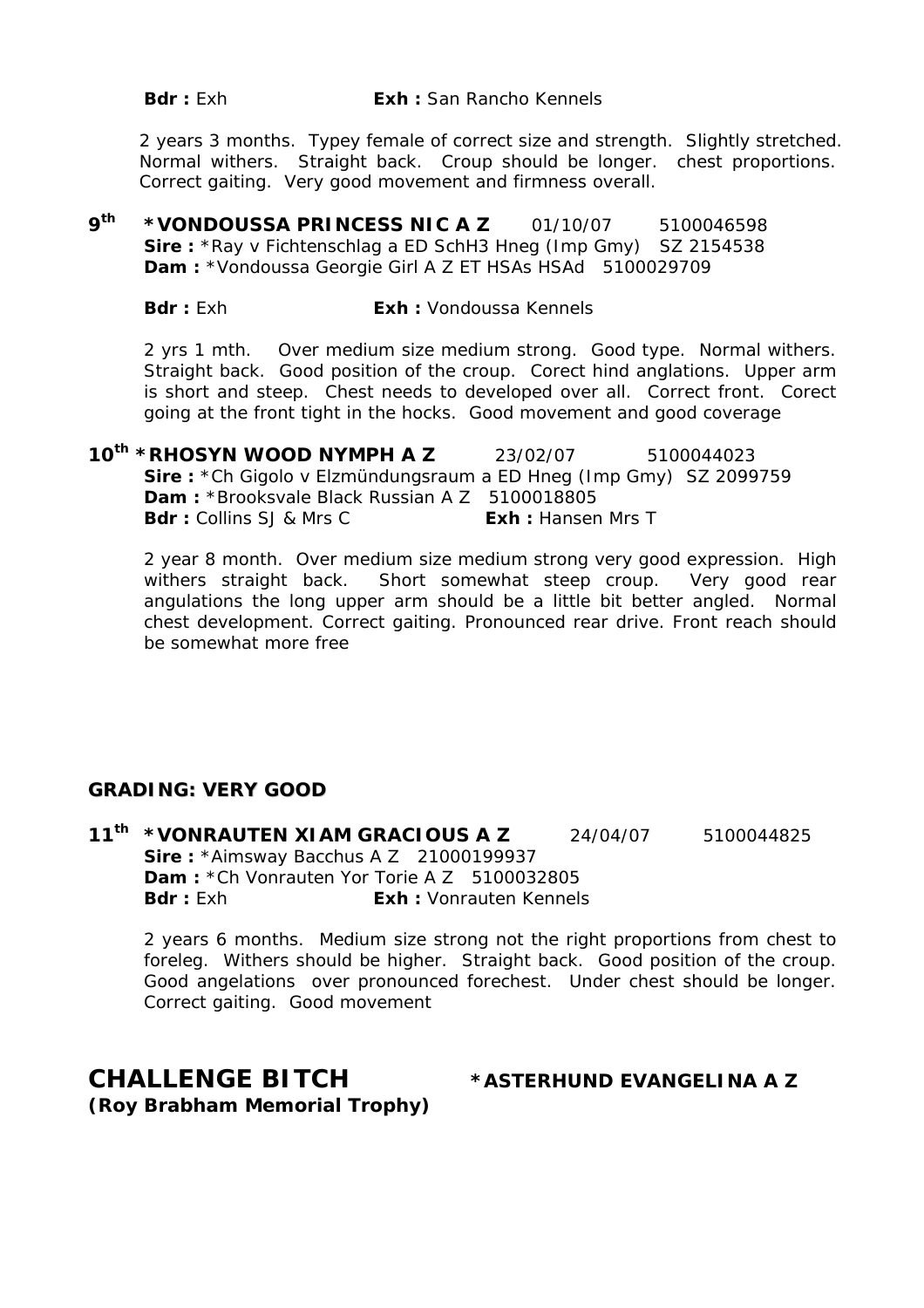**RESERVE CHALLENGE BITCH…… SHEPROSE WHISKY DELIGHT**

## **Baby Puppy Dog**

**Judge - Mrs J Neddermeyer**

### **Trophy & Sashes for this class sponsored by Vonpeta Kennels**

### **GRADING; VERY PROMISING**

- **1st KEEDARA LOVESEXMAGIC** 05/06/09 5100054921 **Sire :** \*Ch Kardin Kruger A Z 3100179267 **Dam :** \*Ch Keedara Deby Duz A Z 5100029825 **Bdr** : Exh **Exh** : Mayne B & Phillis J
- **2nd VONRAUTEN SWIFT** 28/05/09 5100054755 **Sire :** \*Toutonic Enzo Bad Boll A Z 5100039180 Dam : \*Shepherdhill Dirtydancer A Z 5100041519 **Bdr** : Exh : Vonrauten & Aachenheim Kennels

## **Minor Puppy Dog**

### **Judge - Mrs J Neddermeyer**

### **Trophy & Sashes for this class sponsored by Azurebright Kennels**

### **GRADING: VERY PROMISING**

**1st SIEGERHEIMS NANDO** 01/04/09 5100054296 **Sire :** \*Mika v Overledingerland a ED (Imp Gmy) SZ 2189240 **Dam :** \*Siegerheims Kayla A Z 5100029642 **Bdr** : Flynn PR & Mrs KY **Exh** : Hume Miss L

7 ½ months -A large strong expressive dog with high withers, firm back and well molded croup, which ideally could be a little less steep. The upper arm is of good length but should be better angled, very good hindquarter angulation. Very good chest proportions for his age. Stands correct in front with a good masculine head and medium eye colour. Steps slightly narrow at rear correct in front where the elbows should be closer laying. In movement shows very good ground covering gait.

**2nd BABENBERG GERONIMO** 06/03/09 5100053326 **Sire :** \*Vimo vd Hopfenhalle a ED SchH3 Hneg (Imp Gmy) SZ 2158998 **Dam :** \*Babenberg El Estralita A Z 5100042296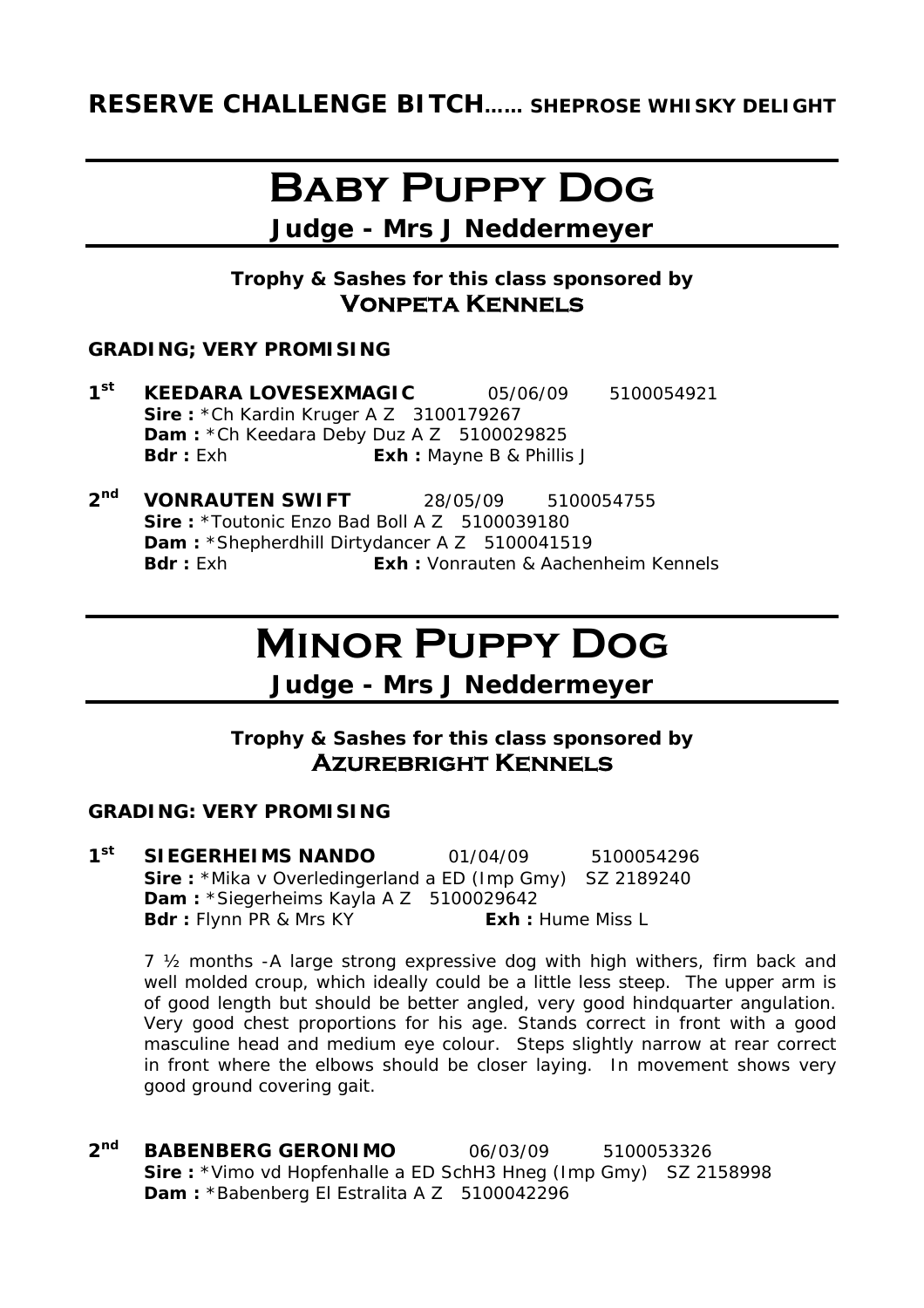8 ½ months - A large, medium strong slightly elongated dog of very good typ. High withers, firm back, slightly short and slightly steep croup. The upper arm should be longer and better angled, very good hindquarter angulation. The view from front is still not quite correct. Good head good expression with medium eye color, good ear carriage. Normal chest development for his age. Steps narrow at rear wide in front where the elbows should be closer laying. Shows good ground covering gait. The under chest should ideally be a little longer.

**3rd SIEGERHEIMS NORSCA** 01/04/09 5100054299 **Sire :** \*Mika v Overledingerland a ED (Imp Gmy) SZ 2189240 **Dam :** \*Siegerheims Kayla A Z 5100029642 **Bdr** : Exh **Exh** : Flynn PR & Mrs KY

7 ½ months – Above medium size medium strong well coloured expressive young dog with good withers firm back short and steep croup. The upper arm should be longer and better angled very good hind angulation. Stands correct in front with elbows slightly close Good head and eye colour. Steps straight at rear and in front with good firmness of hock joints, the elbows should be closer laying. During movement shows good ground covering gait, where both the hindquarter drive and the forehand reach should be overall a little more expansive.

**4th VONDOUSSA ROBBIE WILLIAMS** 01/04/09 5100053779 **Sire :** \*Vonpeta For The Max A Z 5100045772 **Dam :** \*Ch Vondoussa Faith No More A Z HSAd 5100021878 **Bdr**: Exh **Exh** : Vondoussa Kennels

7 ½ months – Not quite correct scissor bite. Above medium size medium strong well proportioned grey dog of still good type. Normal withers, firm back slight dip behind, the croup while of good length should be slightly less steep. The upper arm should be longer and better angled. Very good hindquarter angulation. Stands correct in front with normal chest proportions. The planes of the head are not absolutely ideal and the lower jaw should be slightly more developed. Good eye colour. Steps cow hocked at rear correct in front where the elbows should be closer laying. In movement shows good ground covering gait where both the hindquarter drive and forehand reach should be more expansive. The lower chest should still be longer and at times the wither carried higher.

**5th BRUANGIE TARJ MAHAL** 14/05/09 5100055011 **Sire :** \*Mika v Overledingerland a ED (Imp Gmy) SZ 2189240 **Dam :** \*Bruangie Golden Dust A Z 5100036710 **Bdr** : Exh **Exh** : Corlett Mrs V

6 months – Above medium size, strong substantial well pigmented very well constructed dog of very good type. Normal withers, firm back well molded croup which still could be a fraction longer. Very good fore and slightly deep hind quarter angulation. Stands correct in front with very good chest proportions for age. Strong masculine expressive head with good eye colour. While still quite young he impresses with his overall masculinity. For his age he should not become any deeper Shows good ground covering gait where even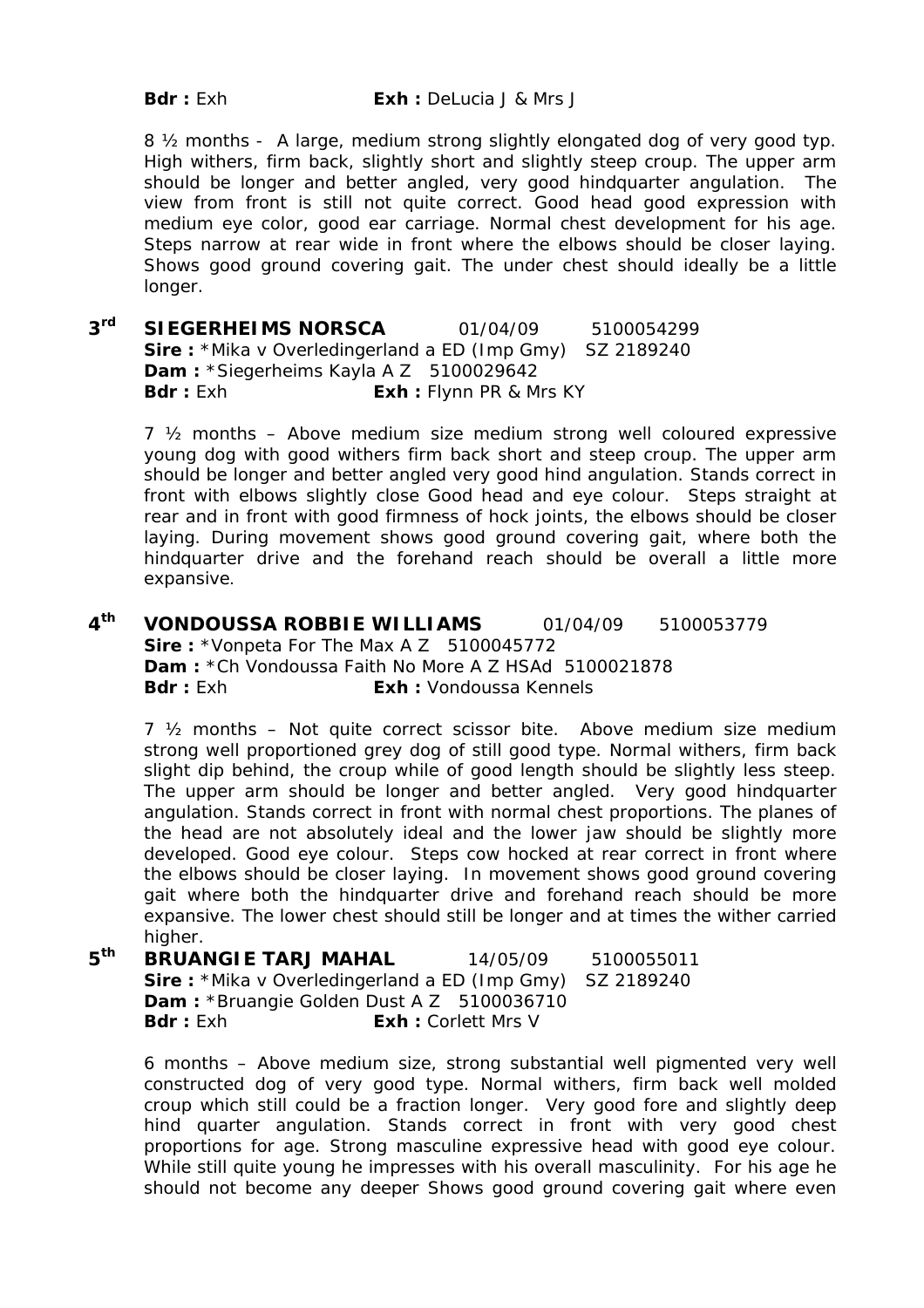for his age his wither should be carried higher. Does not show in movement what he promises in stance.

### **GRADING; PROMISING**

**6th DARKKNIGHT YOTHU YINDI** 07/03/09 5100053974 **Sire :** \*Ch Kardin Kruger A Z 3100179267 **Dam :** \*Takimbre Our Fame A Z 3100112073 **Bdr** : Exh **Exh** : Darkknight Kennels

 $8\frac{1}{2}$  months – A medium size just medium strong well proportioned dog with still good head, good expression and good eye colour. Ideally the neck should be a little longer. High wither, firm back, short and steep croup. The upper arm should be longer and better angled. Good hindquarter angulation. Steps slightly narrow at rear correct in front with correct firmness of elbows. During movement shows good ground covering gait where the forehand reach and drive should be more expansive. Slight brown shadings on the black saddle markings.

## **Junior Dog Judge - Mrs J Neddermeyer**

### **Trophy & Sashes for this class sponsored by Siegerheims Kennels**

### **GRADING: VERY GOOD**

**1st VOLSCAIN UDO** 12/08/08 3100208804 **Sire :** \*Karlos vd Werther-Mühle a ED Hneg (Imp Gmy) SZ 2129480 **Dam :** \*Molle vd Werther-Mühle a ED (Imp Gmy) SZ 2142864  **Bdr :** Volscain Kennels **Exh :** Levron A & J/Kail N & M

15 months 64cms Above medium size, strong, substantial well coloured and well pigmented dog of very good type. High withers, firm back, and slightly short croup. The upper arm is of good length but should be slightly better angled, very good hindquarter angulation. Stands not quite correct in front, with very good fore and lower chest development. Masculine head, very good eye colour and ear carriage, very good and skull and fore face formation. Stands with hock joints close, slightly narrow in front. During movement shows very good ground covering gait with strong hindquarter drive and free forehand reach, Very good back transmission

**2nd RHOSYN DOUBLE KROSS A Z** 14/09/08 5100050864 **Sire :** \*Vimo vd Hopfenhalle a ED SchH3 Hneg (Imp Gmy) SZ 2158998 **Dam : \*Rhosyn Vital Splash A Z 5100021078 Bdr** : Fxh **Exh** : Collins SJ & Mrs C

14 months 62.5cm Just above medium size, strong, well proportioned, well coloured dog of very good type. Good length of neck. Good withers, slight dip behind, firm back and slightly steep croup. The upper arm is of very good length but could be slightly better angled, very good hindquarter angulation.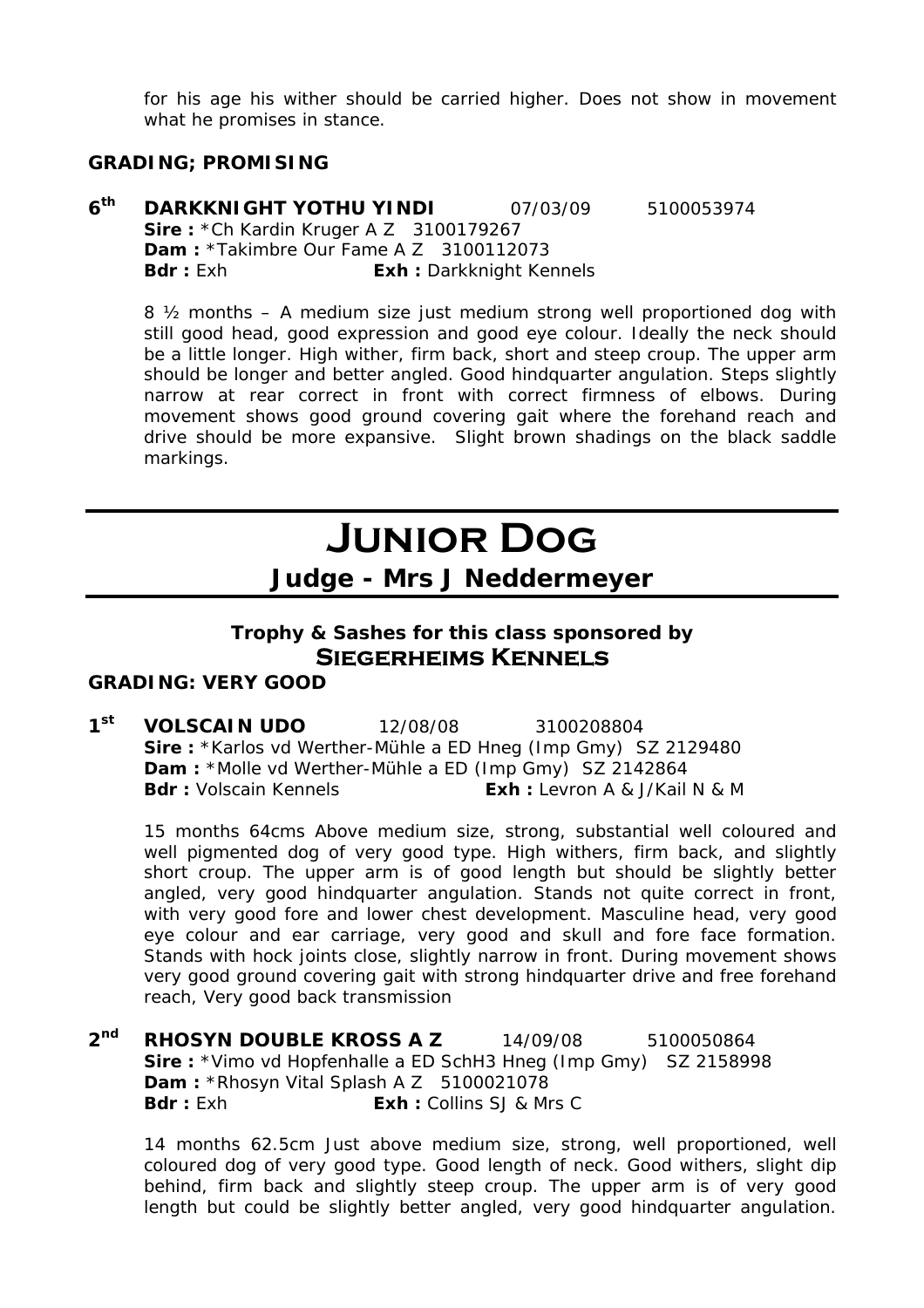Stands correct in front, with very good fore and lower chest development, ideally for his age should not become any deeper. Good masculine head with good eye colour, very good ear carriage, ideally the masking could be slightly more pronounced. Steps correct at rear with good firmness of hock joints, correct in front, where both the elbows and pasterns should be slightly firmer. During movement shows very good ground covering gait, with very good length of stride and very good back transmission

**3rd ARKAHLA SH HITFORB RAINS** 26/09/08 5100051320 **Sire :** \*Vimo vd Hopfenhalle a ED SchH3 Hneg (Imp Gmy) SZ 2158998 **Dam :** \*Arkahla Oil Beef Hooked A Z 5100042927 **Bdr** : Exh **Exh** : O'Loughlin W & Mrs J

14 months 66cms Very large, medium strong well proportioned dog of very good color and pigment. High withers, firm back, slightly short and slightly steep croup. The upper arm should be longer and better angled, very good hindquarter angulation. Stands not quite correct in front where pasterns should be firmer, good fore and very good lower chest development. Good head with good expression good eye colour and good ear carriage. Steps close at rear, narrow in front with the elbows slightly turned in. During movement shows very good ground covering gait, where both hindquarter drive and forehand reach could be slightly more expansive

**4th SAN RANCHO FERRERO** 20/10/08 5100051602 **Sire :** \*As du Domaine du Val d'Aulnoy HD ED Hneg (Imp Fr) LOF 582753/34822

**Dam :** \*San Rancho Aurora A Z 5100032840 **Bdr** : Exh **Exh** : San Rancho Kennels

12 ½ months 64.5cms A large, medium strong, well proportioned still well coloured dog of very good type. Normal withers, firm back, slightly short and slightly steep croup. The upper arm should be longer and better angled, very good hindquarter angulation. Stands correct in front, pasterns should be firmer, good fore and very good lower chest development. Good head and good eye colour, good ear carriage. Steps very narrow both front and rear, where both hocks and elbows should be firmer. During movement shows good ground covering gait where both hindquarter drive and forehand reach should be slightly more expansive. Due to slightly short lower chest at times should carry wither higher. Tail should be carried in a more natural manner.

## **Intermediate Dog**

**Judge - Mrs J Neddermeyer**

**Trophy & Sashes for this class sponsored by Leberhine Kennels**

**GRADING: VERY GOOD**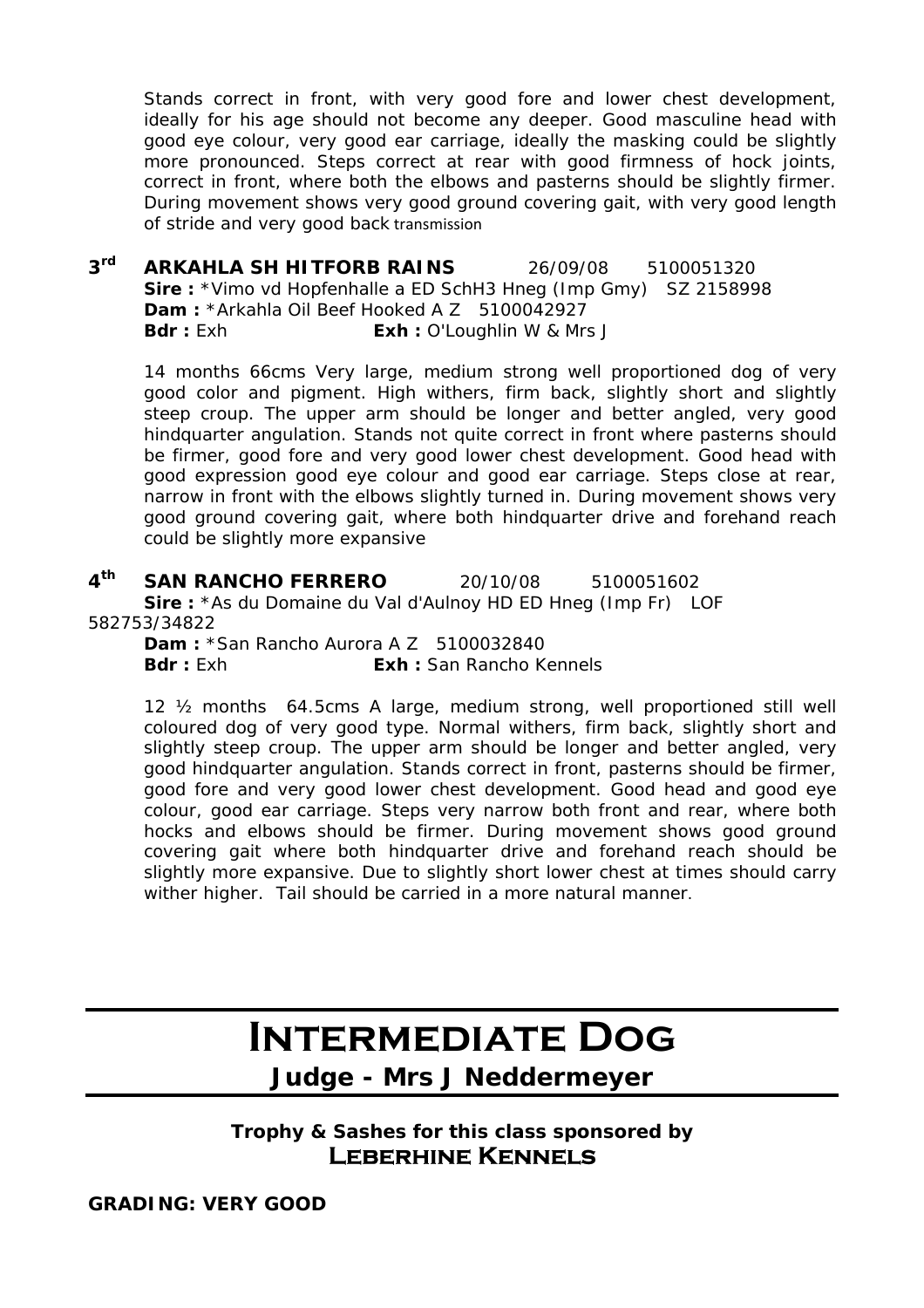**1st SEIGEN JACK SPARROW A Z** 08/10/07 6100053798 **Sire :** \*Ch Eisenland Fernando A Z Hneg 6100023389 **Dam: \*Astasia Nara A Z 4100106224 Bdr**: Gallacher D & Mrs CA **Exh**: Woollard LJ & Mrs SL

2 years 1 month 65.cms. Chipped lower incisor. Large strong substantial beautifully coloured grey dog of very good type and overall very harmonious construction. High withers, firm back, slightly short slightly steep croup. The upper arm should be longer and better angled very good hindquarter angulation with very well developed thighs. Stands correct in front with good fore and very good lower chest development, the pasterns ideally could be a little firmer. The front feet are slightly long and open. Steps correct at rear where the hock joints should remain firmer. Steps correct in front elbows should be closer laying. In movement shows a very good ground covering gait with strong hindquarter drive, free forehand reach and very good back transmission. Impresses with his overall very good construction dryness and firmness.

**2nd \*CH LEBERHINE FLY A Z** 13/03/08 5100048773 **Sire :** \*Cayos vd Noriswand a ED SchH1 Hneg (Imp Gmy) SZ 2142376 **Dam :** \*Sagenhaft Dubl O Seven A Z 5100029803 **Bdr** : Exh **Exh** : Garvican H, Evans R & Mrs D

20 months 65cm Large strong substantial well coloured dog of very good type. Still good length of neck, high wither, firm back and slightly short croup. The upper arm is good length could be still better angled. Very good hindquarter angulation. Stands correct in front with good fore and lower chest development, strong masculine head with very good eye color, very good breadth of skull and very good ear carriage. Steps slightly wide at rear with very good firmness in hock joints, slightly narrow in front. In movement shows very good ground covering gait with strong hindquarter drive and free forehand reach and very good back transmission.

**3rd VONRAUTEN FRENCH FIRE** 18/10/07 5100047144 **Sire :** \*As du Domaine du Val d'Aulnoy HD ED Hneg (Imp Fr) LOF 582753/34822

**Dam : \*Vonrauten Ginjer A Z 5100034654 Bdr** : Vonrauten Kennels<br> **Exh** : Shepherd Hill Kennels

2 years 1 month 63cms Well above medium size strong substantial well proportioned dog of very good type. High wither, firm back, well moulded croup which could be a little longer. The upper arm could be still better angled slightly deep hind angulation. Stands correct in front, the pasterns could be firmer the feet are open, very good head and expression with medium eye colour, the ears could be set a little higher on the skull. Steps narrow in rear where the hock joints are a little close, wide in front where the elbows to be closer laying. In movement shows good ground covering gait with strong hindquarter drive, the forehand reach should be a little freer and the ligamentation over the back should remain firmer.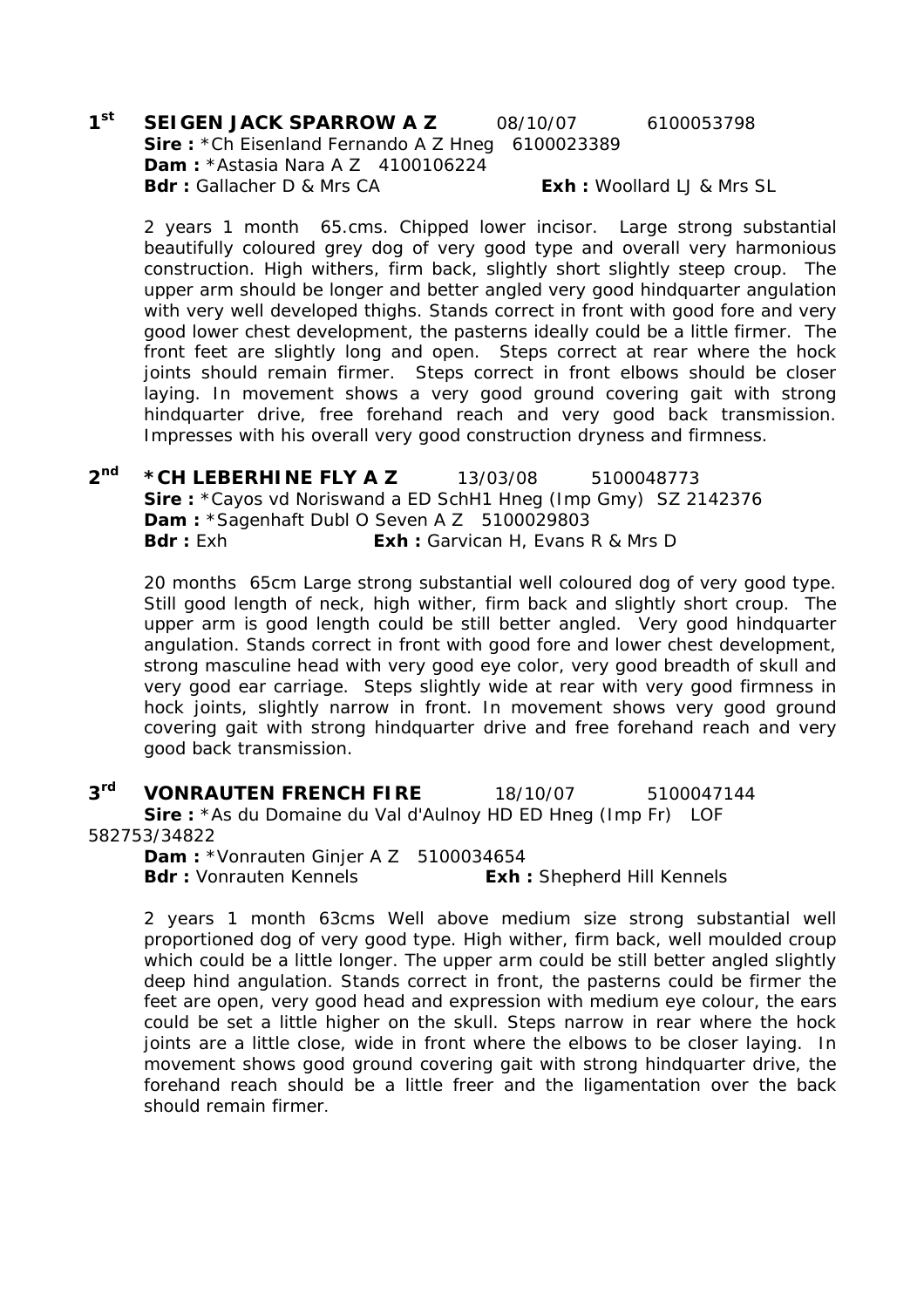## **Open Dog Judge - Mrs J Neddermeyer**

### **Trophy & Sashes for this class sponsored by Regalshep Kennels**

### **GRADING: EXCELLENT**

**1st \*LEPPSDORF LOUI ARMSTRONG A Z** 10/03/07 5100044409 **Sire :** \*Cayos vd Noriswand a ED SchH1 Hneg (Imp Gmy) SZ 2142376 Dam : \*Treyschutz Trick N Treat A Z 5100027755 **Bdr** : Hume Miss L **Exh** : Armstrong B

2 years 8 months 65.5cms Very large strong substantial expressive dog of particularly lovely type. Good length of neck which ideally could still be a fraction longer, high withers, firm back, slightly short croup. The upper arm is very good length should be slightly better angled very good hindquarter angulation with very strong well developed thighs. Stands correct in front very good fore and lower chest development, very expressive true German Shepherd head with very good formation of both skull and foreface, medium eye colour and very good ear carriage. Overall impresses with his anatomical construction and displays much harmony. Steps slightly narrow at rear with firm hock joints, correct in front with good firmness of elbows. During movement shows strong powerful expansive gait transmitted through firm back with very good length of stride

### **2nd \*VIMO vd HOPFENHALLE a ED SchH3 Hneg (Imp Gmy)**

01/01/05 SZ 2158998 **Sire :** \*Zeppo v Klebinger Schloss a ED SchH2 SZ 2020853 **Dam : \***Chandra v Arline a ED SchH3 SZ 2086532 **Bdr** : Zimmermann M **Exh** : DeLucia J & Mrs J, Collins SJ &

Mrs C

4 years 10 months 66cms Very large, strong, substantial, expressive well proportioned male of overall very good harmonious construction. Good length of neck, good withers, firm back and slightly steep croup. Very good fore and hindquarter angulation. Stands correct in front with very good fore and lower chest development. Strong expressive head with very good eye colour, very good ear carriage, ideally the pasterns should be little firmer. Particularly noteworthy of this dog is the very good underline. Steps correct at rear, slightly narrow in front, with good firmness of hocks joints, the elbows could slightly closer laying. Displays very good ground covering gait with strong hindquarter drive and free forehand reach with very good back transmission

### **3rd \*ENZOR V TAMARASPITZE a ED SchH3 Hneg (Imp Blg)**

 19/11/05 LOSH 0988561 **Sire :** \*Nando v Gollerweiher a ED SchH3 SZ 2123269 **Dam :** \*Caty v Tamaraspitze a ED SchH3 LOSH 0923002 **Bdr** : van Sweevelt A **Exh** : Willis D & Mrs C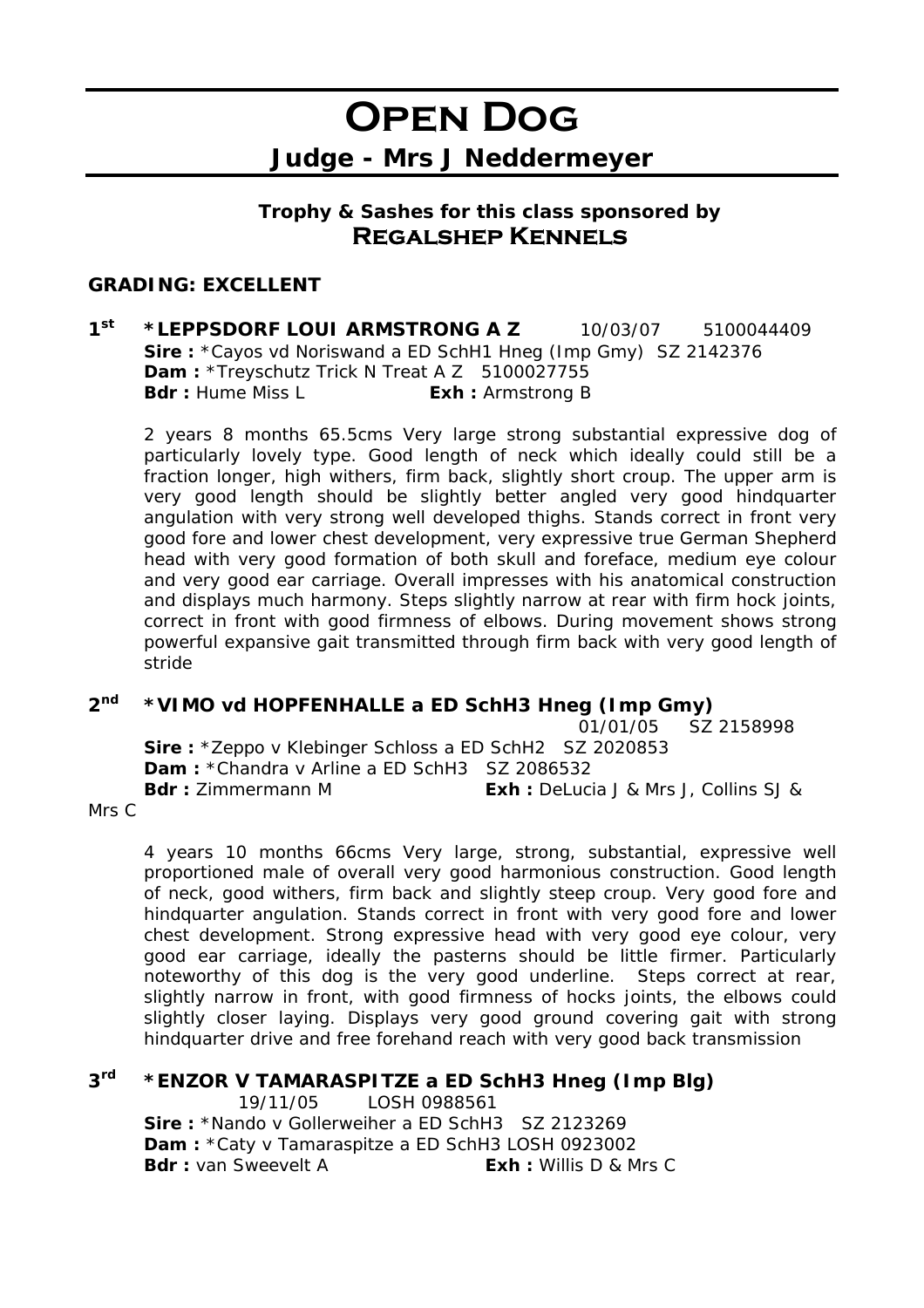4 years Slightly out of alignment P3 lower left. 66cms– Very large strong substantial very well constructed dog of very good type. High withers firm back slightly short croup. Very good fore and hindquarter angulation. Stands correct in front, with very good fore and under chest development, particularly noteworthy and pleasing is the very good formation of both the skull and the foreface, ideally the ears could be carried slightly higher on the skull. Steps correct at rear with firm hock joints correct in front, the elbows should be a little firmer. Shows very good ground covering gait with strong hindquarter drive and free forehand reach, very good back transmission, at times the tail could be carried in a slightly more natural manner

**4th \*CH TAURORN NAVARRE A Z** 17/05/07 5100045062 **Sire :** \*Ch Gigolo v Elzmündungsraum a ED Hneg (Imp Gmy) SZ 2099759 **Dam :** \*Taurorn Krystal Shimmer A Z 5100021849 **Bdr** : Wellman Ms G **Exh** : Pilgrim Ms S

2 years 6 months 66cms Very large, medium strong well proportioned, well coloured and well pigmented dog of very good type, Very good length of neck, with high withers, slight dip behind, firm back, and very good croup. The upper arm is of good length but should be slightly better angled, very good hindquarter angulation, with powerful well developed thighs. Stands correct in front with very good fore and lower chest develop for his age. Very good head and expression with dark eyes, correct ear carriage, particularly noteworthy is the very good masking. Steps correct at rear with firm hock joint, correct in front where the elbows could be firmer. Shows very good ground covering gait with free forehand reach ideally the hindquarter drive could be slightly more powerful. Overall displays very good firmness.

**5th \*VOLSCAIN QANTO A Z** 15/02/07 3100181519 **Sire :** \*Karlos vd Werther-Mühle a ED Hneg (Imp Gmy) SZ 2129480 **Dam :** \*Molle vd Werther-Mühle a ED (Imp Gmy) SZ 2142864  **Bdr :** Volscain Kennels **Exh :** Rice J & Mrs M/Cooke I & Mrs M

2 years 9 months 66cms Very large medium strong, well coloured dog of very good type. Very good length of neck. High withers, firm back, slightly steep croup. The upper arm is of good length should be slightly better angled, very good hindquarter angulation, the shoulder blade should is slightly placed forward. Stands correct in front with good fore and very good lower chest development. Slightly underdeveloped thighs. Good head, medium eye colour and good ear carriage throws out left hock, correct in front with good firmness of elbows. Shows good ground covering gait with good forehand reach, at times would like to see the thrust of the hindquarter a little more powerful, very good back transmission\

**6th \*BABANGA DEJAVUE A Z** 12/09/07 2100258697 **Sire :** \*As du Domaine du Val d'Aulnoy HD ED Hneg (Imp Fr) LOF 582753/34822

**Dam : \* Rufstone Cher A Z 2100214364 Bdr :** York PR & Mrs KP **Exh :** Parkinson MA & Mrs RJ

2 years 2 months 66cms Very large, strong substantial dog of very good type. Still good length of neck, normal withers, firm back. slightly short and slightly steep croup, The upper arm should be longer and better angled, very good hindquarter angulation Stands correct in front, with good fore and very good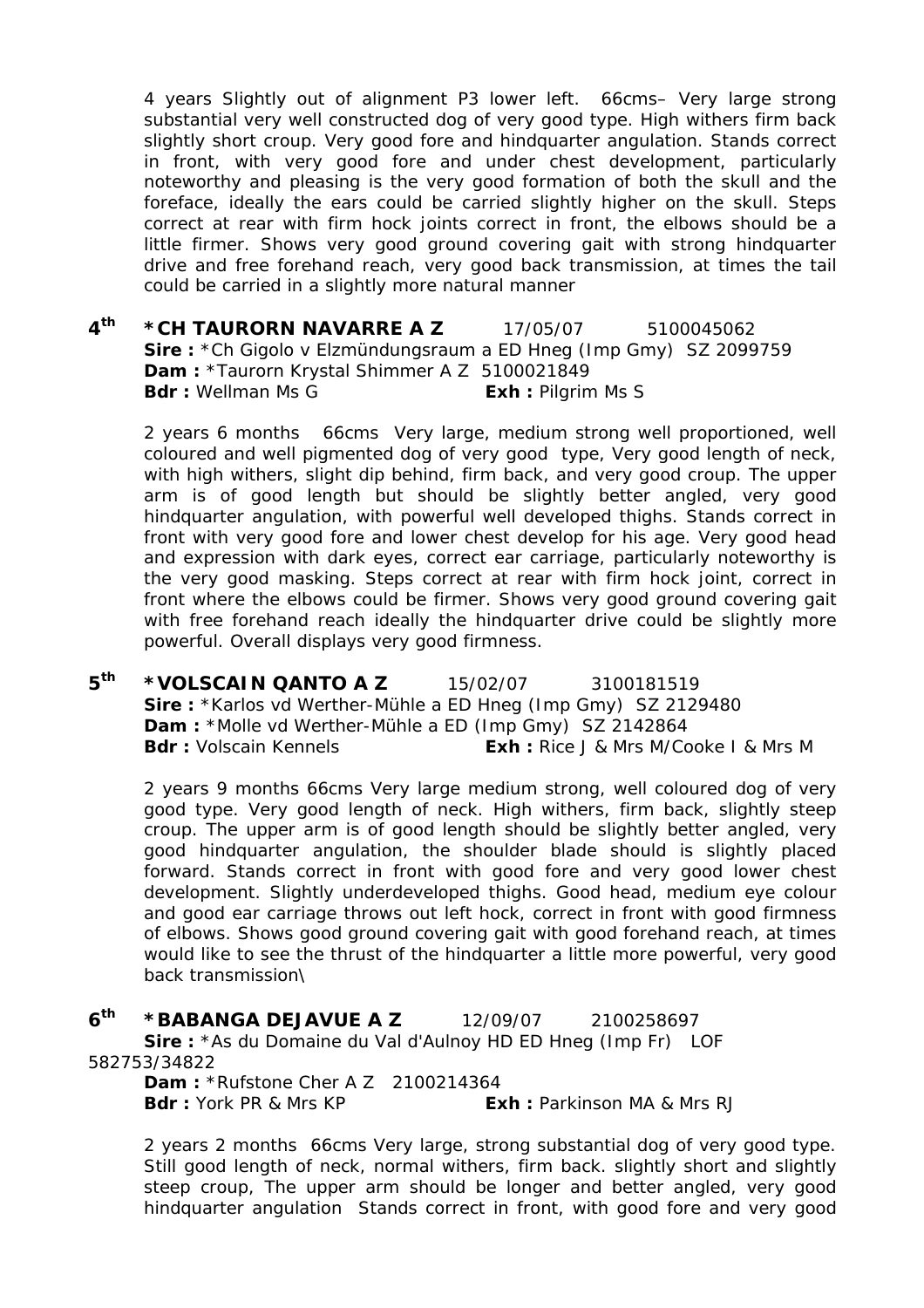lower chest development, strong expressive head, good eye colour and good ear carriage. Steps with hock joints close and slightly loose, correct in front, with good firmness of elbows. Shows good ground covering gait, with somewhat hasty movement and ideally the wither should be carried slightly higher

### **GRADING: VERY GOOD**

**7<sup>th</sup> \*SAN RANCHO CENTURIAN A Z** 22/08/06 5100041822 **Sire :** \*Ch Gigolo v Elzmündungsraum a ED Hneg (Imp Gmy) SZ 2099759 **Dam :** \*Winbirra Ritzy A Z 3100083473 **Bdr:** San Rancho Kennels<br> **Exh:** Cabot Ms EL

3 years 3 months 65cms Large medium strong, well proportioned well coloured dog of still good type. Very good length of neck, high withers firm back, slightly steep croup. The upper arm should be longer and better angled, still good angulation of the hindquarter, ideally the lower thigh should be slightly longer. Stands slightly wide in front with elbows tucked in, still good fore and very good lower chest development, Good head medium eye colour, good ear carriage very good masking. Steps correct at rear with good firmness of hock joints, correct in front, the elbows should be closer laying. During movement shows good ground covering gait where both the hindquarter drive and the forehand reach should be a little freer, very good back transmission

### **CHALLENGE DOG ……………………\*LEPPSDORF LOUI ARMSTRONG A Z**

### **RESERVE CHALLENGE DOG…\*VIMO vd HOPFENHALLE a ED SchH3**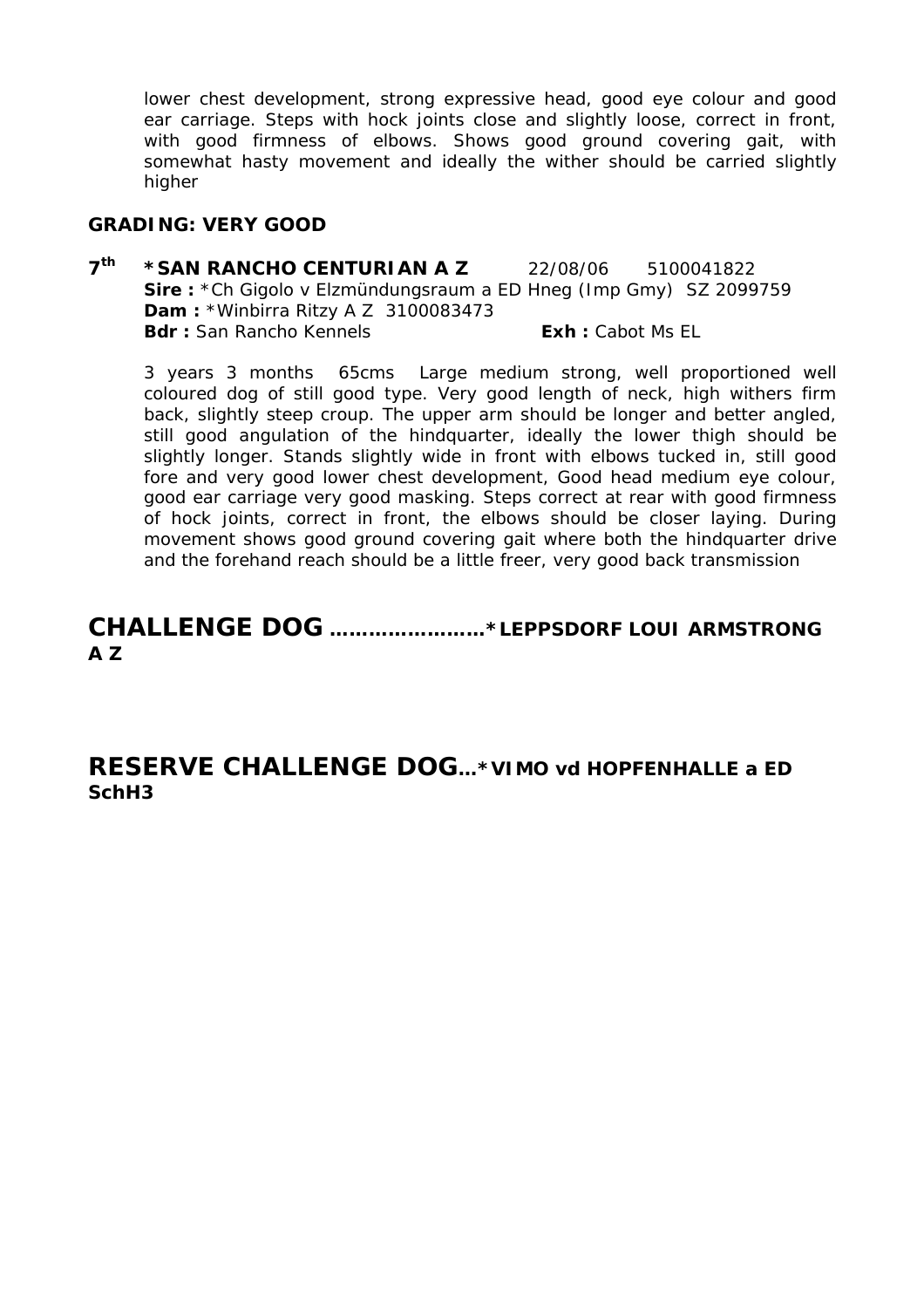# **General Specials - Saturday**

| <b>BEST IN SHOW</b>           | 303         |
|-------------------------------|-------------|
| <b>RUNNER UP BEST IN SHOW</b> | <u> 266</u> |
|                               |             |
| <b>BABY PUPPY IN SHOW</b>     | 203         |
| <b>MINOR PUPPY IN SHOW</b>    | 219         |
| <b>PUPPY IN SHOW</b>          | 227         |
| <b>JUNIOR IN SHOW</b>         | <u>235</u>  |
| <b>INTERMEDIATE IN SHOW</b>   | 284         |
| <b>OPEN IN SHOW</b>           | 303         |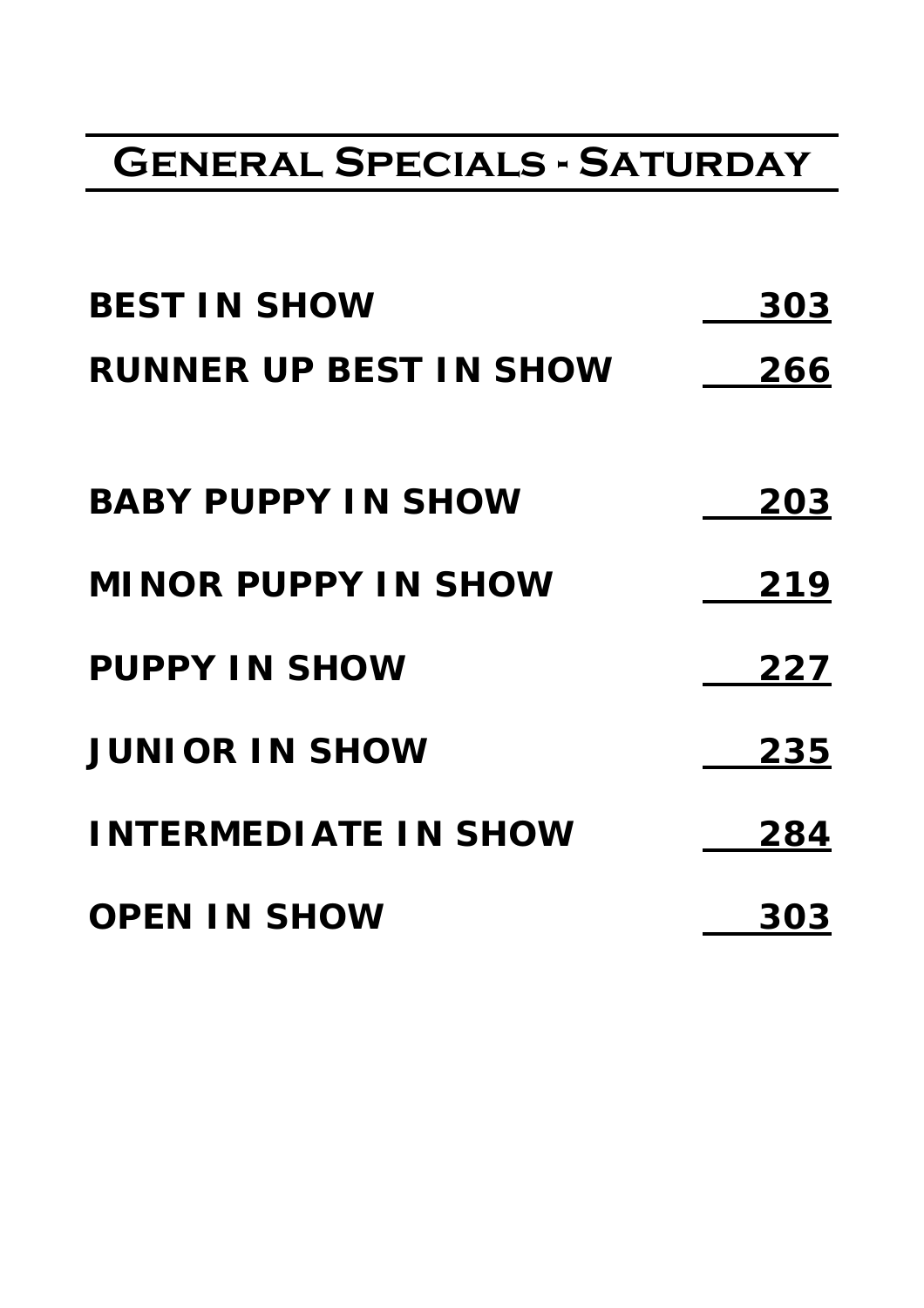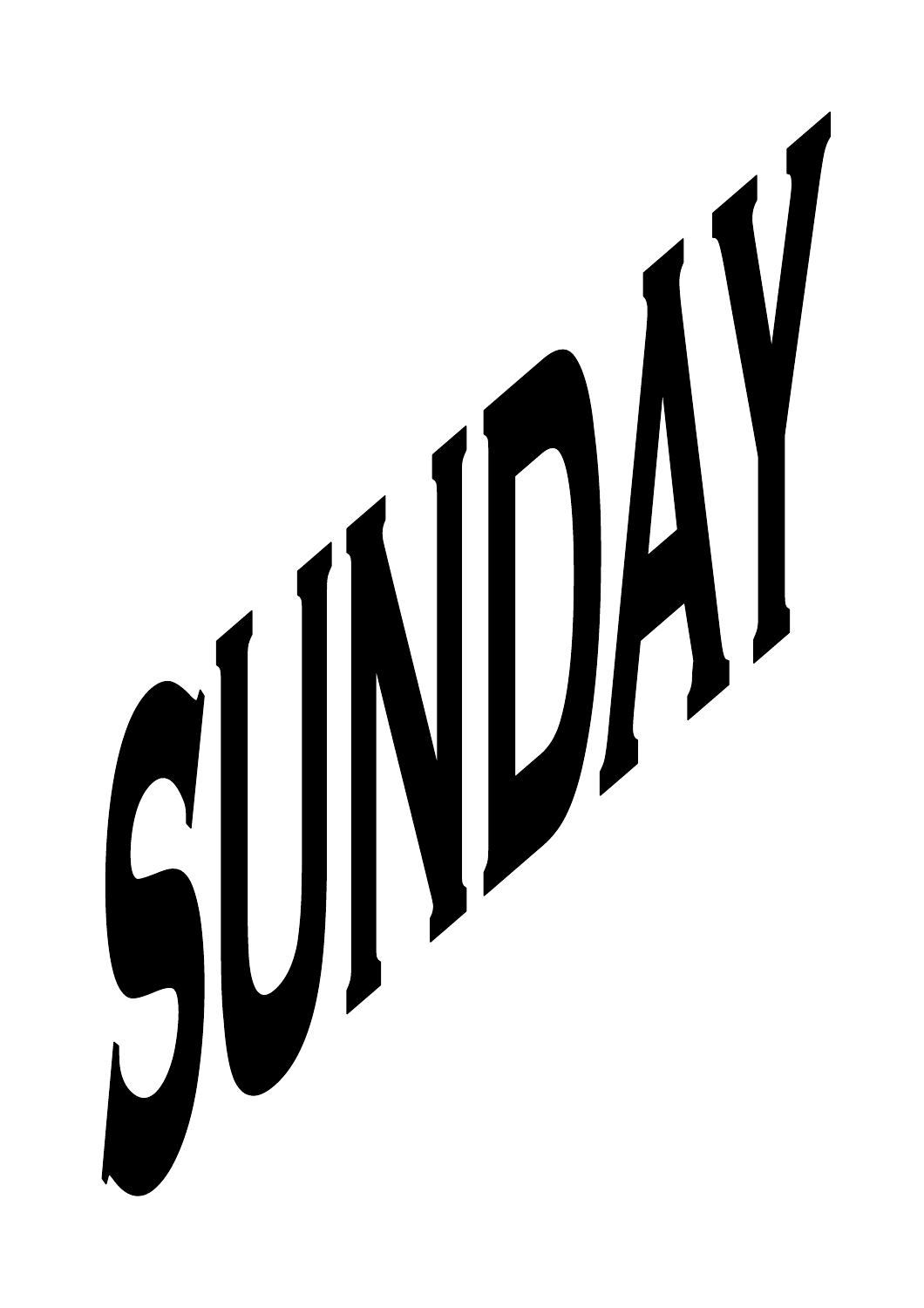# **Baby Puppy Bitch**

**Judge - Mrs J Neddermeyer**

### **GRADING: VERY PROMSING**

**1<sup>st</sup> GRANDWEST VITALIA** 25/05/09 6100062511 **Sire** : \*Enzor v Tamaraspitze a ED SchH3 Hneg (Imp Blg) LOSH 0988561 **Dam :** \*Uscha v Bauhofer-Land a Z ET HT (Imp Gmy) SZ 2120738

**Bdr** : Exh **Exh** : Willis D & Mrs C

- **2<sup>nd</sup> ASTERHUND ILLUSION** 22/07/09 5100055055 **Sire** : \*Ch Uras v Trafalga a Z Hneg (Imp Gmy) SZ 2116134 **Dam :** \*Tonaker Bianca Bell A Z 5100035641 **Bdr** : Exh **Exh** : van Groen CM & Mrs GP
- **3rd DESTINYGEM BAD GIRL GOT CHEEK** 25/06/09 5100055702 **Sire** : \*Aimsway Bacchus A Z 21000199937 **Dam** : Darkknight Jemima A Z CD 5100024190 **Bdr**: Exh **Exh** : Lacey Ms CA

## **Minor Puppy Bitch**

**Judge - Mrs J Neddermeyer**

### **GRADING: VERY PROMISING**

**1st SHEPROSE WHISKY DELIGHT** 08/04/09 5100053763 **Sire** : \*Ch Kuirau Regan A Z 2100246984 Dam : \*Seigen Girl Interuppted A Z 6100052357 **Bdr**: Exh **Exh** : Owen B

Large strong substantial well constructed bitch of very good type. High withers firm back well molded croup that could be set a little less steep. The upper arm is of very good length but could be better angled, very good hindquarter angulation with strong well developed thighs for her age. Stands still correct in front the pasterns could be a little firmer, good chest development the eye could be a little darker, good ear carriage. Steps correct both front and rear. During movement shows very good ground covering gait with good length of stride and very good back transmission.

**2nd DARKKNIGHT YSADORE** 07/03/09 5100053979 **Sire** : \*Ch Kardin Kruger A Z 3100179267 **Dam :** \*Takimbre Our Fame A Z 3100112073 **Bdr** : Darkknight Kennels<br>**Exh** : Mayne B & Phillis J

8 ½ months Double P1 upper left. Well above medium size strong and substantial bitch for her age of overall harmonious construction. Good length of neck with high wither, firm back, slightly short croup. The upper arm while of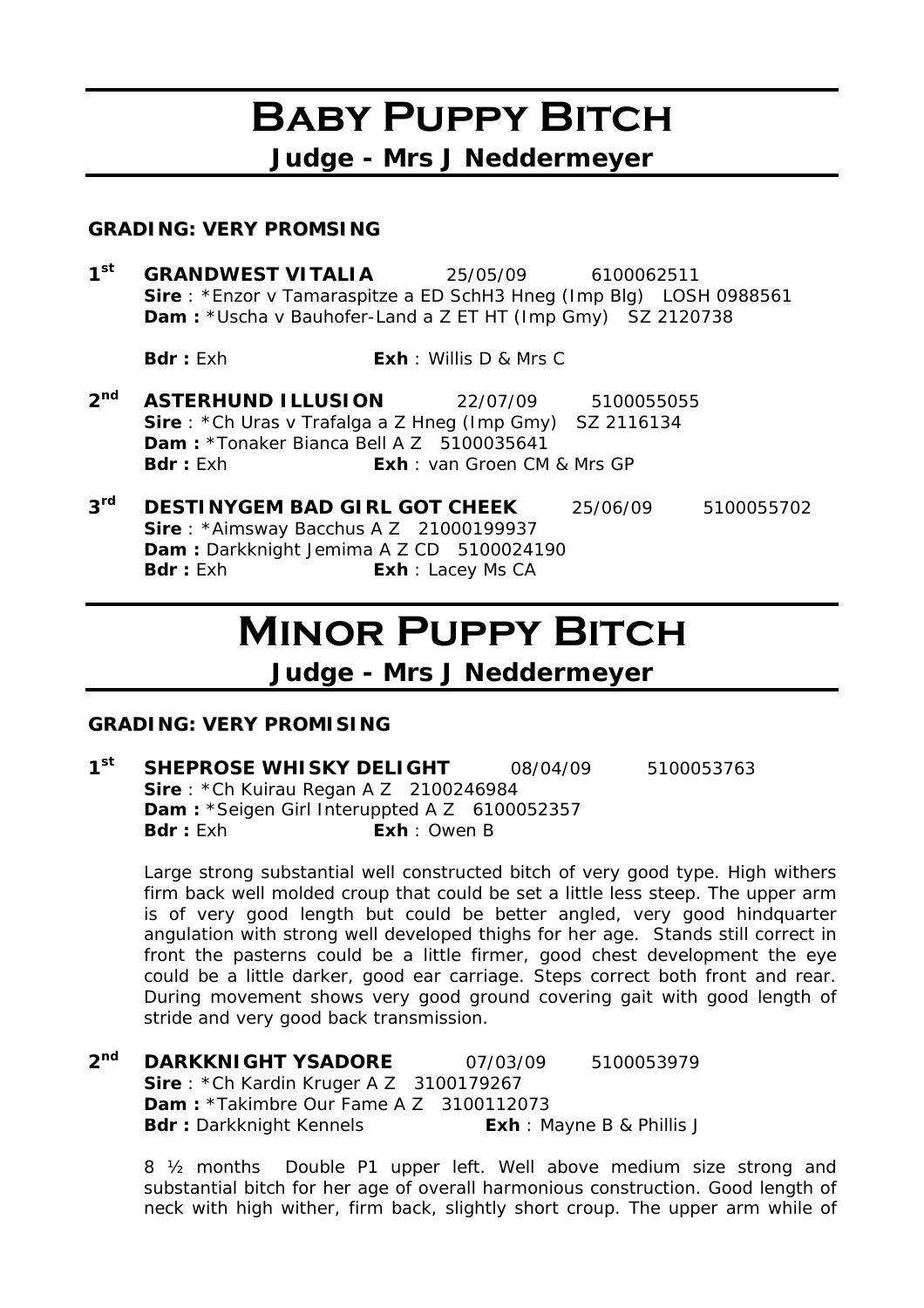good length could be still better angled. Still good hindquarter angulation. Stands correct in front with very good head and expression, good eye colour and good ear carriage. For her age presents a very pleasing picture in stance. Steps correct both front and rear with good firmness of hock joints. During movement shows very good ground covering gait.

**3rd VONRAUTEN QUENA** 25/04/09 5100054458 **Sire** : \*Vonrauten D Arlo A Z 5100045671 **Dam :** Vonrauted Echo 5100046163 **Bdr : Exh : Exh : Vonrauten Kennels** 

6½ months Above medium size medium strong well proportioned bitch of very good colour and pigment. High withers, firm back and slightly short croup. The upper arm should be longer and better angled. The shoulder is placed slightly steep. Stands correct in front with good fore and under chest development, good head with feminine expression, medium eye colour and good eye colour. Steps slightly narrow at rear correct in front. In movement shows very good ground covering gait with good back transmission.

**4th SCHAEFERHUND INDIANA** 30/03/09 3100218166 **Sire** : \*As du Domaine du Val d'Aulnoy HD ED Hneg (Imp Fr) LOF 582753/34822 **Dam :** \*Schaeferhund Celina A Z 3100179923

**Bdr** : Bohdal Mrs I **Exh** : Kinsman S

8 months Well above medium size, medium strong well proportioned bitch of very good type. Good withers, firm back, slightly short croup. The upper arm should be longer and better angled, good hindquarter angulation. Stands correct in front with normal chest development for her age, good head and expression with good eye colour and good ear placement. Steps with hock joints slightly close. Correct in front. In movement shows good ground covering gait where the hindquarter drive and forehand reach should be more expansive.

**5th SIEGERHEIMS NATASHA** 01/04/09 5100054294 **Sire** : \*Mika v Overledingerland a ED (Imp Gmy) SZ 2189240 **Dam :** \*Siegerheims Kayla A Z 5100029642 **Bdr** : Exh **Exh** : Flynn PR & Mrs KY

Well above medium size, well coloured bitch of very good type. High withers firm back with slight restricitions in the length and lay of the croup. The upper arm should be longer and better andgeld, very good hindquarter angulation.Stands correct in front with good head and feminine expression. Slightly errect head carriage. Steps slightly narrow behind correct in front. In movement shows good ground covering gait wher the hindquarter drive and forehand reach should be more expansive. For her age she shouuld be a little more substantial overall.

**6th VONDOUSSA ROGUE TRADERS** 01/04/09 5100053783 **Sire** : \*Vonpeta For The Max A Z 5100045772 **Dam :** \*Ch Vondoussa Faith No More A Z HSAd 5100021878 **Bdr** : Exh **Exh Exh Vondoussa Kennels**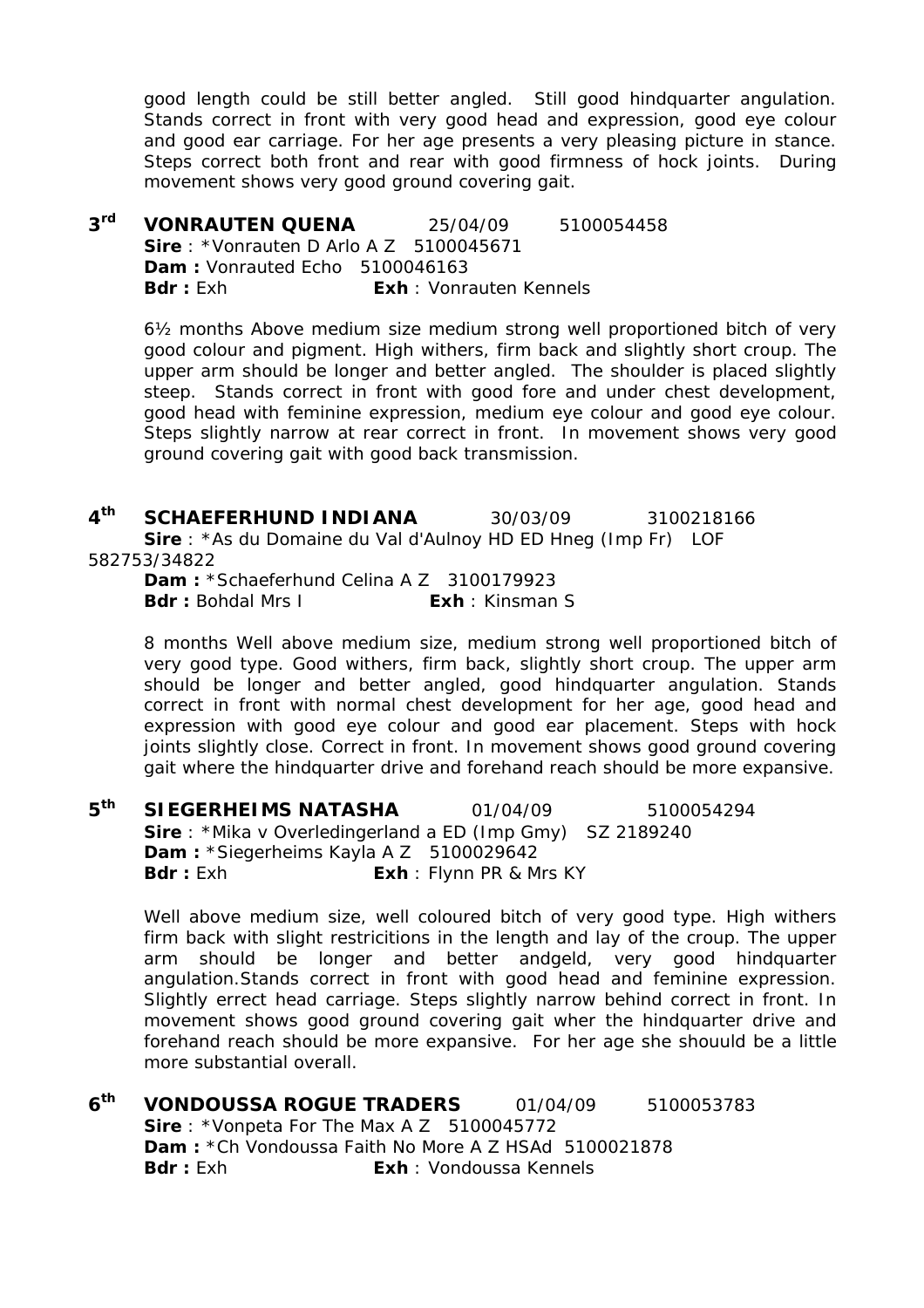7 ½ months Large medium strong well proportioned grey bitch with high withers, firm back and steep croup. The upper arm while of good length could be slightly better angled. The shoulder blade is slightly steep. Very good hindquarter anuglation. Stands correct in front with very good chest proportions, good head medium eye colour, ideally the lower jaw should still be a little stronger. Steps with hock joints slightly close, correct in front. Shows good ground covering gait where both the forehand reach and hindquarter drive should be more expansive.

**7th LEPPSDORF GHISLAINE** 15/05/09 5100054824 **Sire** : \*Ch Lashadas Ace of Hearts A Z 6100048546 **Dam : \*Treyschutz Trick N Treat A Z 5100027755 Bdr :** Hume Miss L **Exh** : Metcalfe T & Mrs K/Hume Miss L

6months Large, strong, substantial well proportioned bitch of very good type. Normal withers, slight roach over the loin and slightly short coup. The upper arm should be longer and better angled. Very good hindquarter angulation. Stands correct in front with normal chest proportions. Strong head with still feminine expression, good ear carriage. Steps with hock joints close, slightly wide in front. During movement both the hindquarter drive and forehand reach should be more expansive.

**9<sup>th</sup> BRUANGIE TATIANA** 14/05/09 5100055015 **Sire** : \*Mika v Overledingerland a ED (Imp Gmy) SZ 2189240 Dam : \*Bruangie Golden Dust A Z 5100036710 **Bdr** : Exh **Exh** : Corlett Mrs V

6 months Just above medium size, medium strong bitch of good proportions, good colour and pigment. Good length of neck, good withers, firm back slightly short croup. The upper arm should be longer and better angled, very good hindquarter angulation. Stands correct in front with normal chest proportions, good head medium eye colour and good ear carriage. Steps slightly narrow at rear and in front has a tendency to lift up front feet. Slightly unruly coat over the back.

### **GRADING: PROMISING**

**9th DARKKNIGHT YUANITA** 07/03/09 5100053980 **Sire** : \*Ch Kardin Kruger A Z 3100179267 **Dam :** \*Takimbre Our Girl Fame A Z 3100112073 **Bdr**: Exh **Exh** : Darkknight Kennels

8½ months. Just above medium size, medium strong bitch of still good type. Good length of neck, good withers, firm back, short and steep croup. The upper arm should be longer and better angled still good hindquarter angulation. Stands correct in front with good head the expression is marred by a slightly light eye. Normal chest proportions. Steps narrow at rear, correct in front with good firmness of hock joints, the elbows should be closer laying. During movement the hindquarter drive and forehand reach should be more expansive.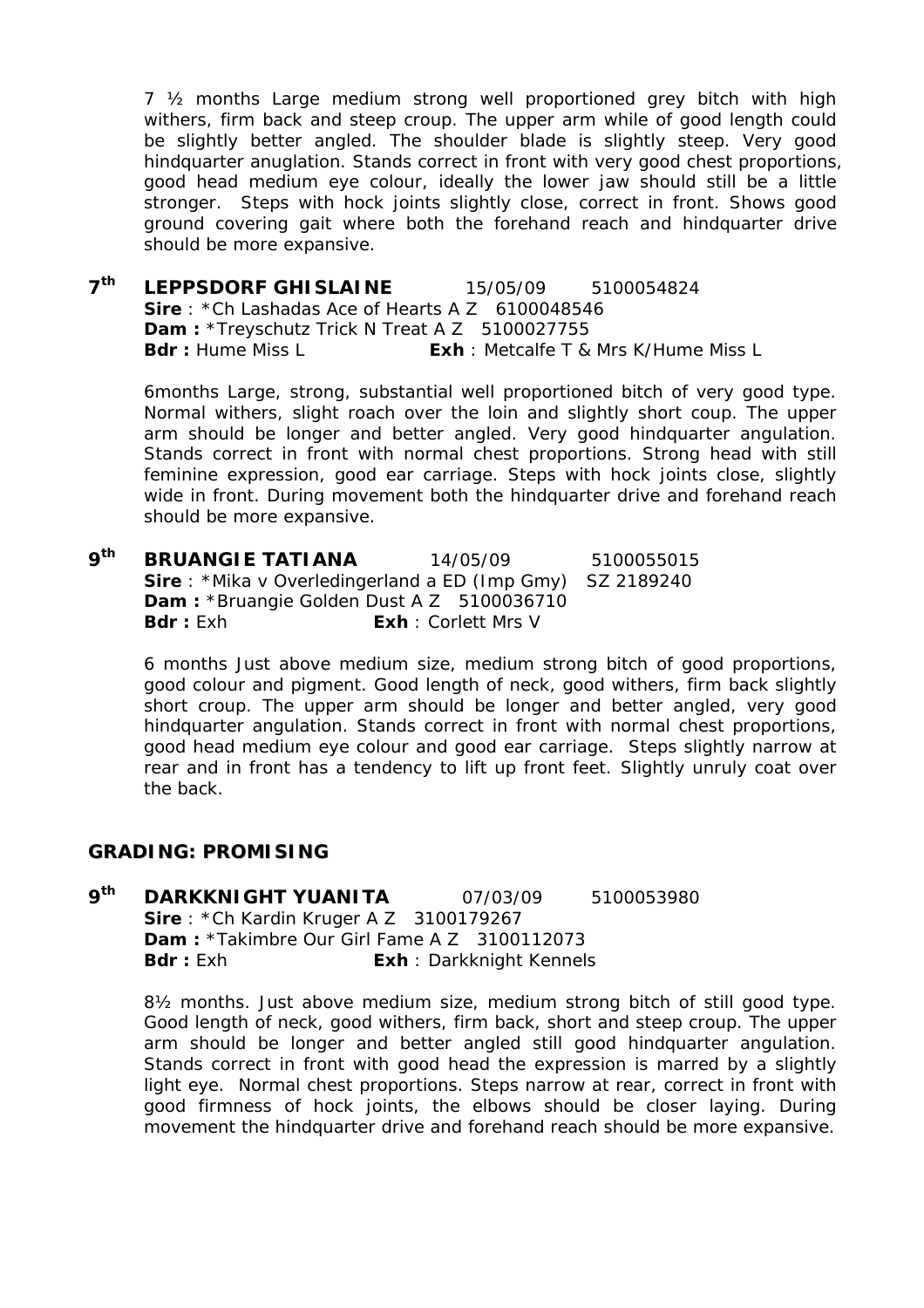## **Puppy Bitch**

### **Judge - Mrs J Neddermeyer**

### **Trophy & Sashes for this class sponsored by Vondoussa Kennels**

### **GRADING; VERY PROMISING**

**1st GRANDWEST ULANA** 01/12/08 6100059069 **Sire** : \*Yke v Haus Charly a ED Hneg (Imp Gmy) SZ 168088 **Dam :** \*Fremont Hot Property A Z 2100135460 **Bdr** : Exh **Exh** : Willis D & Mrs C

11½ months above medium size medium strong well constructed bitch of very harmonious overall anatomical construction. High withers, firm back, well moulded croup which could be longer. Very good fore and hindquarter angulation. Very good fore and under chest development. Stands correct in front with good head and expression which is marred slightly by her eye colour, the ear placement is not exactly ideal. Steps correct at rear with good firmness of hock joints for her age. Correct in front with good firmness of elbows. During movement shows very good ground covering gait with very good length of stride and very good back transmission.

**2nd RHOSYN FANTASIA** 05/12/08 5100052199 **Sire** : \*Vimo vd Hopfenhalle a ED SchH3 Hneg (Imp Gmy) SZ 2158998 **Dam :** \*Rhosyn Totally Hot A Z 5100041144 **Bdr** : Exh **Exh** : Collins SJ & Mrs C

Above medium size strong substantial bitch of very good type. High wither, firm back slight dip behind, while the croup is of good length should be ideally set a little less steep. Good fore and very good hindquarter angulation. Stands correct in front with good head, good eye colour and good ear carriage. Steps slightly narrow at rear correct at front where the elbows are yet to achieve final firmness. During movement shows very good length of stride with very good back transmission. Ideally the lower jaw should be slightly more developed

**3rd RYZACK ALEXA** 19/12/08 3100212649 **Sire** : \*Ch Kwint v Juerikställ a ED Hneg (Imp Ndl) NHSB 2501936 **Dam :** \*Schaeferhund Yenta A Z 3100163162 **Bdr** : Payne J **Exh** : Bohdal Mrs I

Double P1 upper left and right. Large strong substantial very well coloured and well pigmented bitch of very good type. High withers, firm back, well moulded croup which ideally could be a fraction longer. The upper arm should be longer and slightly better angled, very good hindquarter angulation. Stands correct in front with very good head and expression, very good eye colour and very good masking, still good ear carriage, steps slightly wide in front, at rear with hocks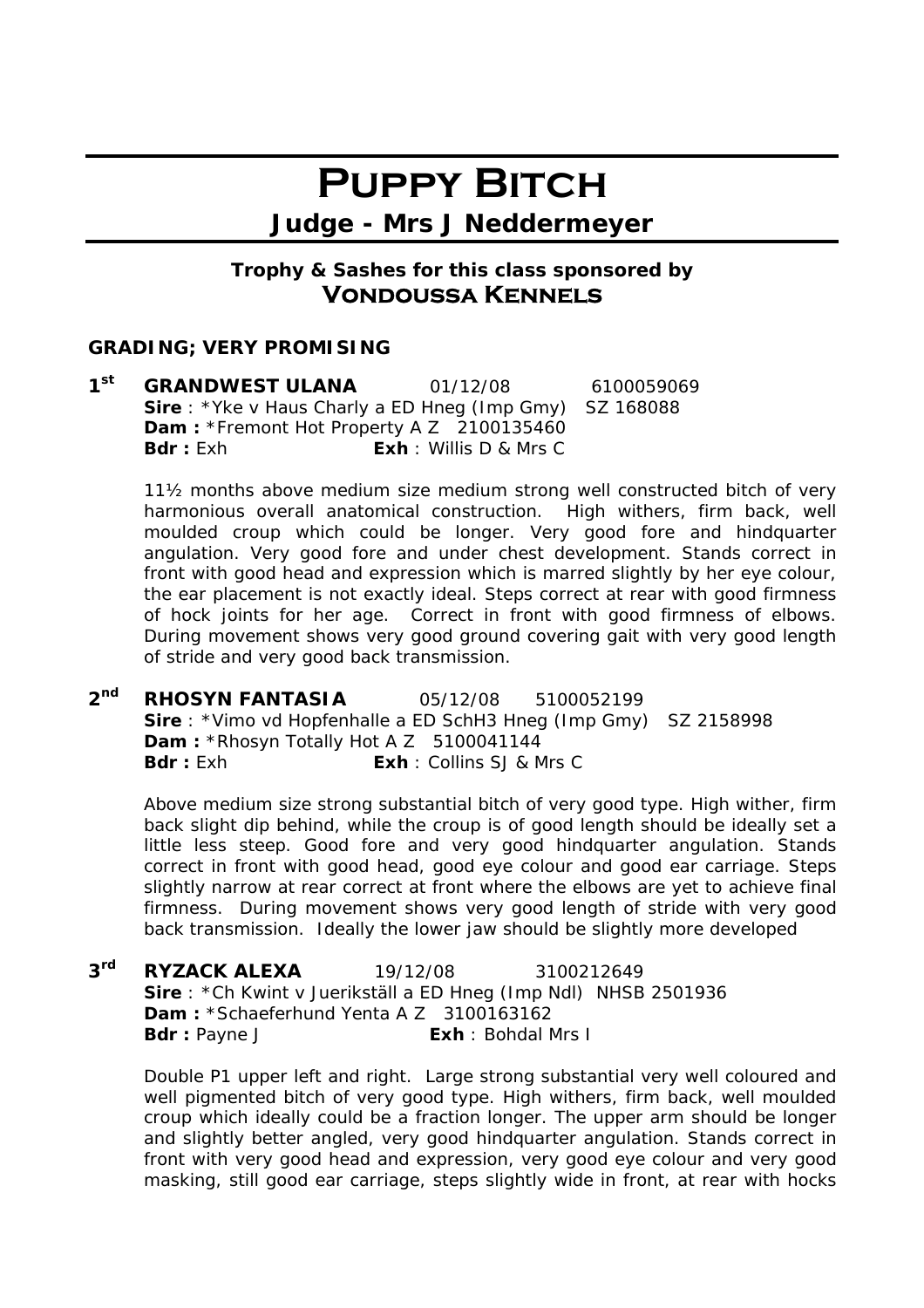close and slightly loose. During movement shows very good ground covering gait with very good length of stride and very good back transmission

**4th BABENBERG FOX TROT** 23/11/08 5100051926 **Sire** : \*Vimo vd Hopfenhalle a ED SchH3 Hneg (Imp Gmy) SZ 2158998 **Dam : \* Craisan Zara A Z 5100025654 Bdr** : Fxh **Exh** : DeLucia J & Mrs J

11½ months. Large strong well proportioned bitch of very good overall construction. High withers, firm back, slightly steep croup. The upper arm should be longer and better angled very good hindquarter angulation. Stands correct in front with good fore and slightly pronounced lower chest development. Even for her age should not become any deeper. Very good head and expression, good eye colour and good eye colour with still good masking. Steps slightly narrow at rear correct in front both the hock and elbow joints are yet to achieve final firmness. During movement shows good ground covering gait where the hind quarter drive should be more powerful. The lower chest should be longer.

**5th ZANDRAC HOLLYWOOD DREAMING** 09/01/09 3100215416 **Sire** : \*Horand dell'Arco Etrusco a ED Hneg (Imp NDL) NHSB 2653494 **Dam :** Hester vd Zomerdijkslanden (Imp Ndl) **Bdr** : Jones A & Mrs R<br>**Exh** : Alimanda Kennels

Above medium size, strong well proportioned bitch of very good type. Good withers firm back, slightly short and slightly steep croup. The upper arm is of good length but should be slightly better angled, very good hindquarter angulation. Stands still correct in front, with normal chest proportions, good head, good expression, which is marred slightly by slightly light eye colour. Ideally the ears could be placed slightly higher on the skull. Steps correct at rear hock joints yet to achieve final firmness, correct in front. During movement shows good ground covering gait where both the hindquarter drive and forehand reach should be more expansive. The lower chest should still be a little longer, at times the wither should be carried slightly higher.

**6th SCHAEFERHUND HANNA** 13/02/09 3100215966 **Sire** : \*As du Domaine du Val d'Aulnoy HD ED Hneg (Imp Fr) LOF

582753/34822

**Dam :** \*Schaeferhund Topeka A Z 3100111207 **Bdr** : Bohdal Mrs I **Exh** : Kinsman S

Large strong well proportioned bitch of still good type. Good withers, slightly dip behind, firm back, slightly short and slightly steep croup. The upper arm should be longer and better angled, good hindquarter angulation. Stands correct in front, the pasterns should be firmer and feet are slightly long and open. Strong head, very good eye colour and good ear carriage. Steps slightly narrow at rear, correct in front. During movement shows good ground covering gait where both the hind drive and fore reach should be freer, and at times her wither should be carried higher

### **GRADING: PROMISING**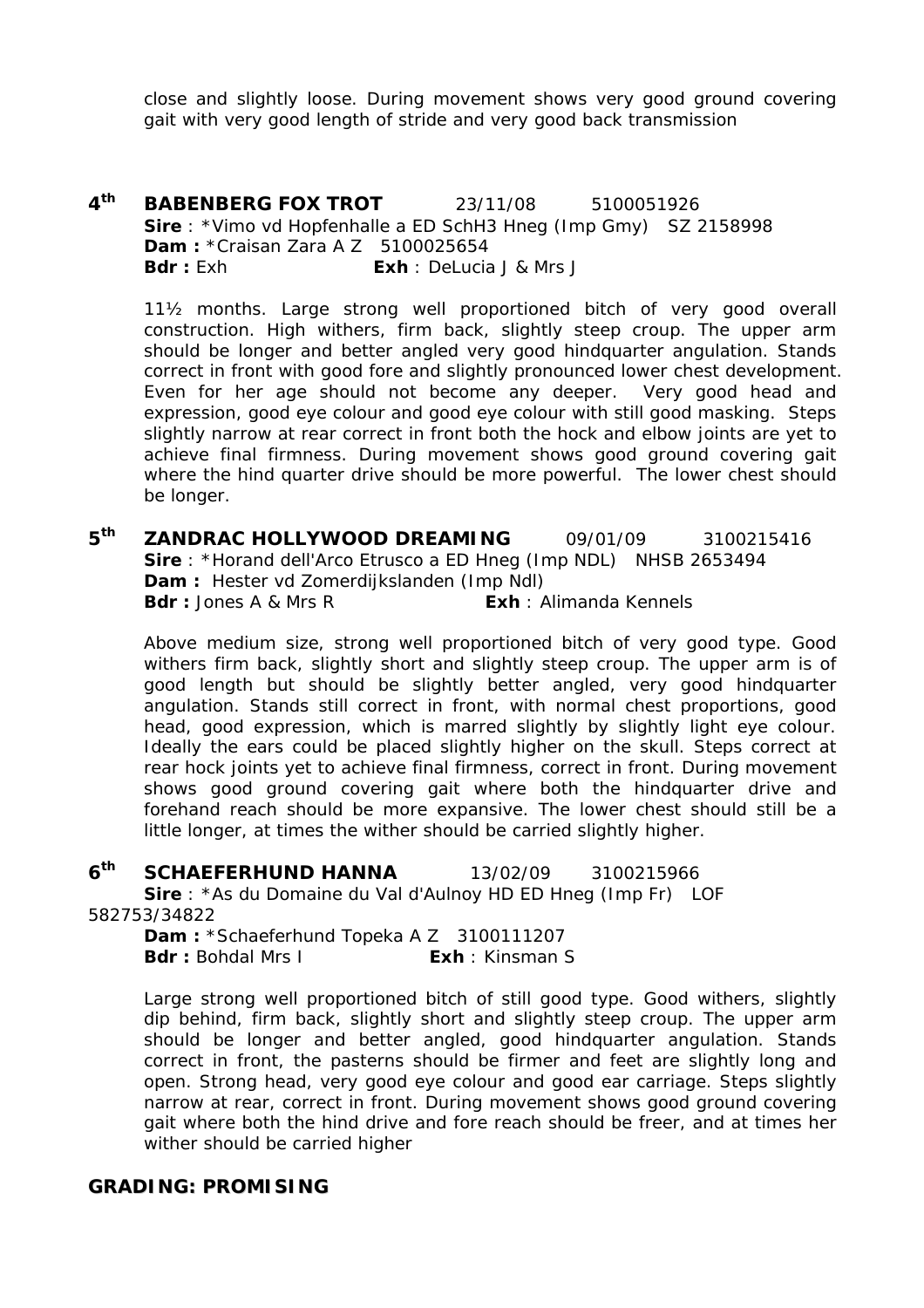**7th BRUANGIE SOMETHING TO FOLLOW** 13/01/09 5100052776 **Sire** : \*Ch Kardin Kruger A Z 3100179267 **Dam :** \*Bruangie Aztec Princess A Z 5100028574  **Bdr :** Corlett Mrs V **Exh** : Alimanda Kennels

Just above medium size, strong, well pigmented bitch of very good proportions. Still good wither, firm back, slightly short and slightly steep croup. The upper arm while of good length could be slightly better angled, slightly deep hind angulation. Stands correct in front, with very strong head, good eye colour, ears are yet to achieve final firmness. Steps correct in front, at rear moves with hocks very close, even for her age they should be firmer. During movement both hindquarter drive and forehand reach should be more expansive

## **Junior Bitch**

**Judge - Mrs J Neddermeyer**

### **Trophy & Sashes for this class sponsored by Candy Smith & Christine Tester**

### **GRADING: VERY GOOD**

**1st JAYSHELL RIPLEY A Z** 30/05/08 3100204013 **Sire** : \*Iturna Noble Knight A Z 3100161650 **Dam :** \*Orrinshir Xcel A Z 3100092728 **Bdr** : McDermott P & N **Exh** : Taylor Mrs SJ

Large strong dry and fim bitch of very good type. Very good length of neck, normal withers firm back, slightly short croup. The upper arm while of good length should be slightly better angled, very good hindquarter angulation. Stands correct in front, with very good fore and lower chest development for age, strong expressive head with very good eye colour and very good ear carriage. Presents a very pleasing picture in stance and is of overall very harmonious construction, steps slightly narrow at rear with firm hocks, correct in front where the elbows should be a little closer laying. During movement shows very good ground covering gait with very good length of stride and powerful hindquarter drive and free forehand reach with very good back transmission

**2nd ICCARA JAVA JOYRIDE** 10/07/09 6100058286 **Sire** : \*Kantenna Hunter A Z 4100130992 **Dam : \*Iccara Eye Candy A Z 6100027576 Bdr** : Exh **Exh** : Woollard LJ & Mrs SL

16 months Above med size medium strong, very expressive bitch of very good color and pigmentation. Very good length of neck, high wither, firm back, very good croup. Very good fore and hindquarter angulation. Stands correct in front the pasterns should be little firmer, normal chest proportions, very good head and expression very good eye colour and very good ear carriage. Steps correct at rear, correct in front with good firmness of joints for her age. During movement shows very good ground covering gait with strong hindquarter drive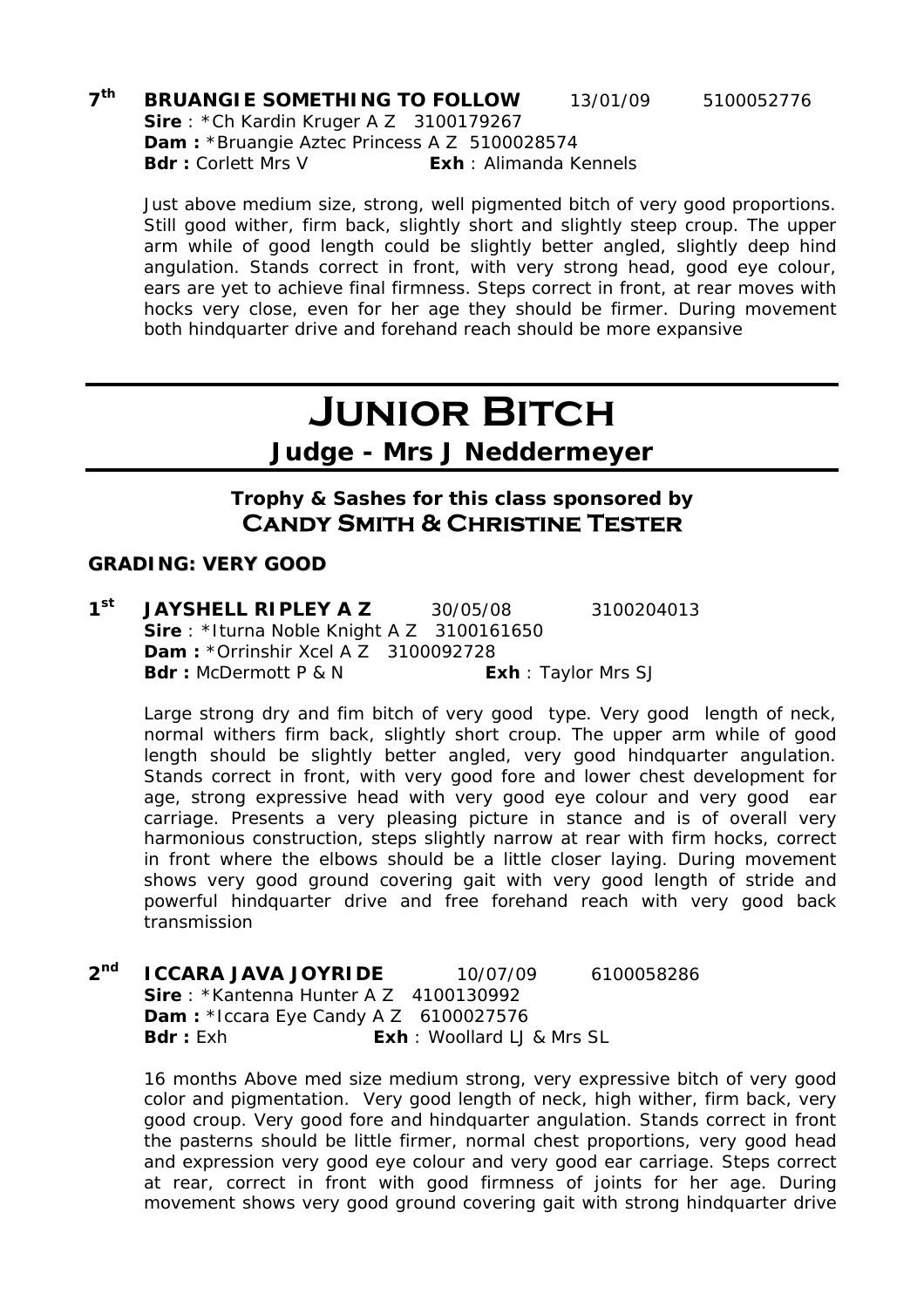and free forehand reach with very good back transmission and very good length of stride

**3rd REGALSHEP CALLME IRRESPONSIBLE** 07/09/08 5100051553 **Sire** : \*Ch Kardin Kruger A Z 3100179267 **Dam : \*Regalshep Princess Fiona A Z 5100030934 Bdr** : Exh **Exh** : Mayne D

Large strong substantial well constructed bitch of very good type. High withers firm back slightly steep croup. The upper arm is of good length but should be slightly better angled, very good hindquarter angulation particularly very good placement of shoulder blade. Stands correct in front with normal chest proportions, strong expressive head, good eye colour and good ear carriage, ideally masking could be slightly more pronounced. Impressives with her overall dryness and firmness. Steps correct at rear with good firmness of joints, correct in front where the elbows could be slightly closer laying. Durng movement shows very good ground covering gait with strong hindquarter drive and free forehand reach, very good back transmission and very good length of stride

**4th VONPETA KOZTIC KOMMENTS** 04/10/08 5100051507 **Sire** : \*Ch Kwint v Juerikställ a ED Hneg (Imp Ndl) NHSB 2501936 **Dam** : \*Gr Ch Vonpeta Taykall by Storm A Z 5100022730 **Bdr** : Exh **Exh** : Damarell PN & Pike JE

Slightly under developed P2 and P3 upper right. A bitch of correct medium size, medium strong, well coloured and well pigmented and of very good type. Good withers firm back, slightly short croup. The upper arm should be longer and better angled, very good hindquarter angulation. Stands correct in front with normal chest porportions, strong but still feminine head, very good eye colour very good masking and very good ear carriage. Steps slightly narrow at rear, correct in front, the elbows and hock joints are yet to achieve final firmness. During movement shows very good ground covering gait with very good length of stride

**5th SAN RANCHO FIZZ WIZZ** 20/10/08 5100051600 **Sire** : \*As du Domaine du Val d'Aulnoy HD ED Hneg (Imp Fr) LOF 582753/34822

**Dam :** \*San Rancho Aurora A Z 5100032840 **Bdr : Exh : Exh : San Rancho Kennels** 

Large medium strong well coloured bitch of very good type. Very good length of neck, high withers, firm back, well moulded croup. The upper arm should be longer and better angled, very good hindquarter angulation. Stands correct in front with very good fore and lower chest development, good head medium eye colour, the ears are little large and should be placed slightly higher on the skull. Steps slightly narrow at rear, correct in front. During movement shows very good ground covering gait with very good length of stride and very good back transmission

**6th RHOSYN DENIM N LACE A Z** 14/09/08 5100050866 **Sire** : \*Vimo vd Hopfenhalle a ED SchH3 Hneg (Imp Gmy) SZ 2158998 **Dam : \*Rhosyn Vital Splash A Z 5100021078**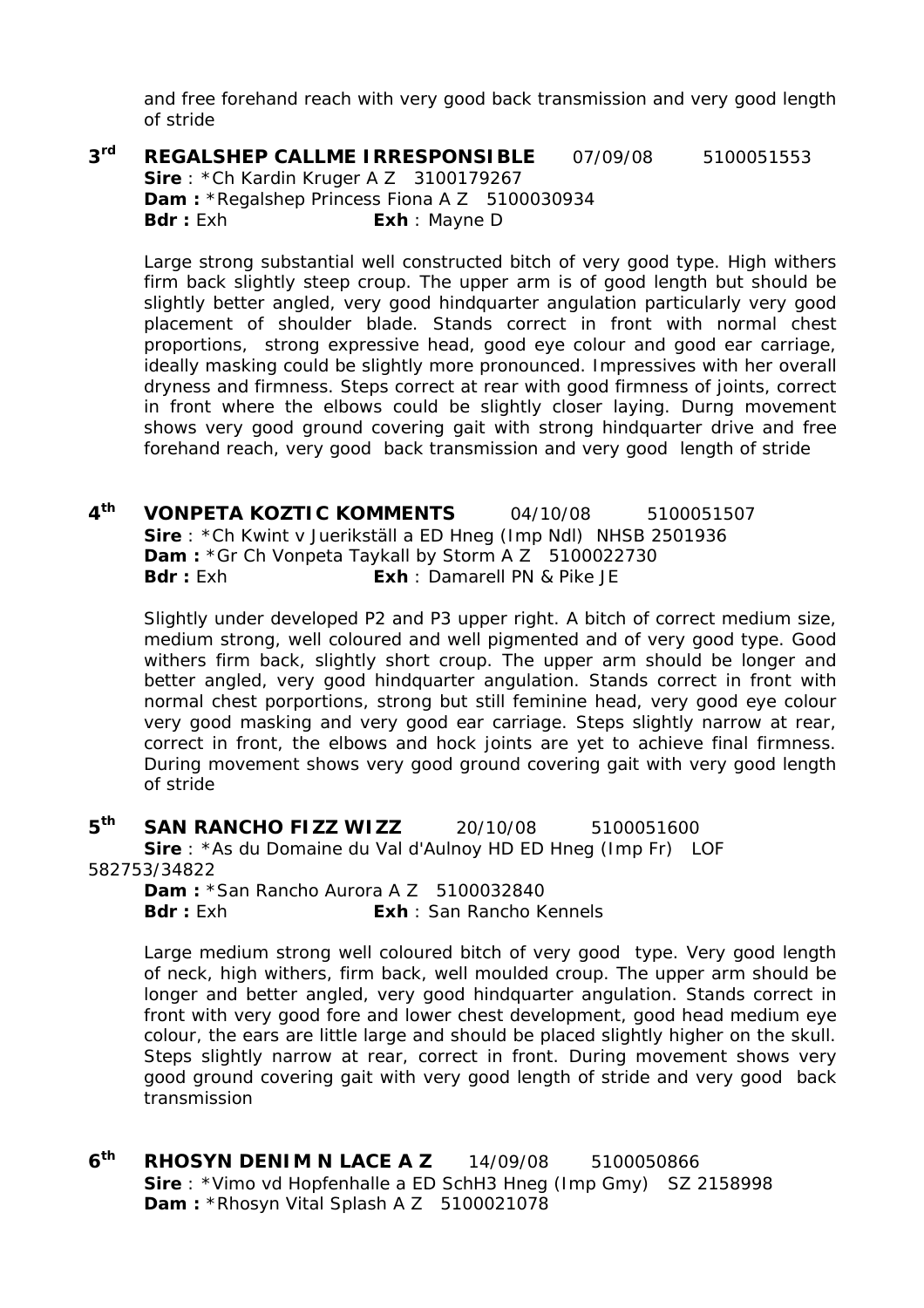Above medium size, strong, substantial bitch of very good type. Good length of neck high wither, firm back in stance, slightly steep croup. The upper arm is of good length should be slightly better angled very good hindquarter angulation. Stands correct in front, ideally the pasterns should be little firmer very good fore and lower chest development. Good head ideally the stop should be slightly more pronounced, good eye colour and good ear carriage. Throws out left hock, steps correct in front with good firmness of elbows. During movement shows good ground covering gait with good length of stride however ligamentation over the back should remain a little firmer

**7th REGALSHEP BAYWATCH BEAUTY** 02/09/08 5100051548 **Sire** : \*Ch Kardin Kruger A Z 3100179267 **Dam : \*Regalshep Kind A Sweet A Z 5100020477 Bdr** : Exh **Exh** : Mayne D

Above medium size, strong well coloured well proportioned bitch of very good type. Good withers, firm back, slightly short croup. The upper arm is of good length but should be slightly better angled, very good hindquarter angulation. Stands correct in front, with good fore and very good lower chest development, strong, expressive head, good ear carriage and good eye colour. Steps slightly narrow at rear, and in front where the elbows should be closer laying. During movement shows good ground covering gait with good length of stride at times the wither should be carried slightly higher during movement

**8th VONPETA KARM BFOR THE STORM** 04/10/08 5100051511 **Sire** : \*Ch Kwint v Juerikställ a ED Hneg (Imp Ndl) NHSB 2501936 **Dam** : \*Gr Ch Vonpeta Taykall by Storm A Z 5100022730 **Bdr** : Fxh **Exh** : Damarell PN & Pike JF

A bitch of correct med size, just medium strong, well coloured bitch of good proportions. Ideally the neck could be a little longer, good withers slight dip behind, firm back sl steep croup. The upper arm should be longer and better angled, slightly deep hind angulation. Stands correct in front with good fore and very good lower chest development, good head very good eye colour and good ear carriage. Steps with hocks very close and loose, slightly wide in front. During movement shows good ground covering with somewhat hasty movement. Even for her size her bones should be stronger overall

## **Intermediate Bitch**

**Judge - Mrs J Neddermeyer**

**Trophy & Sashes for this class sponsored by San Rancho Kennels**

**GRADING: VERY GOOD**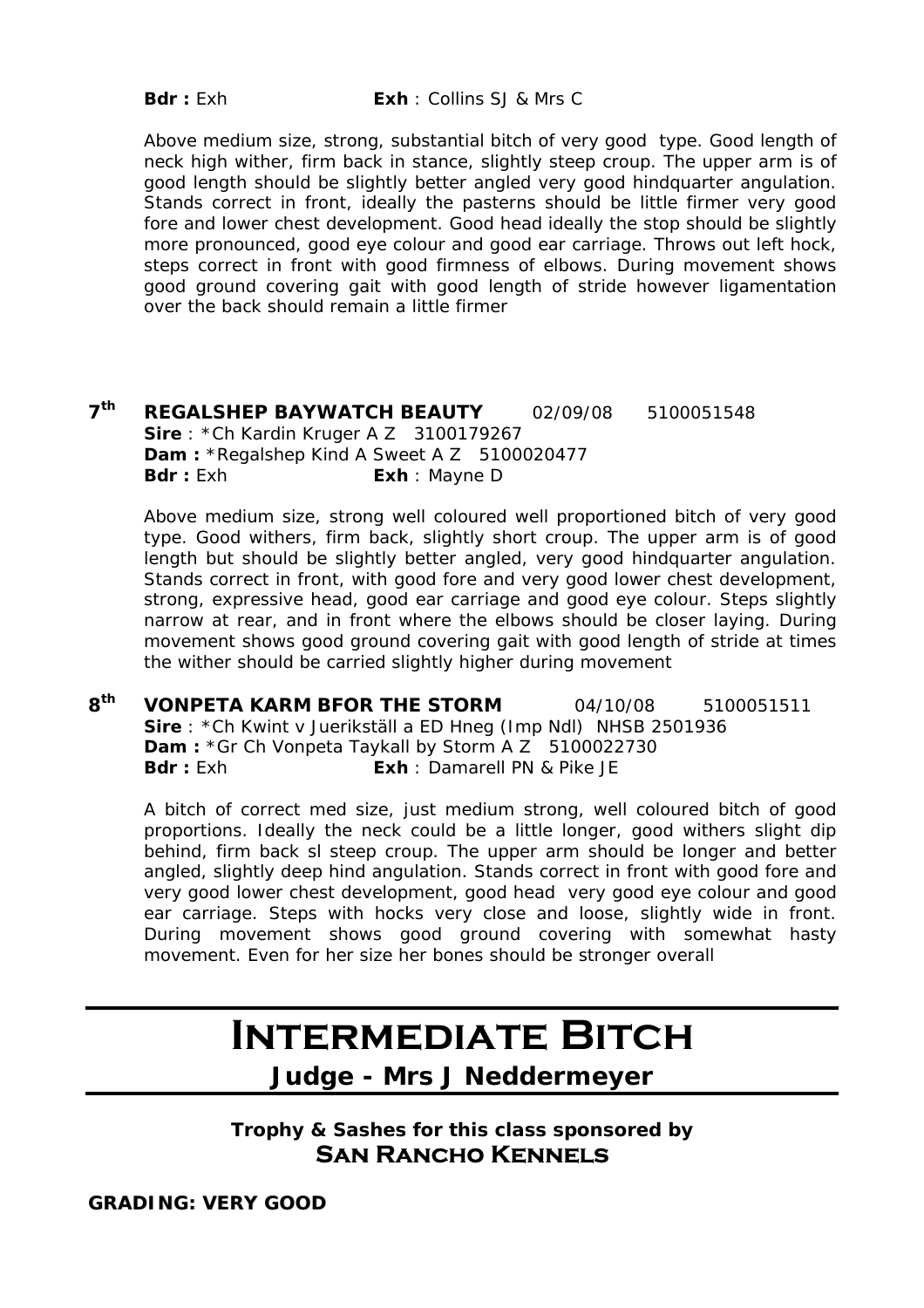**1st VONDOUSSA QUEEN A Z** 13/02/08 5100048412 **Sire** : \*Ch Kwint v Juerikställ a ED Hneg (Imp Ndl) NHSB 2501936 **Dam :** \*Ch Vondoussa Faith No More A Z HSAd 5100021878 **Bdr** : Exh **Exh** : Vondoussa Kennels

An above medium size strong expressive bitch of very good type. High withers, firm back, slightly steep croup. The upper arm while of good length should be slightly better angled very good hindquarter angulation. Stands correct in front with very good fore and lower chest development. Stong expressive head, with very good eye colour and very good ear carriage. Steps slightly narrow at rear correct in front , where both the elbows and the hock joints should be firmer. During movement shows very good ground covering gait, with balanced hindquarter drive and forehand reach.

**2nd RHOSYN BAM BAM A Z** 23/04/08 5100049376 **Sire** : \*Cayos vd Noriswand a ED SchH1 Hneg (Imp Gmy) SZ 2142376 **Dam : \*Rhosyn Chocolate Splash A Z 5100030115 Bdr :** Exh **Exh** : Collins SJ & Mrs C

A large strong substantial bitch of very good type and of harmonious anatomical construction. High withers, firm back and steep croup. The upper arm while of good length could be still better angled very good hindquarter angulation with strong powerful well developed thighs. Stands correct in front with very good fore and lower chest development. Strong expressive head, with very good eye colour and very good ear carriage. Steps slightly narrow at rear with firm hock joints, correct in front with firm elbows. During movement shows a very good ground covering gait with very good length of stride and very good back transmission.

**3rd SPELLBINDA ODETTE** 11/04/08 3100200729 **Sire** : \*Ch Sannjesa Crusty Demon A Z 3100130498 **Dam : \*Lashadas Xquisite A Z 6100044002 Bdr :** Adams A **Exh** : Pilgrim Ms S

Above medium size medium strong well coloured and well pigmented bitch of very good type. Very good length of neck with good withers, firm back, slightly short croup. The upper arm while of good length should be slightly better angled, very good hindquarter angulation. Stands correct in front with very good head, very eye colour and very good ear carraige. Steps correct both front and rear with good firmness of joints. During movement shows good balanced gait with good hindquarter drive and forehand reach.

**4th DELAFORCE JUMP THE FAR Q A Z** 19/11/07 5100047767 **Sire** : \*Ch Kwint v Juerikställ a ED Hneg (Imp Ndl) NHSB 2501936 **Dam:** \*Ch Sagenhaft Moneypenny A Z 5100029804 **Bdr** : Exh **Exh** : Cooke I & Mrs M

A large medium strong well coloured bitch of very good type. Still good length of neck, high withers, firm back, slightly steep croup. The upper arm be longer and better angled, very good hindquarter angulation. Stands correct in front with normal chest proportions. Feminine head, very good eye colour and very good ear carriage. Steps slightly narrow at rear, and in front. During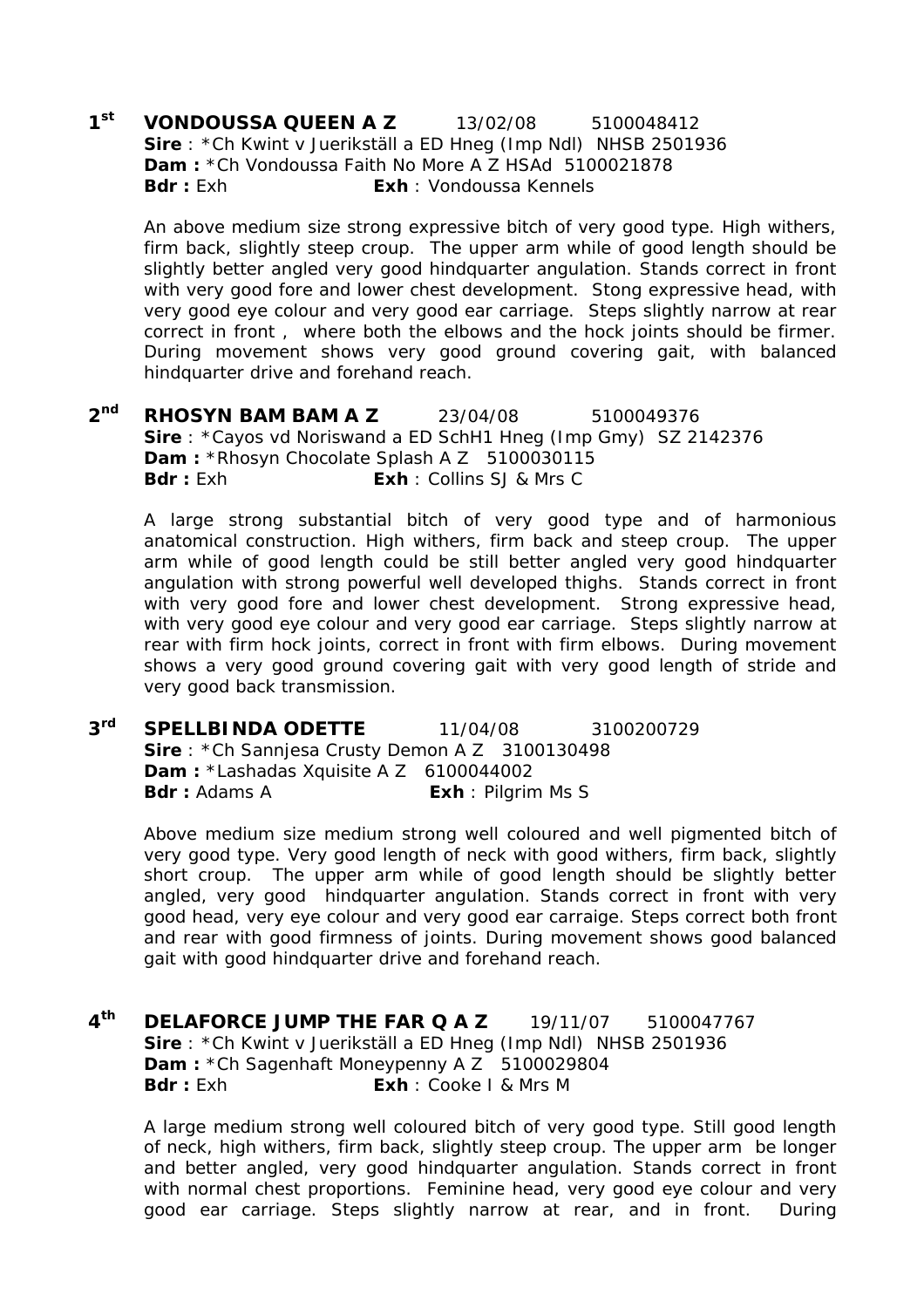movement shows very good ground covering gait with balanced hindquarter drive and forehand reach.

**5th VONPETA GIGSORE PEACE A Z** 03/04/08 5100049231 **Sire** : \*Ch Gigolo v Elzmündungsraum a ED Hneg (Imp Gmy) SZ 2099759 **Dam :** \*Vonpeta Champagne A Z 5100036846 **Bdr** : Exh **Exh** : Damarell PN & Pike JE

A very large medium strong, well coloured bitch of very good type. High withers, firm back, slightly steep croup. The upper arm should be longer and better angled very good hindquarter angulation. Stands correct in front with very good head, very good eye colour very good ear carriage and very good masking. Steps correct both front and rear with very good firmness of hock joints. During movement shows very good back transmission and very good length of stride.

**6th DARKKNIGHT WILD CHERRY** 07/05/08 5100050202 **Sire** : \*Ch Kwint v Juerikställ a ED Hneg (Imp Ndl) NHSB 2501936 **Dam :** \*Darkknight Quesha A Z 5100050202 **Bdr**: Exh **Exh** : Darkknight Kennels

Above medium size medium strong well coloured and proportioned bitch of very good type. High withers firm back slightly short croup. While the upper arm is of very good angle it should be slightly longer, very good hindquarter angulation. Stands correct in front with good head and expression, the eye colour could be a little darker. Steps slightly narrow at rear, correct in front. During movement shows very good ground covering gait with balanced drive and forehand reach.

**7th LEBERHINE FRENZI A Z** 13/03/08 5100048778 **Sire** : \*Cayos vd Noriswand a ED SchH1 Hneg (Imp Gmy) SZ 2142376 **Dam : \*Sagenhaft Dubl O Seven A Z 5100029803 Bdr :** Garvican H, Evans R & Mrs D **Exh** : Garvican H, Evans R & Mrs D/DeLuca B & Maurer Miss H

A large, strong well proportioned bitch of still very good type. Very good length of neck, high withers, firm back, slightly short and slightly steep croup. The upper arm should be longer and better angled, very good hindquarter angulation. Stands correct in front with normal chest proportions, strong head, medium eye colour, and good ear carriage. Steps correct coming and going the elbows should be a little closer laying. During move shows good ground coving gait with balanced hind drive and forehand reach. The ligamentation over the back could remain just a fraction firmer.

## **Open Bitch**

**Judge - Mrs J Neddermeyer**

**Trophy & Sashes for this class sponsored by Tonaker Kennels**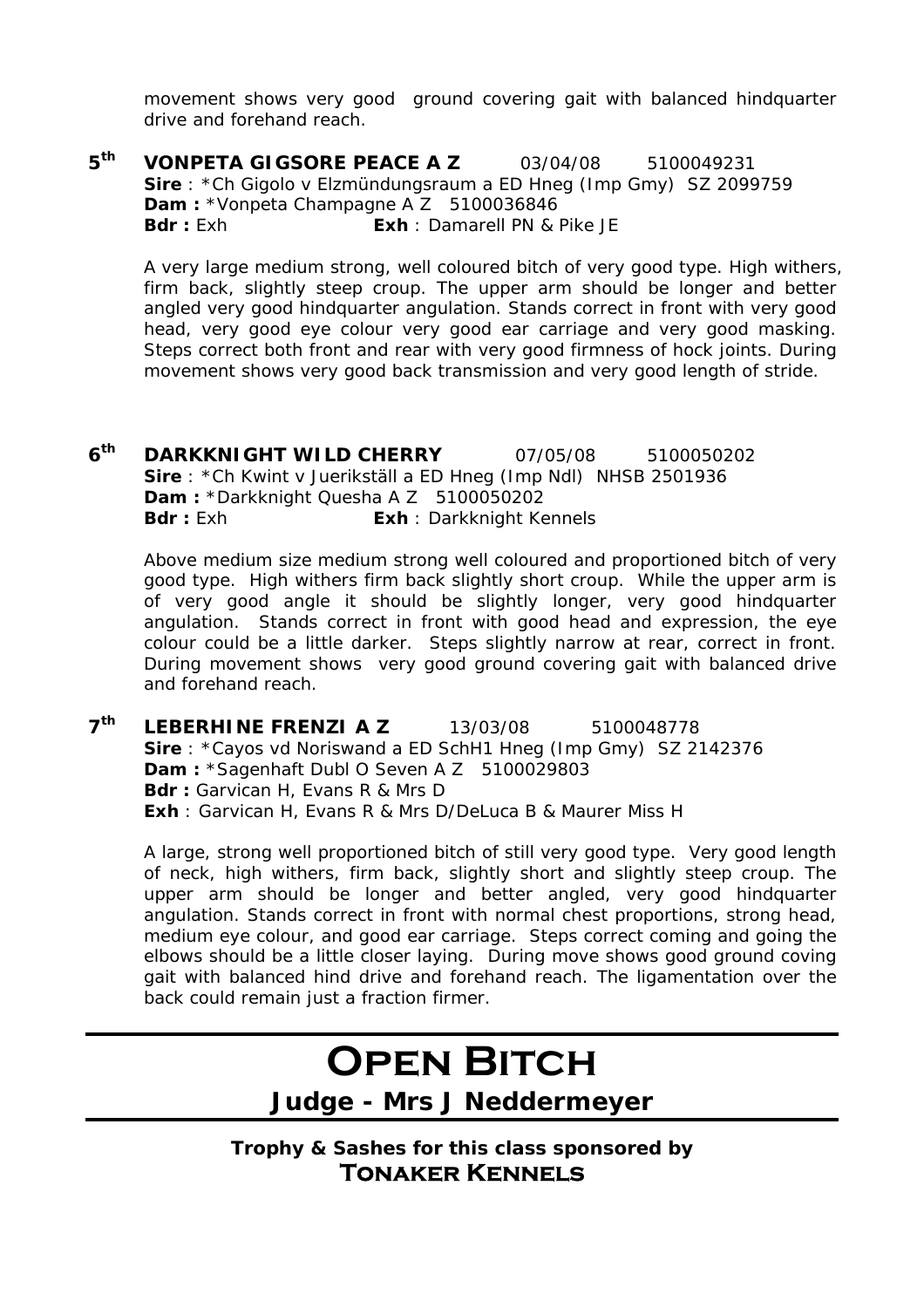### **GRADING; EXCELLENT**

**456 \*CH VONPETA AVENUE TOLDER A Z** 18/09/04 5100033945 **Sire** : \*Uno vd Urbecke a Z Hneg (Imp Gmy) SZ 1948206 Dam : \* Ch Vonpeta Sheeza Mona A Z 5100017939  **Bdr :** Exh **Exh** : Damarell PN & Pike JE

60.5cms Large strong substantial very well constructed bitch of very good type. High withers firm back slightly steep croup. Very good fore and hindquarter angulation. Stands correct in front with balanced chest proportions. Very good head, excellent eye colour and very good ear carriage. She impresses with her overall anatomical contruction and harmony. Steps with hock joints slightly close correct in front. During movement shows very powerful expansive gait with very good back transmission and very good length of stride.

**2nd \*LAGO BIANCA A Z** 27/10/06 5100042834 **Sire** : \*Ch Kwint v Juerikställ a ED Hneg (Imp Ndl) NHSB 2501936 **Dam :** \*Ch Adelora Zena A Z 2100147556 **Bdr** : Exh **Exh** : Pittelli SS & F

59cms. Large strong substantial very well constructed bitch of much type and harmony. Good withers, firm back, well moulded croup which could still be a fraction longer. The upper arm while of good length could be still better angled. Very good hindquarter angulation. Stands correct in front with normal chest development. Strong, feminine expressive head with very good eye colour and very good ear carriage. Steps slightly narrow at rear with firm hock joints, correct in front with good firmness of elbows. During movement shows very good powerful expansive gait with very good length of stride and very good back transmission.

**3rd \*DESTINYGEM MISS ATTITUDE A Z** 29/04/07 5100046167 **Sire** : \*Ch Aimsway Abacus A Z Hneg 2100096239 **Dam : Darkknight Jemima A Z CD 5100024190 Bdr** : Exh **Exh** : Lacey Ms CA

60.5cms. Very large strong substantial bitch of very good type. Normal withers, firm back slightly short and slightly steep croup. The upper arm should be longer and better angled, very good hindquarter angulation. Stands correct in front with normal chest proportions. Strong but still feminine head, dark eye colour and good ear carriage. The masking could be fractionally more pronounced. Steps slightly wide both front and rear. During movement shows very good ground covering gait with very good length of stride and very good back transmission.

4<sup>th</sup> \*CH DARKANA DEMI A Z 28/05/07 5100045589 **Sire :** \*Nilson v Wildsteiger Land a Z Hneg (Imp Gmy) SZ 2062603 **Dam : Darkana Keanu A Z 5100030082 Bdr :** Barlow Mrs JK **Exh :** Garvican H, Evans R & Mrs D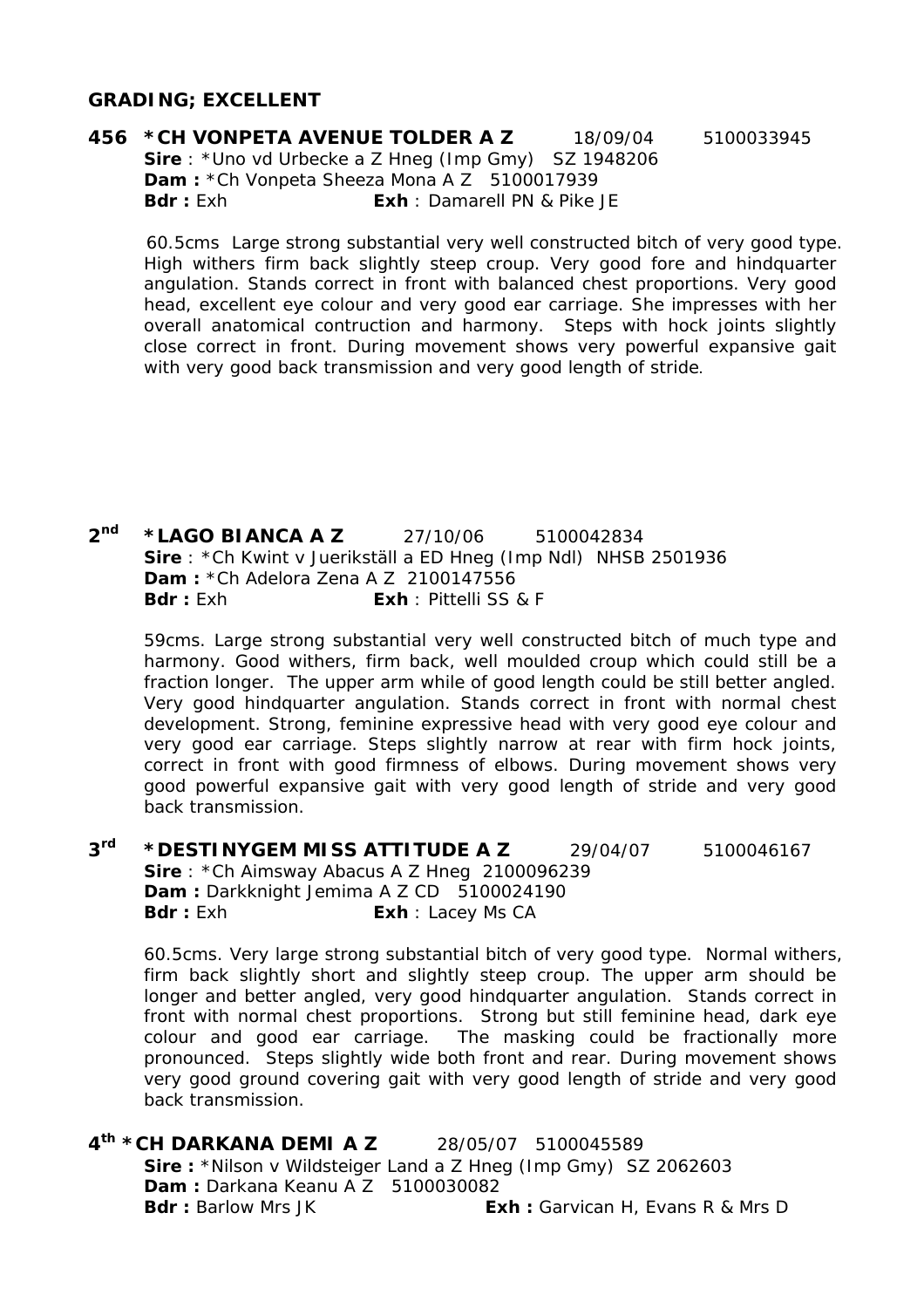61cms. A very large strong substantial bitch of overall very good anatomical construction. High wither, firm back slightly short and steep croup. The upper arm should be longer and better angled, very good hindquarter angulation. Stands correct in front with good fore and very good lower chest development. Strong expressive head with very good eye colour and very good ear carriage. Steps slightly narrow at rear, correct in front where both the elbows and hock joints should be a little firmer. During movement shows a very good ground covering gait with very good length of stride. The ligamentation over the back should remain a fraction firmer.

**5th \*VONDOUSSA PRINCESS NIC A Z** 01/10/07 5100046598 **Sire** : \*Ray v Fichtenschlag a ED SchH3 Hneg (Imp Gmy) SZ 2154538 **Dam :** \*Vondoussa Georgie Girl A Z ET HSAs HSAd 5100029709

**Bdr** : Fxh **Exh** : Vondoussa Kennels

60.5cms. A large, medium strong well proportioned, well coloured bitch of still good type. Good withers, firm back, well moulded croup which could be a fraction longer. The upper arm should be longer and better angled, very good hindquarter angulation. Stands correct in front, with good fore and lower chest development. Still good head, dark eye colour and good ear carriage. Moves with hock joints close, correct in front where elbows should be closer laying. During movement shows good ground covering gait where both forehand reach and hindquarter drive should be a little more expansive

**6th \*RHOSYN WOOD NYMPH A Z** 23/02/07 5100044023 **Sire** : \*Ch Gigolo v Elzmündungsraum a ED Hneg (Imp Gmy) SZ 2099759 Dam : \*Brooksvale Black Russian A Z 5100018805  **Bdr :** Collins SJ & Mrs C **Exh** : Hansen Mrs T

61cms. A very large medium strong, well proportioned bitch of still good type. High withers, firm back, slightly short and slightly steep croup. The upper arm while of good length should be slightly better angled, very good hindquarter angulation. Stands correct in front with slightly upright pasterns. Normal chest proportions, still good head, medium eye colour and good ear carriage. Both the upper and lower jaw should be slightly more developed. Steps correct both front and rear. During movement shows good ground covering gait where both the hindquarter drive and forehand reach should be slightly more expansive. Very good back transmission.

 $7<sup>th</sup>$ **7th \*SAN RANCHO DANTE A Z** 12/08/07 5100046258 **Sire** : \*Ch Kwint v Juerikställ a ED Hneg (Imp Ndl) NHSB 2501936 **Dam :** \*San Rancho Aurora A Z 5100032840 **Bdr** : Exh **Exh** : San Rancho Kennels

60.5cms A very large medium strong well proportioned, still well coloured bitch of very good type. Good length of neck, good withers, firm back, slightly short and slightly steep croup. The upper arm should be longer and better angled, very good hindquarter angulation. Stand correct in front where ideally the pasterns should be firmer. Normal chest proportions, very good head and expression dark eye colour and good ear carriage. Steps slightly narrow at rear and with good firmness of hock joints, correct in front where the elbows should be closer laying. During movement shows good ground covering gait where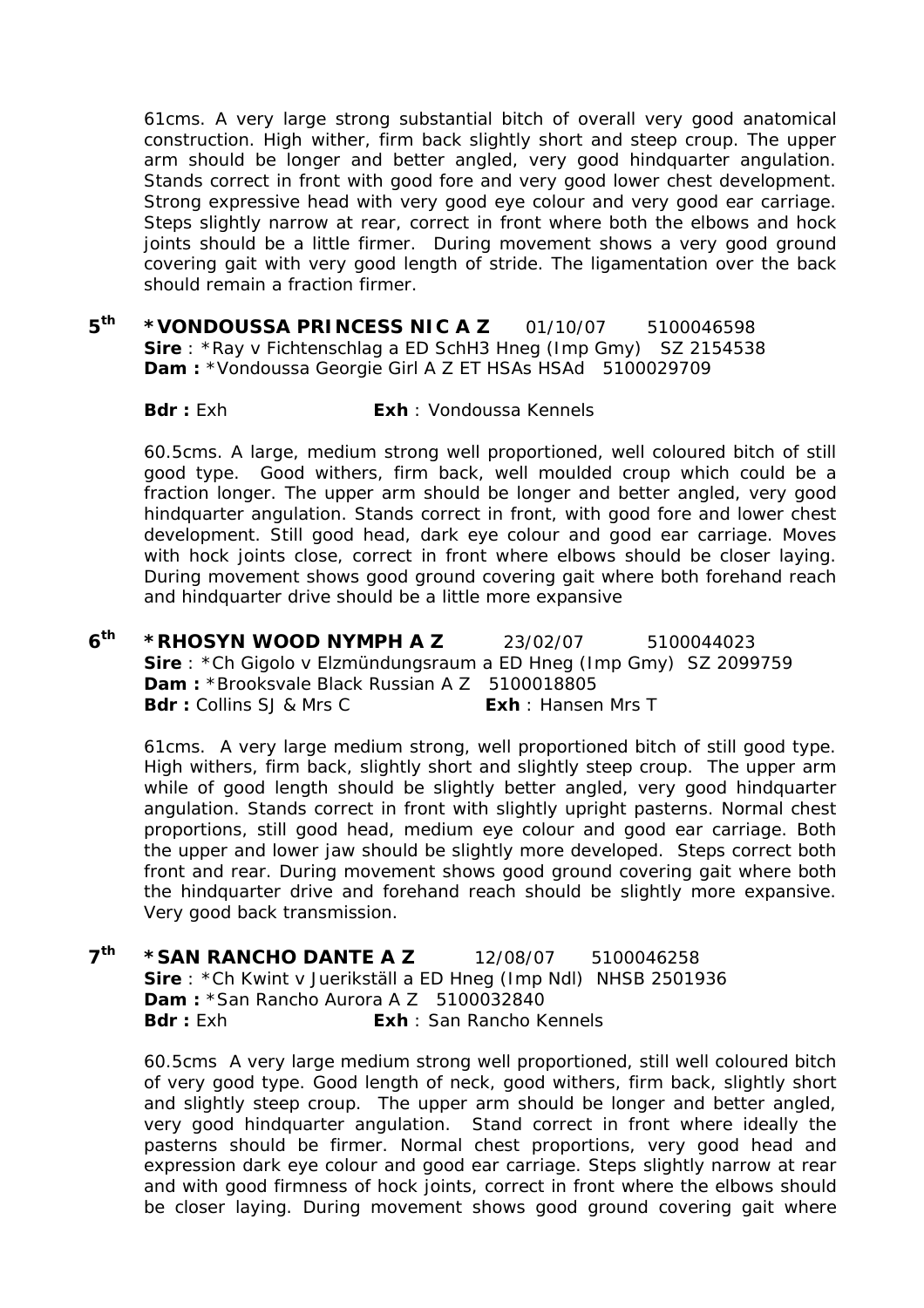both the hindquarter drive and the forehand reach should be a little more expansive. Good back transmission.

### **CHALLENGE BITCH \*CH VONPETA AVENUE TOLDER A Z**

### **RESERVE CHALLENGE BITCH…\*LAGO BIANCA A Z**

## **Baby Puppy Dog**

### **Judge - Herr C Ludwig**

### **GRADING: VERY PROMISING**

- **1st KEEDARA LOVESEXMAGIC** 05/06/09 5100054921 **Sire** : \*Ch Kardin Kruger A Z 3100179267 **Dam :** \*Ch Keedara Deby Duz A Z 5100029825 **Bdr** : Exh **Exh** : Mayne B & Phillis J
- **2nd VONPETA LEBEN UNDRED** 21/07/09 5100055532 **Sire** : \*Ch Kardin Kruger A Z 3100179267 Dam : \* Ch Vonpeta Avenue Tolder A Z 5100033945 **Bdr** : Exh **Exh** : Damarell PN & Pike JE

## **Minor Puppy Dog**

**Judge - Herr C Ludwig**

### **GRADING: VERY PROMISING**

**1st SIEGERHEIMS NANDO** 01/04/09 5100054296 **Sire** : \*Mika v Overledingerland a ED (Imp Gmy) SZ 2189240 **Dam :** \*Siegerheims Kayla A Z 5100029642 **Bdr** : Flynn PR & Mrs KY **Exh** : Hume Miss L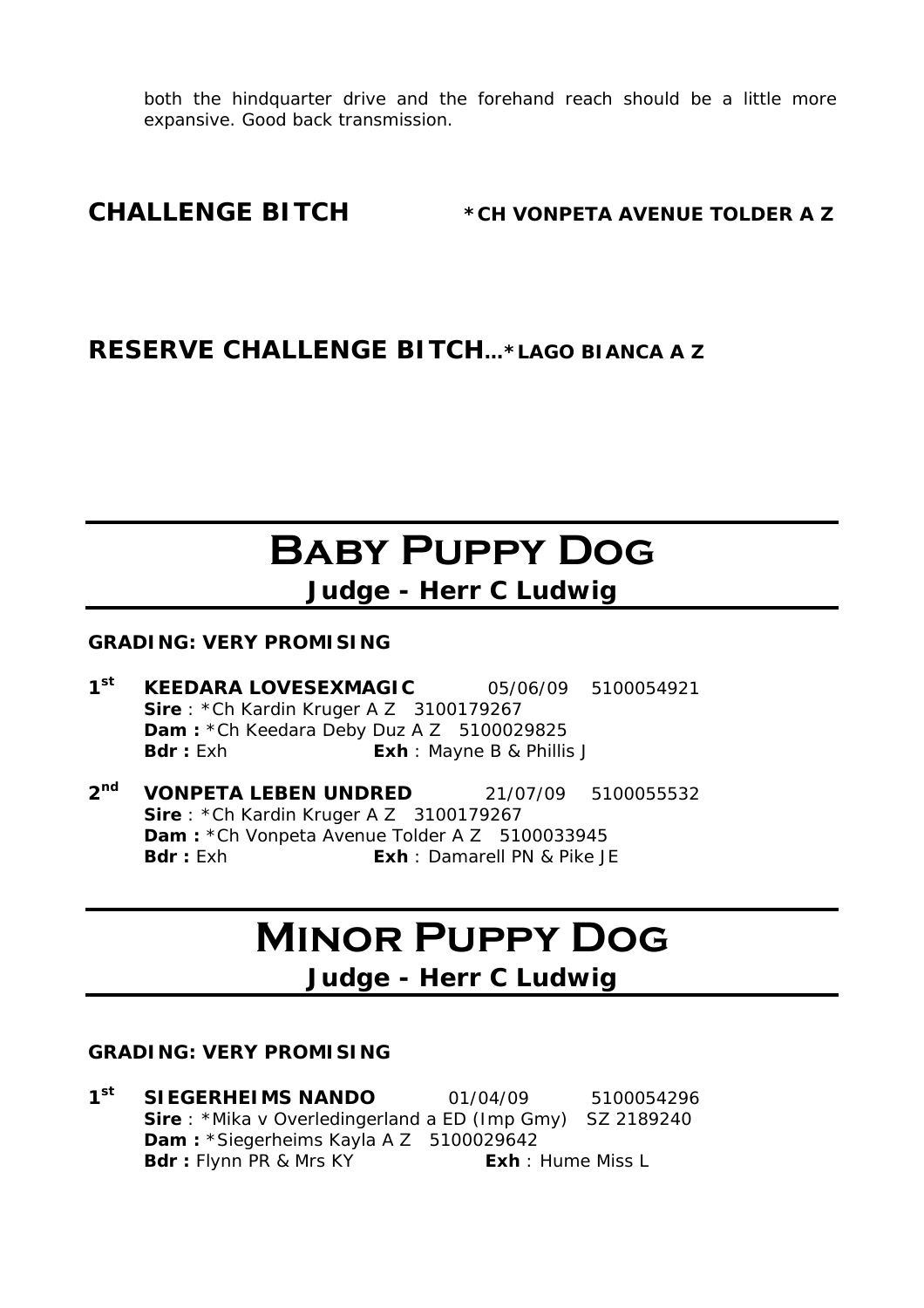71/2 month. Strong. Slightly stretched. Good expression. Normal withers. Straight back. Croup should be longer. Good fore and very good rear angulations correct chest proportions for the age. Correct coming and going. Powerful movement. Good ground covering gait. Already good firmness overall.

**2nd BABENBERG GERONIMO** 06/03/09 5100053326 **Sire** : \*Vimo vd Hopfenhalle a ED SchH3 Hneg (Imp Gmy) SZ 2158998 Dam : \*Babenberg El Estralita A Z 5100042296 **Bdr** : Exh **Exh** : DeLucia J & Mrs J

8 ½ months. 64cm Very large medium strong. Expressive male. Normal withers. Straight back. Short croup. Good angualtions in the rear. The upper arm is steep. Normal chest proportions. Pretty tight in coming and going. Good movement. Falls a little bit on the forehand.

**3rd SIEGERHEIMS NORSCA** 01/04/09 5100054299 **Sire** : \*Mika v Overledingerland a ED (Imp Gmy) SZ 2189240 **Dam : \*Siegerheims Kayla A Z 5100029642 Bdr** : Exh **Exh** : Flynn PR & Mrs KY

7 ½ months. Medium strong. Good proportions. In the future development he must get some more masculinity. Normal withers. Straight back good lay of the croup. Good hind angulations upper arm should be longer and better angled. Pasterns are upright. Correct coming and going. Good moving although gait should be a little bit more spacious.

**4th VONDOUSSA ROBBIE WILLIAMS** 01/04/09 5100053779 **Sire** : \*Vonpeta For The Max A Z 5100045772 **Dam :** \*Ch Vondoussa Faith No More A Z HSAd 5100021878 **Bdr** : Exh **Exh** : Vondoussa Kennels

71/2 months. Tall medium strong. Good top line. With a short croup. Good hind angualtions. Upper arm is long enough. Should be a little better positioned. For the age a good forechest. Under chest is short. Correct in front. The hocks are still loose. Good rear drive short front reach and falling on the forehand.

## **Junior Dog**

**Judge - Herr C Ludwig**

### **Trophy & Sashes for this class sponsored by Tonaker Kennels**

### **GRADING: VERY GOOD**

**1st RHOSYN DOUBLE KROSS A Z** 14/09/08 5100050864 **Sire** : \*Vimo vd Hopfenhalle a ED SchH3 Hneg (Imp Gmy) SZ 2158998 **Dam : \*Rhosyn Vital Splash A Z 5100021078 Bdr :** Exh **Exh** : Collins SJ & Mrs C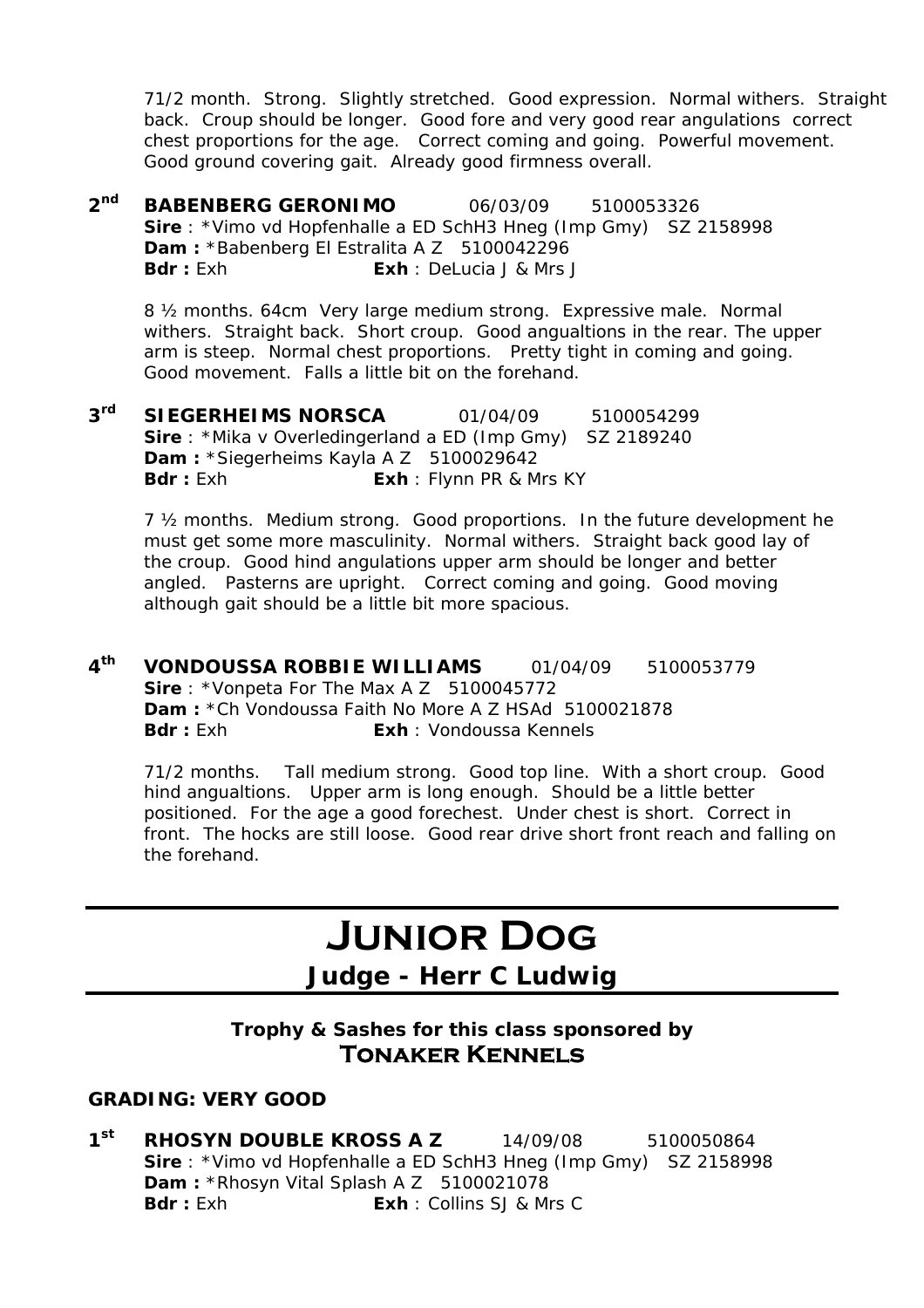14 months. 64cms. Over medium size medium strong. Well formed head with very good expression, however, the eyes could be a little darker. With good substance. Correct proportions. High wither, straight back, very good top and underline. Croup should be a little bit longer. Correct angualtions in the front and rear. Correct coming and going, very fluent ground covering gait. With good firmness overall.

**2nd ARKAHLA SH HITFORB RAINS** 26/09/08 5100051320 **Sire** : \*Vimo vd Hopfenhalle a ED SchH3 Hneg (Imp Gmy) SZ 2158998 **Dam :** \*Arkahla Oil Beef Hooked A Z 5100042927 **Bdr** : Exh **Exh** : O'Loughlin W & Mrs J

14 months. 65cms Tall . strong. Expressive. Good withers straight back. Short croup. Very good rear angulations, upper arm should be longer and better positioned. Correct chest proportions. Correct gaiting in the rear. Stands a little in the front. Good rear drive. Just enough front reach.

**3rd VOLSCAIN UDO** 12/08/08 3100208804 **Sire** : \*Karlos vd Werther-Mühle a ED Hneg (Imp Gmy) SZ 2129480 **Dam :** \*Molle vd Werther-Mühle a ED (Imp Gmy) SZ 2142864  **Bdr :** Volscain Kennels **Exh** : Levron A & J/Kail N & M

15mths, 63cm Above medium size, medium strong, slightly stretched proportions, very good expression and pigmentation, normal withers, straight back, good lay of croup, good forehand angulation and very good hindquarter angulation, steps narrow in rear and slightly wide in front, powerful ground covering gait

**4th SAN RANCHO FERRERO** 20/10/08 5100051602 **Sire** : \*As du Domaine du Val d'Aulnoy HD ED Hneg (Imp Fr)LOF582753/34822 **Dam: \*San Rancho Aurora A Z 5100032840 Bdr :** Exh **Exh** : San Rancho Kennels

12 ½ months. 64cms. Over medium size, medium strong. Good proportions. Should be a little bit more masculine overall. High withers. The croup should be longer. Correct rear angulations. Upper arm should be longer. For the age enough chest development. He is standing and moving wide in front. Good rear drive. Normal front reach.

## **Intermediate Dog**

**Judge - Herr C Ludwig**

**Trophy & Sashes for this class sponsored by Regalshep Kennels**

**GRADING: VERY GOOD**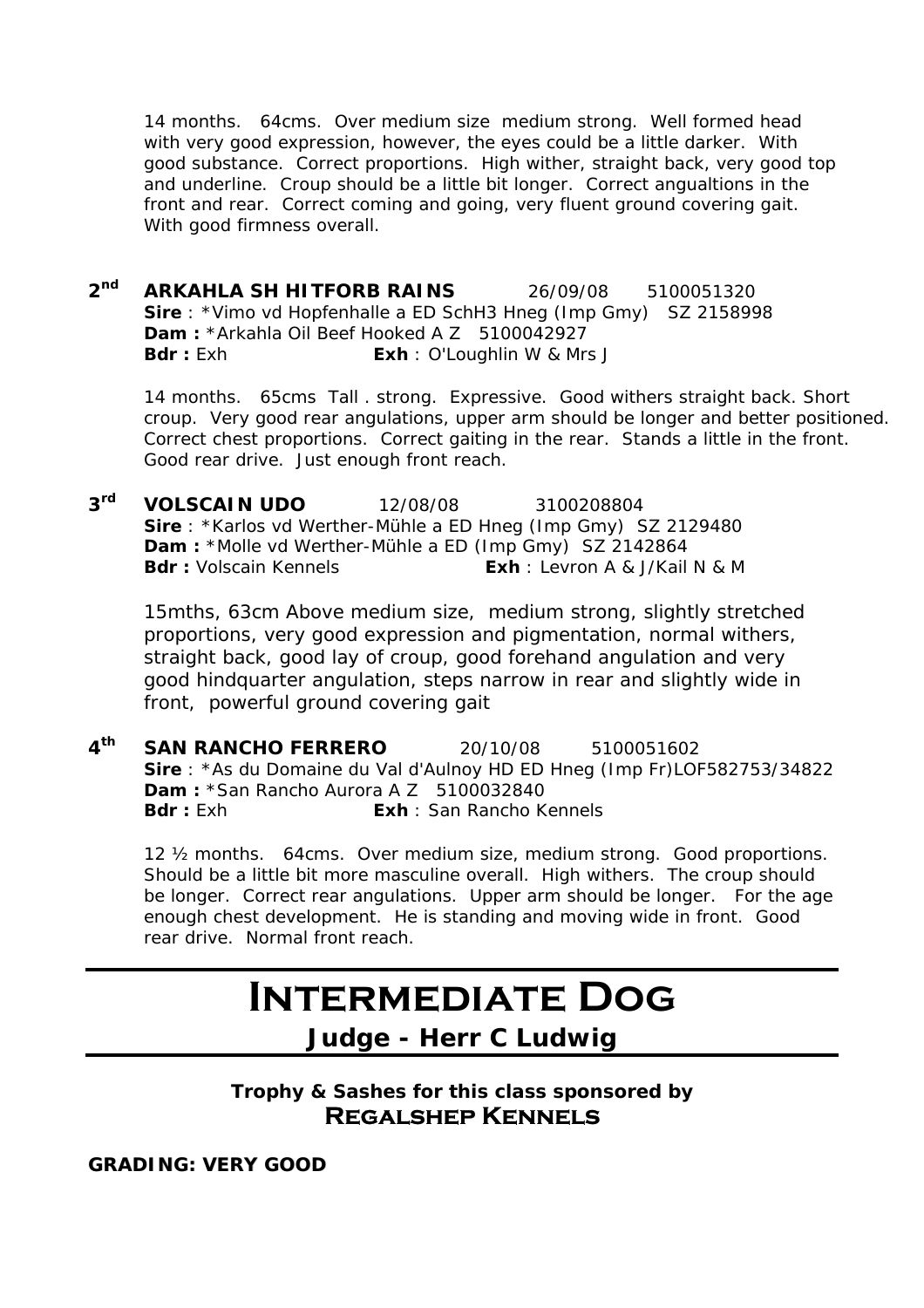**1st SEIGEN JACK SPARROW A Z** 08/10/07 6100053798 **Sire :** \*Ch Eisenland Fernando A Z Hneg 6100023389 **Dam : \*Astasia Nara A Z 4100106224 Bdr**: Gallacher D & Mrs CA **Exh**: Woollard LJ & Mrs SL

2 years one month. 66cm. Large. Strong. Very good expression and type. Pronounced withers. Very good top line. Little bit steep croup. Correct angualtions and chest development. Moves a little narrow in the rear, steps correct in front. Powerful movement. With good front reach.

**2nd \*CH LEBERHINE FLY A Z** 13/03/08 5100048773 **Sire** : \*Cayos vd Noriswand a ED SchH1 Hneg (Imp Gmy) SZ 2142376 **Dam :** \*Sagenhaft Dubl O Seven A Z 5100029803 **Bdr** : Exh **Exh** : Garvican H, Evans R & Mrs D

20 months of age 66cm Large strong male with excellent strong masculine head high withers, straight and firm back good angle of croup which should be longer, correct hind angulation, upper arm should be slightly better angled, correct fore chest correct coming and going, good movement slight kick up behind

**3rd VONRAUTEN FRENCH FIRE** 18/10/07 5100047144 **Sire** : \*As du Domaine du Val d'Aulnoy HD ED Hneg (Imp Fr)LOF582753/34822 **Dam : \*Vonrauten Ginjer A Z 5100034654 Bdr** : Vonrauten Kennels **Exh** : Shepherd Hill Kennels

2 years 1 month. 63cm. Medium size medium strong strong. Stretched male. With masculine head. Normal withers. Not quiet firm back good croup. Good forehand very good rear angualtions. Loose hocks. Moves close in the front. Powerful gait. The back should be firmer.

## **Open Dog Judge - Herr C Ludwig**

### **Trophy & Sashes for this class sponsored by Dreamstar Kennels**

### **GRADING: EXCELLENT**

1<sup>st</sup> \* CH KUIRAU REGAN A Z 11/03/07 2100246984 **Sire** : \*Cayos vd Noriswand a ED SchH1 Hneg (Imp Gmy) SZ 2142376 **Dam :** \*Kuirau Jubilation A Z 2100157384 **Bdr** : Murray PG, Mrs DM & LJ **Exh** : Owen B

2/12 years. 64cm. Tall strong intensively expressive male. With very well shaped head. Very good body proportions. High withers. Correct top and underline. Correct position of the croup. Very good rear angualtions. The long upper arm could be slightly better angled. Correct front and gaitings. Powerful movement very good rear drive good front reach.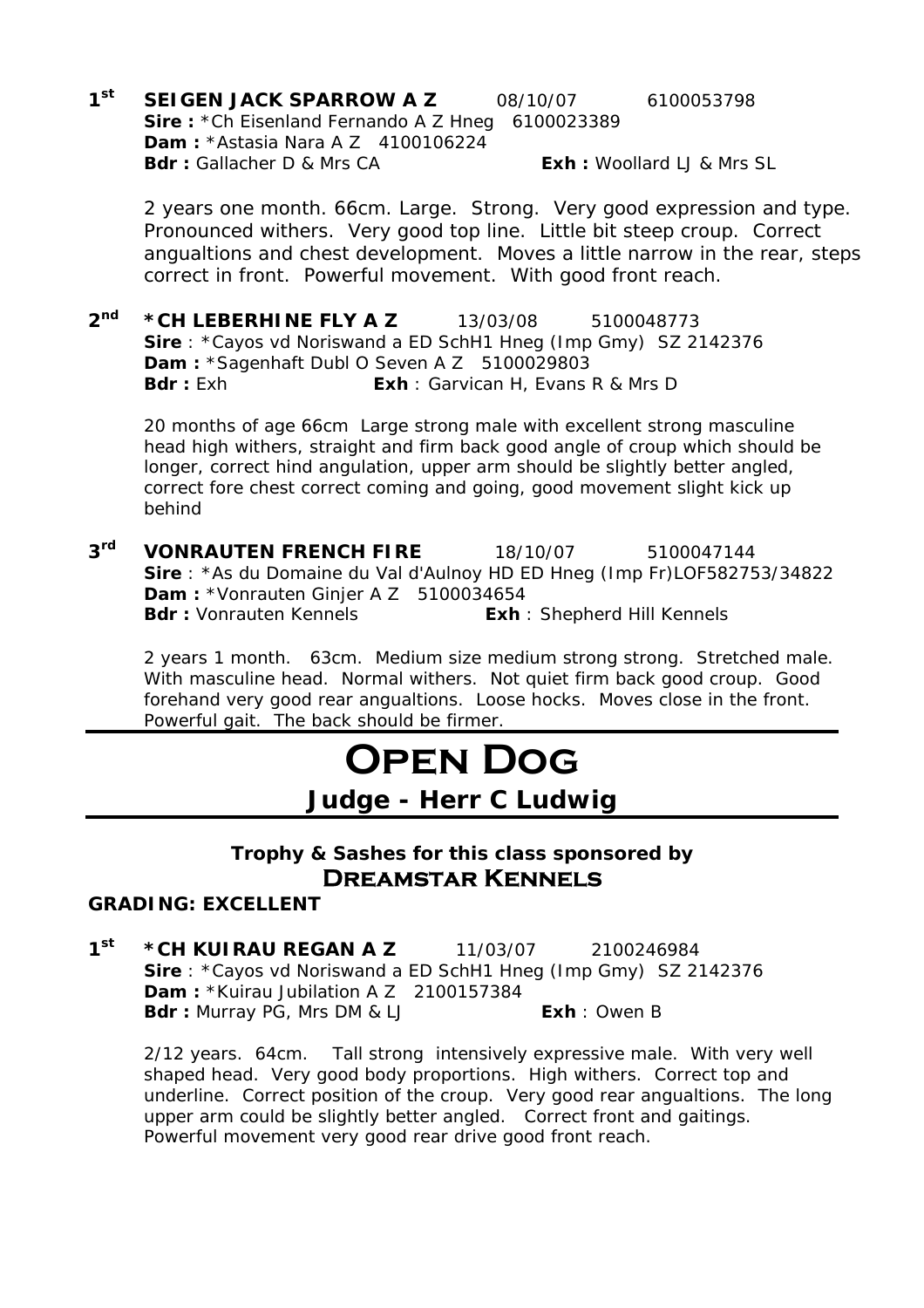### **2nd \*LEPPSDORF LOUI ARMSTRONG A Z** 10/03/07 5100044409 **Sire** : \*Cayos vd Noriswand a ED SchH1 Hneg (Imp Gmy) SZ 2142376 **Dam : \*Treyschutz Trick N Treat A Z 5100027755 Bdr** : Hume Miss L **Exh** : Armstrong B

2 years 8 month 65.5 cm Big strong masculine correct proportions. Correct angulations. Good top and bottom line. Correct coming and going. Powerfull movement very good rear drive and front reach. Good excellent presentation.

### **3rd \*ENZOR V TAMARASPITZE a ED SchH3 Hneg (Imp Blg)**

 19/11/05 LOSH 0988561 **Sire** : \*Nando v Gollerweiher a ED SchH3 SZ 2123269 **Dam :** \*Caty v Tamasaspitze a ED SchH3 LOSH 0923002 **Bdr** : van Sweevelt A **Exh** : Willis D & Mrs C

4 years - 66 cms. Large powerfull strong male. Very good expression and masculine head. Slightly stretched. Very good top and bottom line. Very good anglations. Correct croup. Correct coming and going. Very good powerful movment. Good gait and front reach.

### **4th \*VIMO vd HOPFENHALLE a ED SchH3 Hneg (Imp Gmy)**

01/01/05 SZ 2158998 **Sire** : \*Zeppo v Klebinger Schloss a ED SchH2 SZ 2020853 **Dam :** \*Chandra v Arline a ED SchH3 SZ 2086532  **Bdr :** Zimmermann M **Exh** : DeLucia J & Mrs J, Collins SJ & Mrs C

4 years 10 months. 66 cms. Large. Strong. Powerful male. Somewhat deep. Good withers straight back. The croup should be longer and is a little steep. Very good rear angualations. The long upper arm could a little better angled. Pronounced chest proportions. Correct coming and going. Very powerfull movement with very good drive and good front reach.

### **5th \*FREMONT TOO HOT TO HANDLE A Z** 24/12/06 2100243145 **Sire** : \*Ch Nujaclyn Latin Dancer A Z 410082174 **Dam :** \*Fremont Quest To Win A Z 2100197218 **Bdr** : Exh **Exh** : Lynch S, Mrs L & Miss J

2 years 11 months. 64 cms. Tall medium strong. Very expressive and well pigmented male. Strong head. Pronounced withers. Very good top and under line. Croup should be a little bit longer. Good anglations in the front very good in the rear. Moves narrow in front and rear. Very powerful far reaching movement.

### **6th \*BABANGA DEJAVUE A Z** 12/09/07 2100258697 **Sire** : \*As du Domaine du Val d'Aulnoy HD ED Hneg (Imp Fr)LOF582753/34822 **Dam: \*Rufstone Cher A Z 2100214364 Bdr :** York PR & Mrs KP **Exh** : Parkinson MA & Mrs RJ

2 years 2 months 66 cm Large strong male powerful masculine head slightly stretched proportions, withers should be more pronounced straight back good underline very good rear angulation upper arm should be longer and better positioned. Little close coming and going. Powerful movement front reach should be more effective.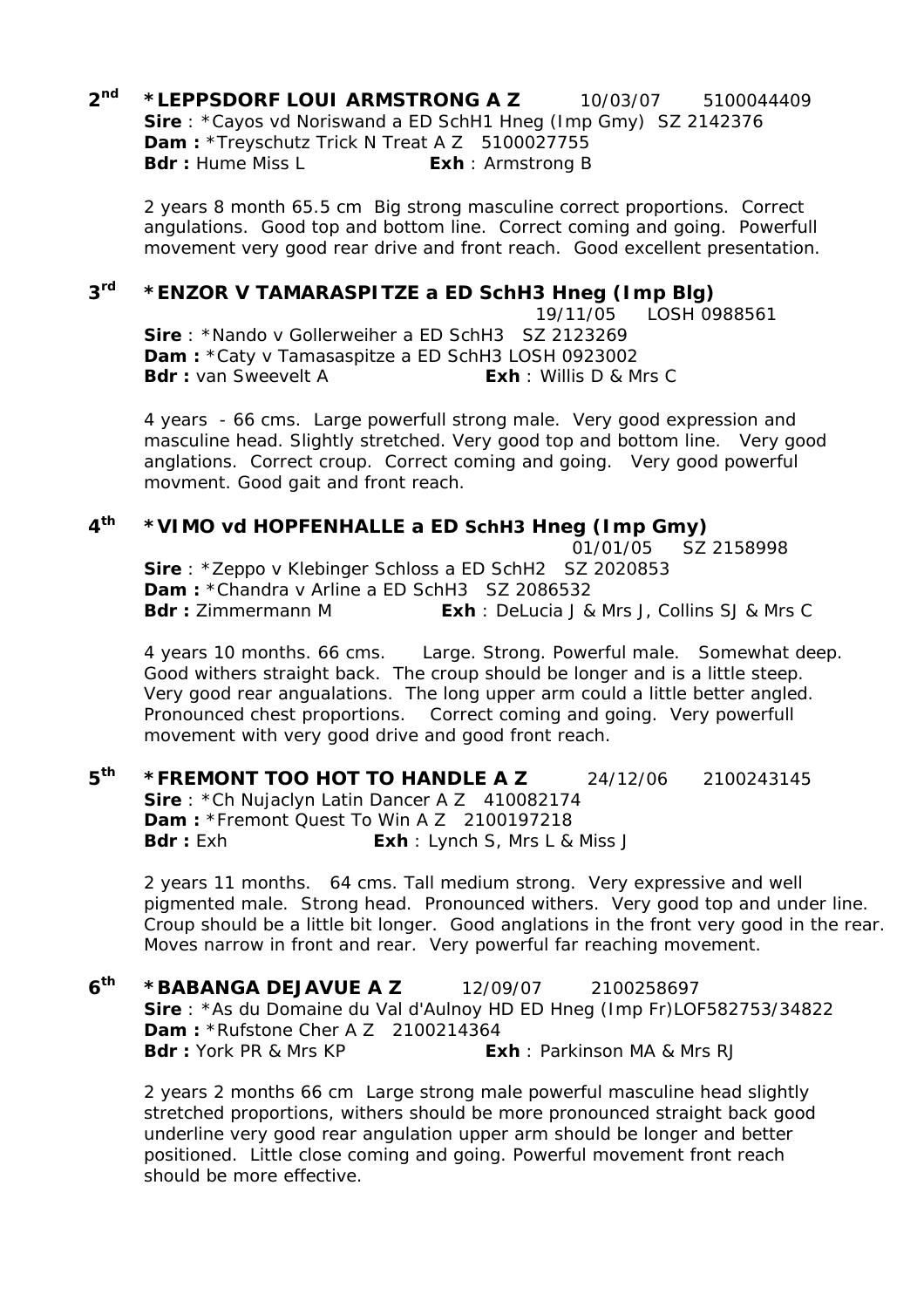**7th \*VOLSCAIN QANTO A Z** 15/02/07 3100181519 **Sire** : \*Karlos vd Werther-Mühle a ED Hneg (Imp Gmy) SZ 2129480 **Dam :** \*Molle vd Werther-Mühle a ED (Imp Gmy) SZ 2142864  **Bdr :** Volscain Kennels **Exh** : Rice J & Mrs M/Cooke I & Mrs M

2 years 9 months. 65.5 cm. Tall medium strong good expression. Slightly stretched . Withers should be more pronounced. Straight back. Well positoned croup should be somewhat longer. Very good angualtions of the rear. Upper arm is a little steep. Correct chest development. Correct coming and going. Powerfull rear drive. Front reach should be a little bit better.

**8th \*KUNAMA I SPY A Z** 20/08/06 5100041709 **Sire** : \*Leberhine Ijaz A Z Hneg 5100014919 **Dam: \*Aldahoven High Fidelity A Z 5100023615 Bdr** : Exh **Exh** : Kunama Kennels

3 years 3 months 63 cm Very expressive male of correct size and correct strength. Correct body proprotions good topline correct position of the croup correct angulations of the rear upper arm should be longer and better postiioned. Correct going elbows are not quite firm very good movement.

**9<sup>th</sup> \*CH TAURORN NAVARRE A Z** 17/05/07 5100045062 **Sire** : \*Ch Gigolo v Elzmündungsraum a ED Hneg (Imp Gmy) SZ 2099759 **Dam :** \*Taurorn Krystal Shimmer A Z 5100021849 **Bdr** : Wellman Ms G **Exh** : Pilgrim Ms S

2 yrs 6 months. 65 cm. Tall, medium strong. Very good pigmentation with dark mask. Withers should be a little bit more pronounced straight back. Croup should be longer. Good angulations in the front and rear. Good forechest development a little short underchest. Correct front. Correct coming and going. Good movement. Which could be a little more powerfull in the gaiting.

**10<sup>th</sup> \*SAN RANCHO CENTURIAN A Z** 22/08/06 5100041822 **Sire** : \*Ch Gigolo v Elzmündungsraum a ED Hneg (Imp Gmy) SZ 2099759 **Dam :** \*Winbirra Ritzy A Z 3100083473 **Bdr :** San Rancho Kennels<br> **Exh** : Cabot Ms EL

3 years 3 months. 64cm . Tall medium strong. Expressive male. Good head. Normal withers. With a little nick behind. Straight back not completely firm. Slightly steep croup. Very good read angualtion. Upper arm is steep and should be longer. Correct chest proportions. Correct coming and going. Powerfull drive. Enough front reach. Should be firmer in the back.

**……………………** 

**CHALLENGE DOG \*CH KUIRAU REGAN A Z** 

**(Roy Brabham Memorial Trophy)**

**RESERVE CHALLENGE DOG \*LEPPSDORF LOUI ARMSTRONG A Z**